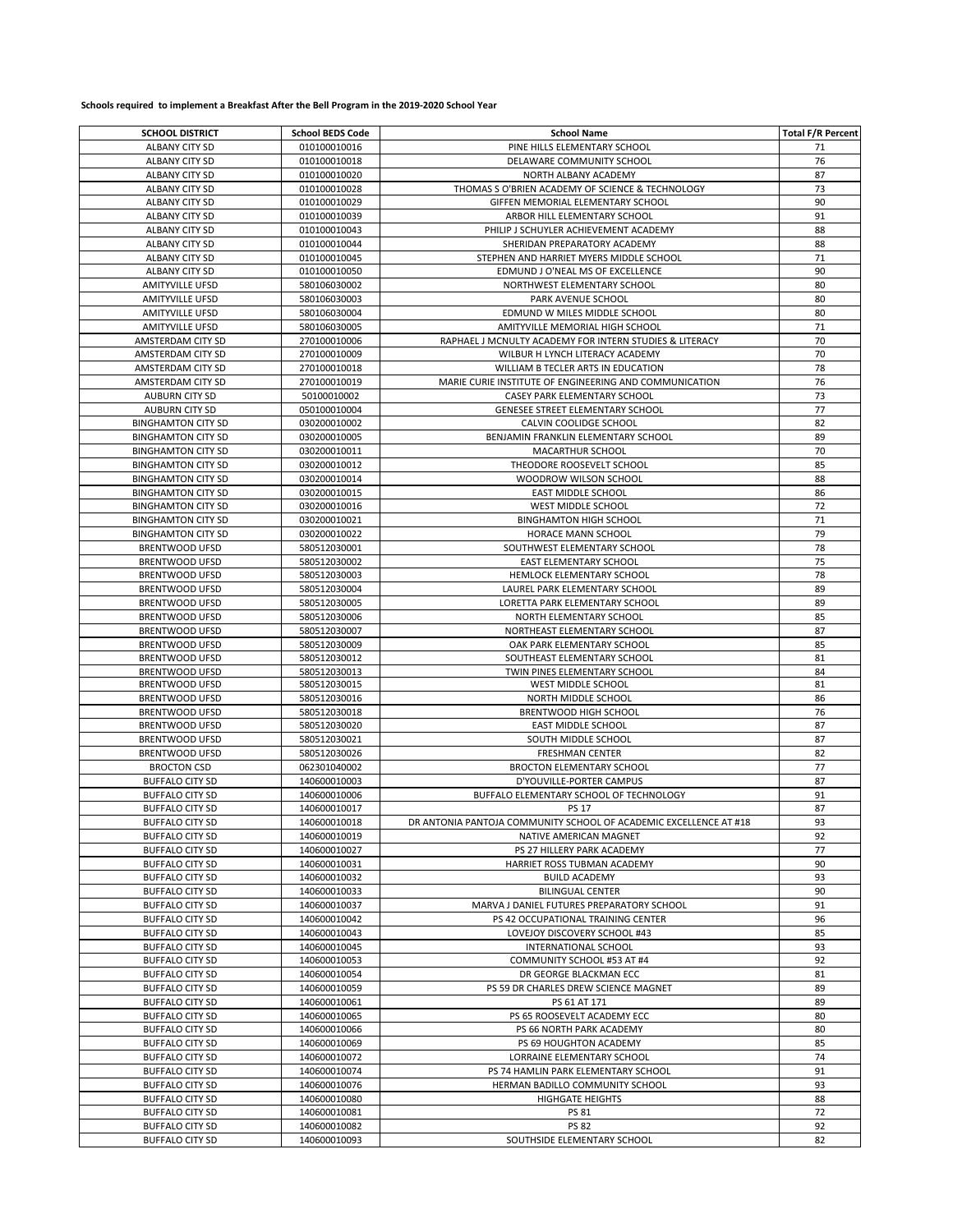| <b>BUFFALO CITY SD</b>        | 140600010094 | DR LYDIA T WRIGHT SCH OF EXCELLENCE                          | 86 |
|-------------------------------|--------------|--------------------------------------------------------------|----|
| <b>BUFFALO CITY SD</b>        | 140600010098 | MCKINLEY VOCATIONAL HIGH SCHOOL                              | 80 |
| <b>BUFFALO CITY SD</b>        | 140600010101 | BURGARD VOCATIONAL HIGH SCHOOL                               | 85 |
| <b>BUFFALO CITY SD</b>        | 140600010104 | EMERSON SCHOOL OF HOSPITALITY                                | 82 |
| <b>BUFFALO CITY SD</b>        | 140600010107 | LAFAYETTE HIGH SCHOOL                                        | 98 |
| <b>BUFFALO CITY SD</b>        | 140600010108 | RIVERSIDE INSTITUTE OF TECHNOLOGY                            | 90 |
| <b>BUFFALO CITY SD</b>        | 140600010110 | SOUTH PARK HIGH SCHOOL                                       | 79 |
| <b>BUFFALO CITY SD</b>        | 140600010118 | WEST HERTEL ELEMENTARY SCHOOL                                | 91 |
| <b>BUFFALO CITY SD</b>        | 140600010119 | WATERFRONT SCHOOL                                            | 91 |
| <b>BUFFALO CITY SD</b>        | 140600010122 | BENNETT PARK MONTESSORI SCHOOL                               | 72 |
| <b>BUFFALO CITY SD</b>        | 140600010126 | STANLEY MAKOWSKI EARLY CHILDHOOD CENTER                      | 89 |
| <b>BUFFALO CITY SD</b>        | 140600010129 | GRABIARZ-CAMPUS SCHOOL #79                                   | 86 |
| <b>BUFFALO CITY SD</b>        | 140600010130 | FRANK A SEDITA SCHOOL #30                                    | 92 |
| <b>BUFFALO CITY SD</b>        | 140600010132 | MATH SCIENCE TECHNOLOGY PREPARATORY SCHOOL AT SENECA (THE)   | 85 |
| <b>BUFFALO CITY SD</b>        | 140600010133 | ALTERNATIVE HIGH SCHOOL AT 44                                | 86 |
| <b>BUFFALO CITY SD</b>        | 140600010135 | MIDDLE EARLY COLLEGE HIGH SCHOOL                             | 74 |
| <b>BUFFALO CITY SD</b>        | 140600010140 | EAST COMMUNITY HIGH SCHOOL                                   | 87 |
| <b>BUFFALO CITY SD</b>        | 140600010141 | LAFAYETTE INTERNATIONAL SCHOOL                               | 98 |
| <b>BUFFALO CITY SD</b>        | 140600010197 | HARVEY AUSTIN SCHOOL #97                                     | 86 |
| <b>BUFFALO CITY SD</b>        | 140600010307 | <b>EAST HIGH SCHOOL</b>                                      | 85 |
| <b>BUFFALO CITY SD</b>        | 140600010308 | INTERNATIONAL PREPARATORY SCHOOL AT GROVER CLEVELAND AT #187 | 90 |
| <b>BUFFALO CITY SD</b>        | 140600010309 | NEWCOMER ACADEMY AT LAFAYETTE                                | 93 |
| <b>BUFFALO CITY SD</b>        | 140600010310 | RIVERSIDE ACADEMY HIGH SCHOOL                                | 91 |
| <b>BUFFALO CITY SD</b>        | 140600010311 | LEWIS J BENNETT HS OF INNOVATIVE TEC                         | 79 |
| <b>CENTRAL ISLIP UFSD</b>     | 580513030001 | CORDELLO AVENUE ELEMENTARY SCHOOL                            | 87 |
| CENTRAL ISLIP UFSD            | 580513030002 | FRANCIS J O'NEILL SCHOOL                                     | 82 |
| <b>CENTRAL ISLIP UFSD</b>     | 580513030003 | MARGUERITE L MULVEY SCHOOL                                   | 85 |
| <b>CENTRAL ISLIP UFSD</b>     | 580513030005 | CHARLES A MULLIGAN MIDDLE SCHOOL                             | 82 |
| <b>CENTRAL ISLIP UFSD</b>     | 580513030006 | CENTRAL ISLIP SENIOR HIGH SCHOOL                             | 79 |
| CENTRAL ISLIP UFSD            | 580513030007 | ANDREW T MORROW SCHOOL                                       | 78 |
| <b>CENTRAL ISLIP UFSD</b>     | 580513030008 | RALPH REED SCHOOL                                            | 84 |
| <b>CLIFTON-FINE CSD</b>       | 510401040002 | CLIFTON-FINE ELEMENTARY SCHOOL                               | 77 |
| COHOES CITY SD                | 010500010008 | COHOES MIDDLE SCHOOL                                         | 79 |
| <b>COPIAGUE UFSD</b>          | 580105030006 | COPIAGUE MIDDLE SCHOOL                                       | 70 |
| <b>COPIAGUE UFSD</b>          | 580105030007 | DEAUVILLE GARDENS WEST ELEMENTARY SCHOOL                     | 70 |
| CORTLAND CITY SD              | 110200010009 | RANDALL SCHOOL                                               | 70 |
| DUNKIRK CITY SD               | 060800010003 | SCHOOL 3                                                     | 75 |
| EAST RAMAPO CSD               | 500402060001 | FLEETWOOD ELEMENTARY SCHOOL                                  | 85 |
| EAST RAMAPO CSD               | 500402060002 | <b>GRANDVIEW ELEMENTARY SCHOOL</b>                           | 85 |
| <b>EAST RAMAPO CSD</b>        | 500402060003 | HEMPSTEAD ELEMENTARY SCHOOL                                  | 82 |
| <b>EAST RAMAPO CSD</b>        | 500402060004 | KAKIAT ELEMENTARY SCHOOL                                     | 85 |
| EAST RAMAPO CSD               | 500402060005 | MARGETTS ELEMENTARY SCHOOL                                   | 87 |
| EAST RAMAPO CSD               | 500402060006 | EAST RAMAPO EARLY CHILDHOOD CENTER AT KAKIAT                 | 70 |
| <b>EAST RAMAPO CSD</b>        | 500402060010 | SUMMIT PARK ELEMENTARY SCHOOL                                | 84 |
| <b>EAST RAMAPO CSD</b>        | 500402060013 | CHESTNUT RIDGE MIDDLE SCHOOL                                 | 90 |
| <b>EAST RAMAPO CSD</b>        | 500402060014 | SPRING VALLEY HIGH SCHOOL                                    | 85 |
| <b>EAST RAMAPO CSD</b>        | 500402060015 | POMONA MIDDLE SCHOOL                                         | 91 |
| <b>EAST RAMAPO CSD</b>        | 500402060016 | ELMWOOD ELEMENTARY SCHOOL                                    | 93 |
| EAST RAMAPO CSD               | 500402060018 | RAMAPO HIGH SCHOOL                                           | 78 |
| <b>EAST RAMAPO CSD</b>        | 500402060019 | LIME KILN ELEMENTARY SCHOOL                                  | 92 |
| EAST RAMAPO CSD               | 500402060023 | ELDORADO ELEMENTARY SCHOOL                                   | 89 |
| ELLENVILLE CSD                | 622002060005 | ELLENVILLE MIDDLE SCHOOL                                     | 70 |
| ELMIRA CITY SD                | 070600010013 | PARLEY COBURN SCHOOL                                         | 78 |
| ELMIRA CITY SD                | 070600010015 | RIVERSIDE SCHOOL                                             | 72 |
| <b>ELMIRA CITY SD</b>         | 070600010016 | THOMAS K BEECHER SCHOOL                                      | 80 |
| <b>FALLSBURG CSD</b>          | 590501060003 | BENJAMIN COSOR ELEMENTARY SCHOOL                             | 71 |
| <b>FREEPORT UFSD</b>          | 280209030001 | ARCHER STREET SCHOOL                                         | 81 |
| <b>FREEPORT UFSD</b>          | 280209030002 | BAYVIEW AVENUE SCHOOL                                        | 74 |
| <b>FREEPORT UFSD</b>          | 280209030003 | CAROLINE G ATKINSON SCHOOL                                   | 73 |
| <b>FREEPORT UFSD</b>          | 280209030004 | COLUMBUS AVENUE SCHOOL                                       | 70 |
| <b>FREEPORT UFSD</b>          | 280209030005 | LEO F GIBLYN SCHOOL                                          | 70 |
| <b>FREEPORT UFSD</b>          | 280209030006 | JOHN W DODD MIDDLE SCHOOL                                    | 75 |
| FULTON CITY SD                | 460500010001 | <b>FAIRGRIEVE SCHOOL</b>                                     | 75 |
| GILBERTSVILLE-MOUNT UPTON CSD | 470202040002 | GILBERTSVILLE-MOUNT UPTON ELEMENTARY SCHOOL                  | 71 |
| <b>GLEN COVE CITY SD</b>      | 280100010005 | LANDING SCHOOL                                               | 71 |
| <b>GREECE CSD</b>             | 260501060002 | LONGRIDGE SCHOOL                                             | 72 |
| <b>GREECE CSD</b>             | 260501060006 | ENGLISH VILLAGE ELEMENTARY SCHOOL                            | 70 |
| <b>GREECE CSD</b>             | 260501060007 | WEST RIDGE ELEMENTARY SCHOOL                                 | 77 |
| <b>GREECE CSD</b>             | 260501060011 | LAKESHORE ELEMENTARY SCHOOL                                  | 70 |
| HAVERSTRAW STONY-POINT CSD    | 500201060010 | HAVERSTRAW ELEMENTARY SCHOOL                                 | 73 |
| HAVERSTRAW STONY-POINT CSD    | 500201060012 | WEST HAVERSTRAW ELEMENTARY SCHOOL                            | 74 |
| HEMPSTEAD UFSD                | 280201030001 | <b>FRANKLIN SCHOOL</b>                                       | 80 |
| HEMPSTEAD UFSD                | 280201030002 | DAVID PATERSON SCHOOL                                        | 85 |
| HEMPSTEAD UFSD                | 280201030003 | JACKSON MAIN ELEMENTARY SCHOOL                               | 81 |
| HEMPSTEAD UFSD                | 280201030004 | BARACK OBAMA ELEMENTARY SCHOOL                               | 90 |
| <b>HEMPSTEAD UFSD</b>         | 280201030009 | JACKSON ANNEX SCHOOL                                         | 82 |
|                               |              |                                                              |    |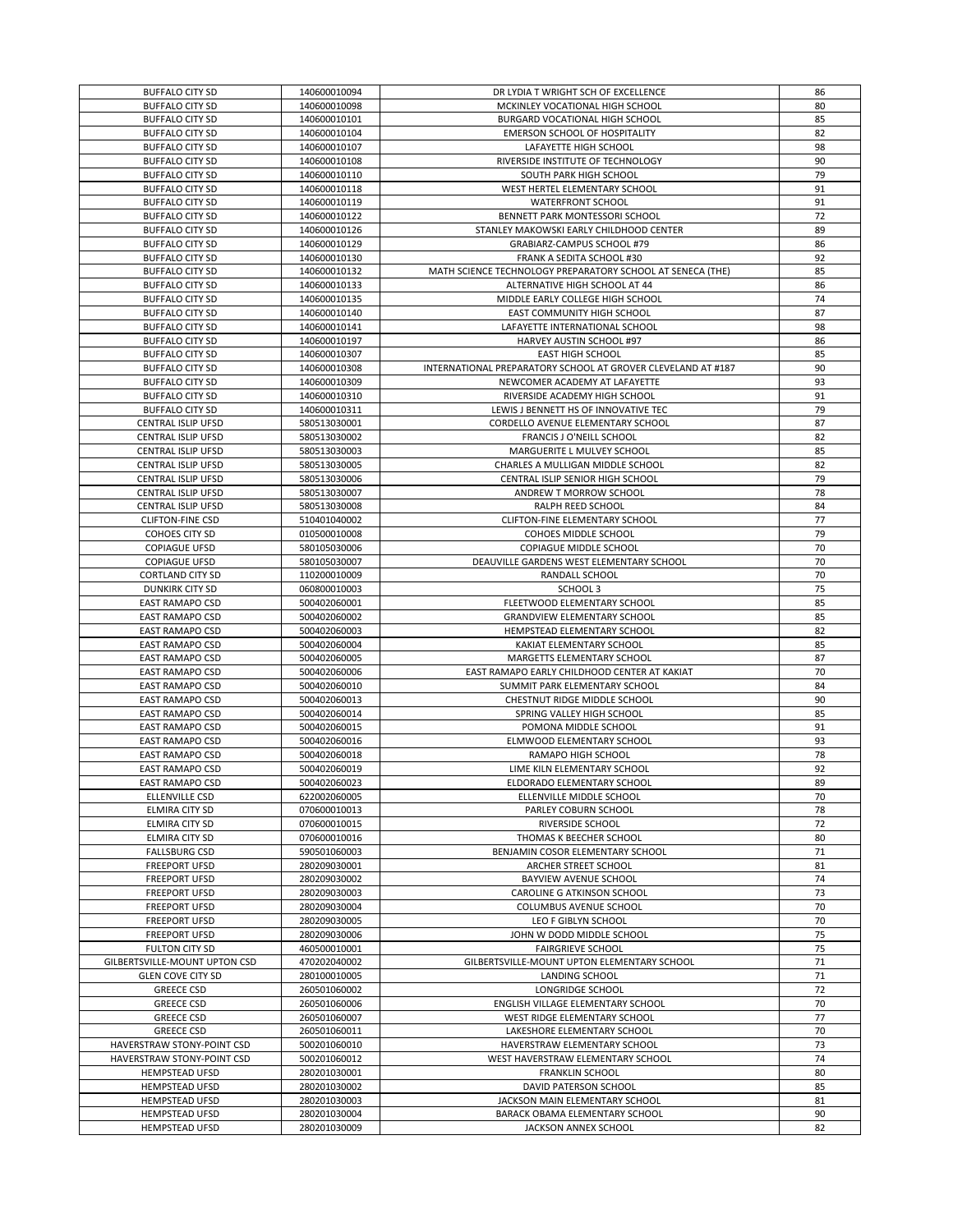| <b>HEMPSTEAD UFSD</b>      | 280201030010 | ALVERTA B GRAY SCHULTZ MIDDLE SCHOOL              | 86 |
|----------------------------|--------------|---------------------------------------------------|----|
| <b>HEMPSTEAD UFSD</b>      | 280201030011 | FRONT STREET ELEMENTARY SCHOOL                    | 89 |
| <b>HEMPSTEAD UFSD</b>      | 280201030016 | PROSPECT ELEMENTARY SCHOOL                        | 79 |
|                            | 101300010003 |                                                   |    |
| HUDSON CITY SD             |              | MONTGOMERY C SMITH INTERMEDIATE SCHOOL            | 74 |
| HUDSON CITY SD             | 101300010004 | HUDSON JUNIOR HIGH SCHOOL                         | 70 |
| <b>ITHACA CITY SD</b>      | 610600010004 | BEVERLY J MARTIN ELEMENTARY SCHOOL                | 77 |
| JAMESTOWN CITY SD          | 061700010001 | CARLYLE C RING ELEMENTARY SCHOOL                  | 71 |
| JAMESTOWN CITY SD          | 061700010003 | CLINTON V BUSH ELEMENTARY SCHOOL                  | 71 |
| JAMESTOWN CITY SD          | 061700010007 | MILTON J FLETCHER ELEMENTARY SCHOOL               | 72 |
| JAMESTOWN CITY SD          | 061700010009 | SAMUEL G LOVE ELEMENTARY SCHOOL                   | 86 |
|                            |              |                                                   |    |
| JAMESTOWN CITY SD          | 061700010012 | GEORGE WASHINGTON MIDDLE SCHOOL                   | 73 |
| JOHNSON CITY SD            | 031502060001 | JOHNSON CITY ELEMENTARY/INTERMEDIATE SCHOOL       | 72 |
| JOHNSON CITY SD            | 031502060005 | JOHNSON CITY MIDDLE SCHOOL                        | 71 |
| KENMORE-TONAWANDA UFSD     | 142601030013 | HOLMES ELEMENTARY SCHOOL                          | 84 |
| KINGSTON CITY SD           | 620600010012 | GEORGE WASHINGTON SCHOOL                          | 73 |
| KINGSTON CITY SD           | 620600010014 | JOHN F KENNEDY SCHOOL                             | 77 |
| KIRYAS JOEL VILLAGE SCHOOL | 441202020001 | KIRYAS JOEL VILLAGE SCHOOL                        | 81 |
|                            |              |                                                   |    |
| LACKAWANNA CITY SD         | 141800010005 | LACKAWANNA MIDDLE SCHOOL                          | 86 |
| LACKAWANNA CITY SD         | 141800010008 | LACKAWANNA HIGH SCHOOL                            | 86 |
| LACKAWANNA CITY SD         | 141800010010 | TRUMAN ELEMENTARY SCHOOL                          | 89 |
| LACKAWANNA CITY SD         | 141800010011 | MARTIN ROAD ELEMENTARY SCHOOL                     | 90 |
| LAFAYETTE CSD              | 420807040002 | ONONDAGA NATION SCHOOL                            | 80 |
| LANSINGBURG CSD            | 490601060009 | RENSSELAER PARK ELEMENTARY SCHOOL                 | 77 |
|                            |              |                                                   |    |
| LAWRENCE UFSD              | 280215030002 | 2 SCHOOL                                          | 83 |
| LAWRENCE UFSD              | 280215030005 | 5 SCHOOL                                          | 80 |
| LAWRENCE UFSD              | 280215030008 | LAWRENCE MIDDLE SCHOOL                            | 73 |
| MASSENA CSD                | 512001060004 | MADISON ELEMENTARY SCHOOL                         | 72 |
| MIDDLETOWN CITY SD         | 441000010006 | WILLIAM A CARTER SCHOOL                           | 79 |
| MIDDLETOWN CITY SD         | 441000010009 | MIDDLETOWN HIGH SCHOOL                            | 75 |
| MIDDLETOWN CITY SD         | 441000010010 | MIDDLETOWN TWIN TOWERS MIDDLE SCHOOL              | 80 |
|                            |              |                                                   |    |
| MIDDLETOWN CITY SD         | 441000010014 | MONHAGEN MIDDLE SCHOOL                            | 81 |
| MIDDLETOWN CITY SD         | 441000010015 | MAPLE HILL ELEMENTARY SCHOOL                      | 82 |
| MIDDLETOWN CITY SD         | 441000010018 | PRESIDENTIAL PARK ELEMENTARY SCHOOL               | 81 |
| MONTICELLO CSD             | 591401060003 | <b>GEORGE L COOKE SCHOOL</b>                      | 79 |
| MONTICELLO CSD             | 591401060004 | KENNETH L RUTHERFORD SCHOOL                       | 77 |
| MT VERNON CSD              | 660900010001 | COLUMBUS SCHOOL AT THE FRANKO BUILDING            | 89 |
|                            |              |                                                   |    |
| MT VERNON CSD              | 660900010002 | EDWARD WILLIAMS SCHOOL                            | 93 |
| MT VERNON CSD              | 660900010004 | <b>HAMILTON SCHOOL</b>                            | 94 |
| MT VERNON CSD              | 660900010005 | HOLMES SCHOOL                                     | 82 |
| MT VERNON CSD              | 660900010006 | LINCOLN SCHOOL                                    | 84 |
| MT VERNON CSD              | 660900010007 | LONGFELLOW SCHOOL                                 | 88 |
| MT VERNON CSD              | 660900010008 | CECIL H PARKER SCHOOL                             | 90 |
| MT VERNON CSD              |              | <b>GRAHAM SCHOOL</b>                              | 84 |
|                            | 660900010010 |                                                   |    |
| MT VERNON CSD              | 660900010011 | <b>TRAPHAGEN SCHOOL</b>                           | 81 |
| MT VERNON CSD              | 660900010013 | MOUNT VERNON HIGH SCHOOL                          | 81 |
| MT VERNON CSD              | 660900010014 | <b>GRIMES SCHOOL</b>                              | 88 |
| MT VERNON CSD              | 660900010022 | DAVIS MIDDLE SCHOOL                               | 90 |
| MT VERNON CSD              | 660900010023 | LONGFELLOW MIDDLE SCHOOL                          | 87 |
| MT VERNON CSD              | 660900010025 | NELSON R MANDELA/DR HOSEA ZOLLICOFFER HIGH SCHOOL | 81 |
|                            |              |                                                   |    |
| MT VERNON CSD              | 660900010026 | THORNTON HIGH SCHOOL                              | 87 |
| NEW ROCHELLE CSD           | 661100010002 | COLUMBUS ELEMENTARY SCHOOL                        | 76 |
| NEW ROCHELLE CSD           | 661100010014 | ISAAC E YOUNG MIDDLE SCHOOL                       | 73 |
| NEWBURGH CITY SD           | 441600010006 | GAMS HIGH TECH MAGNET SCHOOL                      | 72 |
| NEWBURGH CITY SD           | 441600010012 | VAILS GATE HIGH TECH MAGNET SCHOOL                | 72 |
| NEWBURGH CITY SD           | 441600010020 | TEMPLE HILL SCHOOL                                | 74 |
| <b>NEWFIELD CSD</b>        | 610901040004 | NEWFIELD MIDDLE SCHOOL                            | 74 |
|                            |              |                                                   |    |
| NIAGARA FALLS CITY SD      | 400800010015 | HENRY J KALFAS MAGNET SCHOOL                      | 86 |
| NIAGARA FALLS CITY SD      | 400800010020 | HYDE PARK SCHOOL                                  | 84 |
| NIAGARA FALLS CITY SD      | 400800010022 | NIAGARA STREET SCHOOL                             | 82 |
| NIAGARA FALLS CITY SD      | 400800010031 | HARRY F ABATE ELEMENTARY SCHOOL                   | 84 |
| NIAGARA FALLS CITY SD      | 400800010040 | <b>GASKILL PREPARATORY SCHOOL</b>                 | 78 |
| NIAGARA FALLS CITY SD      | 400800010041 | <b>LASALLE PREPARATORY SCHOOL</b>                 | 72 |
| NIAGARA FALLS CITY SD      | 400800010042 | CATARACT ELEMENTARY SCHOOL                        | 78 |
| NIAGARA-WHEATFIELD CSD     | 400701060003 | TUSCARORA ELEMENTARY SCHOOL                       | 78 |
|                            |              |                                                   |    |
| NYC CHANCELLOR'S OFFICE    | 307500011035 | P.S. 35                                           | 84 |
| NYC CHANCELLOR'S OFFICE    | 307500011079 | P.S. 79 HORAN SCHOOL                              | 93 |
| NYC CHANCELLOR'S OFFICE    | 307500011094 | P.S. 94                                           | 83 |
| NYC CHANCELLOR'S OFFICE    | 307500011138 | P.S. 138                                          | 93 |
| NYC CHANCELLOR'S OFFICE    | 307500011169 | P.S. 169 ROBERT F. KENNEDY SCHOOL                 | 94 |
| NYC CHANCELLOR'S OFFICE    | 307500011226 | P.S. 226                                          | 87 |
| NYC CHANCELLOR'S OFFICE    |              | PS 721M - MANHATTAN OCCUPATIONAL TRAINING CENTER  | 93 |
|                            | 307500011721 |                                                   |    |
| NYC CHANCELLOR'S OFFICE    | 307500011751 | MANHATTAN SCHOOL FOR CAREER DEVELOPMENT           | 90 |
| NYC CHANCELLOR'S OFFICE    | 307500011811 | PS 811M - MICKEY MANTLE SCHOOL                    | 91 |
| NYC CHANCELLOR'S OFFICE    | 307500012010 | P.S. 10                                           | 92 |
| NYC CHANCELLOR'S OFFICE    | 307500012012 | P.S. 12 LEWIS AND CLARK SCHOOL                    | 93 |
| NYC CHANCELLOR'S OFFICE    | 307500012017 | P.S. 17                                           | 91 |
|                            |              |                                                   |    |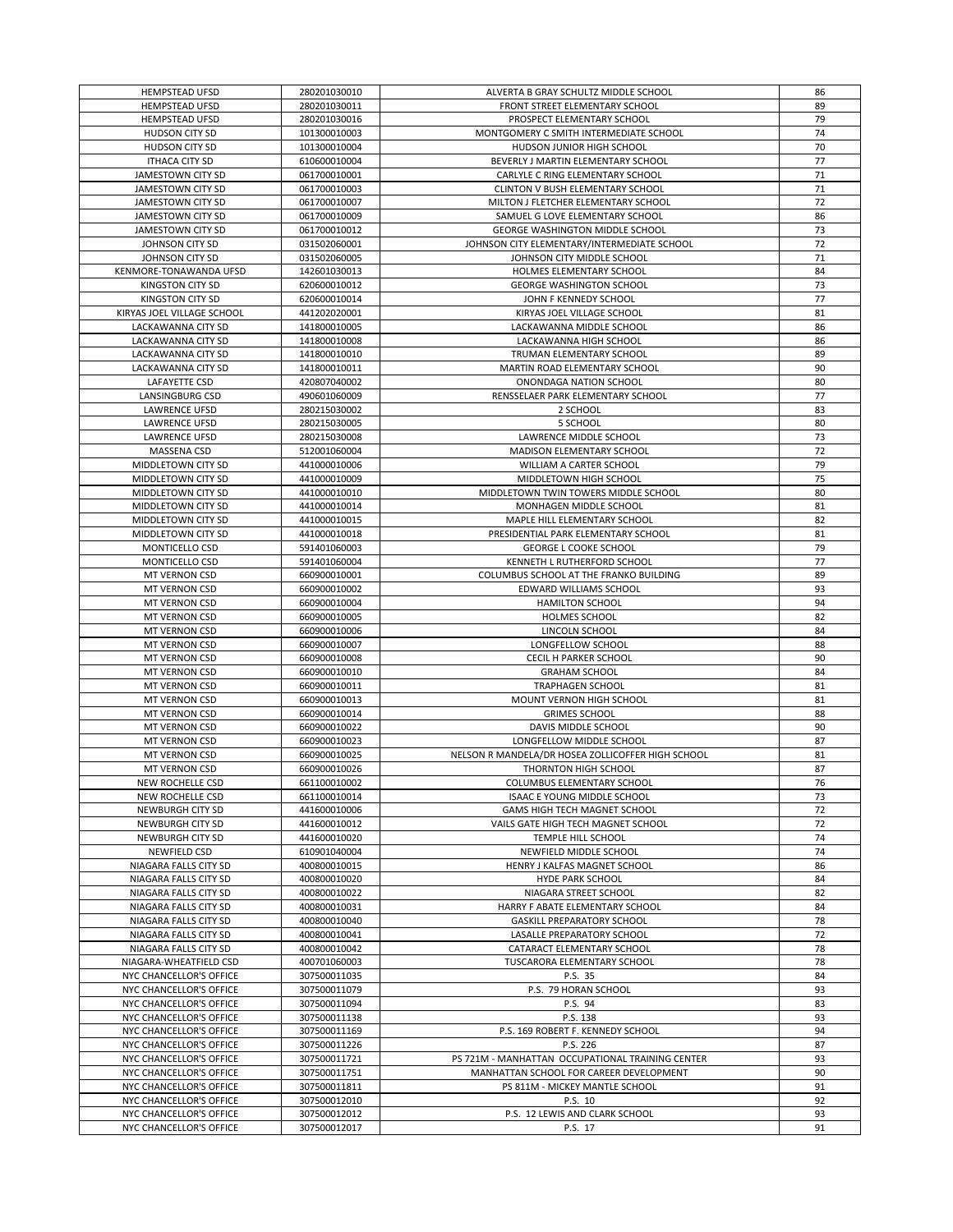|                                                    | 307500012168                 | P.S. 168                                                                                                      | 91       |
|----------------------------------------------------|------------------------------|---------------------------------------------------------------------------------------------------------------|----------|
| NYC CHANCELLOR'S OFFICE                            |                              |                                                                                                               |          |
| NYC CHANCELLOR'S OFFICE                            | 307500012176                 | P.S. 176                                                                                                      | 83       |
| NYC CHANCELLOR'S OFFICE                            | 307500012186                 | P.S. 186 WALTER J. DAMROSCH SCHOOL                                                                            | 94       |
| NYC CHANCELLOR'S OFFICE                            | 307500012188                 | P.S. 188                                                                                                      | 91       |
|                                                    |                              |                                                                                                               |          |
| NYC CHANCELLOR'S OFFICE                            | 307500012352                 | VIDA BOGART SCHOOL FOR ALL CHILDREN                                                                           | 93       |
| NYC CHANCELLOR'S OFFICE                            | 307500012469                 | BRONX SCHOOL FOR CONTINUOUS LEARNING                                                                          | 92       |
| NYC CHANCELLOR'S OFFICE                            | 307500012721                 | PS 721X - STEVEN MCSWEENEY SCHOOL                                                                             | 94       |
|                                                    |                              |                                                                                                               |          |
| NYC CHANCELLOR'S OFFICE                            | 307500012723                 | SCHOOL 723                                                                                                    | 94       |
| NYC CHANCELLOR'S OFFICE                            | 307500012754                 | JM RAPPORT SCHOOL FOR CAREER DEVELOPMENT                                                                      | 95       |
| NYC CHANCELLOR'S OFFICE                            | 307500012811                 | P.S. 811X                                                                                                     | 95       |
|                                                    |                              |                                                                                                               |          |
| NYC CHANCELLOR'S OFFICE                            | 307500013004                 | PS <sub>4K</sub>                                                                                              | 86       |
| NYC CHANCELLOR'S OFFICE                            | 307500013036                 | P.S. 36                                                                                                       | 90       |
| NYC CHANCELLOR'S OFFICE                            | 307500013053                 | P.S. 53                                                                                                       | 89       |
| NYC CHANCELLOR'S OFFICE                            |                              |                                                                                                               |          |
|                                                    | 307500013077                 | P.S. 77                                                                                                       | 85       |
| NYC CHANCELLOR'S OFFICE                            | 307500013140                 | P.S. 140                                                                                                      | 91       |
| NYC CHANCELLOR'S OFFICE                            | 307500013141                 | P.S. 141                                                                                                      | 90       |
| NYC CHANCELLOR'S OFFICE                            | 307500013231                 | P.S. 231                                                                                                      | 84       |
|                                                    |                              |                                                                                                               |          |
| NYC CHANCELLOR'S OFFICE                            | 307500013368                 | P.S. 368                                                                                                      | 92       |
| NYC CHANCELLOR'S OFFICE                            | 307500013369                 | P.S. 369 COY L. COX SCHOOL                                                                                    | 89       |
| NYC CHANCELLOR'S OFFICE                            | 307500013370                 | P.S. 370                                                                                                      | 84       |
|                                                    |                              |                                                                                                               |          |
| NYC CHANCELLOR'S OFFICE                            | 307500013371                 | P.S. 371 LILLIAN L. RASHKIS SCHOOL                                                                            | 87       |
| NYC CHANCELLOR'S OFFICE                            | 307500013373                 | P.S. 373K - BROOKLYN TRANSITION CENTER                                                                        | 92       |
| NYC CHANCELLOR'S OFFICE                            | 307500013396                 | P.S. 396                                                                                                      | 94       |
|                                                    |                              |                                                                                                               |          |
| NYC CHANCELLOR'S OFFICE                            | 307500013721                 | PS 721K - BROOKLYN                                                                                            | 91       |
| NYC CHANCELLOR'S OFFICE                            | 307500013753                 | P.S. 753 SCHOOL FOR CAREER DEVELOPMENT                                                                        | 94       |
| NYC CHANCELLOR'S OFFICE                            | 307500013771                 | P.S. 771                                                                                                      | 84       |
|                                                    |                              |                                                                                                               |          |
| NYC CHANCELLOR'S OFFICE                            | 307500013811                 | PS 811K - CONNIE LEKAS SCHOOL                                                                                 | 93       |
| NYC CHANCELLOR'S OFFICE                            | 307500014004                 | <b>PS 4Q</b>                                                                                                  | 80       |
| NYC CHANCELLOR'S OFFICE                            | 307500014009                 | WALTER REED SCHOOL                                                                                            | 83       |
|                                                    |                              |                                                                                                               |          |
| NYC CHANCELLOR'S OFFICE                            | 307500014023                 | P.S. 23 AT HILLSIDE PSYCH HOSPITAL                                                                            | 87       |
| NYC CHANCELLOR'S OFFICE                            | 307500014075                 | ROBERT E. PEARY SCHOOL                                                                                        | 85       |
| NYC CHANCELLOR'S OFFICE                            | 307500014177                 | P.S. 177                                                                                                      | 80       |
|                                                    |                              |                                                                                                               |          |
| NYC CHANCELLOR'S OFFICE                            | 307500014224                 | P.S. 224                                                                                                      | 75       |
| NYC CHANCELLOR'S OFFICE                            | 307500014233                 | P.S. 233                                                                                                      | 87       |
| NYC CHANCELLOR'S OFFICE                            | 307500014255                 | P.S. 255                                                                                                      | 78       |
| NYC CHANCELLOR'S OFFICE                            | 307500014256                 | P.S. 256                                                                                                      | 90       |
|                                                    |                              |                                                                                                               |          |
| NYC CHANCELLOR'S OFFICE                            | 307500014277                 | RIVERVIEW SCHOOL (THE)                                                                                        | 79       |
| NYC CHANCELLOR'S OFFICE                            | 307500014721                 | PS 721Q - QUEENS OCCUPATIONAL TRAINING CENTER                                                                 | 88       |
| NYC CHANCELLOR'S OFFICE                            | 307500014752                 | QUEENS SCHOOL FOR CAREER DEVELOPMENT                                                                          | 84       |
|                                                    |                              |                                                                                                               |          |
|                                                    |                              |                                                                                                               |          |
| NYC CHANCELLOR'S OFFICE                            | 307500014811                 | PS 811Q                                                                                                       | 84       |
| NYC CHANCELLOR'S OFFICE                            | 307500014993                 | P.S. 993                                                                                                      | 80       |
|                                                    |                              |                                                                                                               |          |
| NYC CHANCELLOR'S OFFICE                            | 307500015025                 | PS/IS 25 SOUTH RICHMOND HS                                                                                    | 86       |
| NYC CHANCELLOR'S OFFICE                            | 307500015037                 | P.S. 37                                                                                                       | 82       |
| NYC CHANCELLOR'S OFFICE                            | 307500015373                 | <b>PS 373R</b>                                                                                                | 83       |
|                                                    |                              |                                                                                                               |          |
| NYC CHANCELLOR'S OFFICE                            | 307500015721                 | PS 721R - STATEN ISLAND OCCUPATIONAL TRAINING CENTER                                                          | 93       |
| NYC CHANCELLOR'S OFFICE                            | 310100010015                 | PS 15 ROBERTO CLEMENTE                                                                                        | 84       |
| NYC CHANCELLOR'S OFFICE                            | 310100010019                 | PS 19 ASHER LEVY                                                                                              | 77       |
| NYC CHANCELLOR'S OFFICE                            |                              | PS 20 ANNA SILVER                                                                                             | 74       |
|                                                    | 310100010020                 |                                                                                                               |          |
| NYC CHANCELLOR'S OFFICE                            | 310100010034                 | PS 34 FRANKLIN D ROOSEVELT                                                                                    | 98       |
| NYC CHANCELLOR'S OFFICE                            | 310100010063                 | STAR ACADEMY PS 63 (THE)                                                                                      | 83       |
|                                                    |                              |                                                                                                               |          |
| NYC CHANCELLOR'S OFFICE                            | 310100010064                 | PS 64 ROBERT SIMON                                                                                            | 93       |
| NYC CHANCELLOR'S OFFICE                            | 310100010134                 | PS 134 HENRIETTA SZOLD                                                                                        | 93       |
| NYC CHANCELLOR'S OFFICE                            | 310100010140                 | PS 140 NATHAN STRAUS                                                                                          | 89       |
| NYC CHANCELLOR'S OFFICE                            | 310100010142                 | PS 142 AMALIA CASTRO                                                                                          | 97       |
|                                                    |                              |                                                                                                               |          |
| NYC CHANCELLOR'S OFFICE                            | 310100010188                 | PS 188 ISLAND SCHOOL (THE)                                                                                    | 92       |
| NYC CHANCELLOR'S OFFICE                            | 310100010301                 | TECHNOLOGY, ARTS AND SCIENCES STUDIO SCHOOL                                                                   | 82       |
| NYC CHANCELLOR'S OFFICE                            | 310100010332                 | UNIVERSITY NEIGHBORHOOD MIDDLE SCHOOL                                                                         | 89       |
| NYC CHANCELLOR'S OFFICE                            | 310100010378                 | SCHOOL FOR GLOBAL LEADERS                                                                                     | 83       |
|                                                    |                              |                                                                                                               |          |
| NYC CHANCELLOR'S OFFICE                            | 310100010839                 | TOMPKINS SQUARE MIDDLE SCHOOL                                                                                 | 70       |
| NYC CHANCELLOR'S OFFICE                            | 310100011292                 | HENRY STREET SCHOOL FOR INTERNATIONAL STUDIES                                                                 | 92       |
| NYC CHANCELLOR'S OFFICE                            | 310100011448                 | UNIVERSITY NEIGHBORHOOD HIGH SCHOOL                                                                           | 89       |
|                                                    |                              |                                                                                                               |          |
| NYC CHANCELLOR'S OFFICE                            | 310100011458                 | FORSYTHE SATELLITE ACADEMY                                                                                    | 86       |
| NYC CHANCELLOR'S OFFICE                            | 310100011509                 | MARTA VALLE HIGH SCHOOL                                                                                       | 93       |
| NYC CHANCELLOR'S OFFICE                            | 310100011515                 | LOWER EAST SIDE PREPARATORY HIGH SCHOOL                                                                       | 79       |
|                                                    | 310100011650                 |                                                                                                               |          |
| NYC CHANCELLOR'S OFFICE                            |                              | CASCADES HIGH SCHOOL                                                                                          | 83       |
| NYC CHANCELLOR'S OFFICE                            | 310200010001                 | PS 1 ALFRED E SMITH                                                                                           | 80       |
| NYC CHANCELLOR'S OFFICE                            | 310200010002                 | PS 2 MEYER LONDON                                                                                             | 97       |
|                                                    |                              |                                                                                                               |          |
| NYC CHANCELLOR'S OFFICE                            | 310200010042                 | PS 42 BENJAMIN ALTMAN                                                                                         | 78       |
| NYC CHANCELLOR'S OFFICE                            | 310200010047                 | AMERICAN SIGN LANGUAGE & ENGLISH SECONDARY SCHOOL                                                             | 89       |
| NYC CHANCELLOR'S OFFICE                            | 310200010126                 | PS 126 JACOB AUGUST RIIS                                                                                      | 80       |
| NYC CHANCELLOR'S OFFICE                            | 310200010131                 | MS 131                                                                                                        | 94       |
|                                                    |                              |                                                                                                               |          |
| NYC CHANCELLOR'S OFFICE                            | 310200010310                 | JUDITH S KAYE HIGH SCHOOL                                                                                     | 84       |
| NYC CHANCELLOR'S OFFICE                            | 310200010347                 | 47 AMERICAN SIGN LANGUAGE AND ENGLISH LOWER SCHOOL (THE)                                                      | 77       |
| NYC CHANCELLOR'S OFFICE                            | 310200010933                 | CITY KNOLL MIDDLE SCHOOL                                                                                      | 75       |
|                                                    |                              |                                                                                                               |          |
| NYC CHANCELLOR'S OFFICE<br>NYC CHANCELLOR'S OFFICE | 310200011135<br>310200011139 | URBAN ASSEMBLY SCHOOL FOR EMERGENCY MANAGEMENT<br>STEPHEN T MATHER BUILDING ARTS AND CRAFTMANSHIP HIGH SCHOOL | 81<br>85 |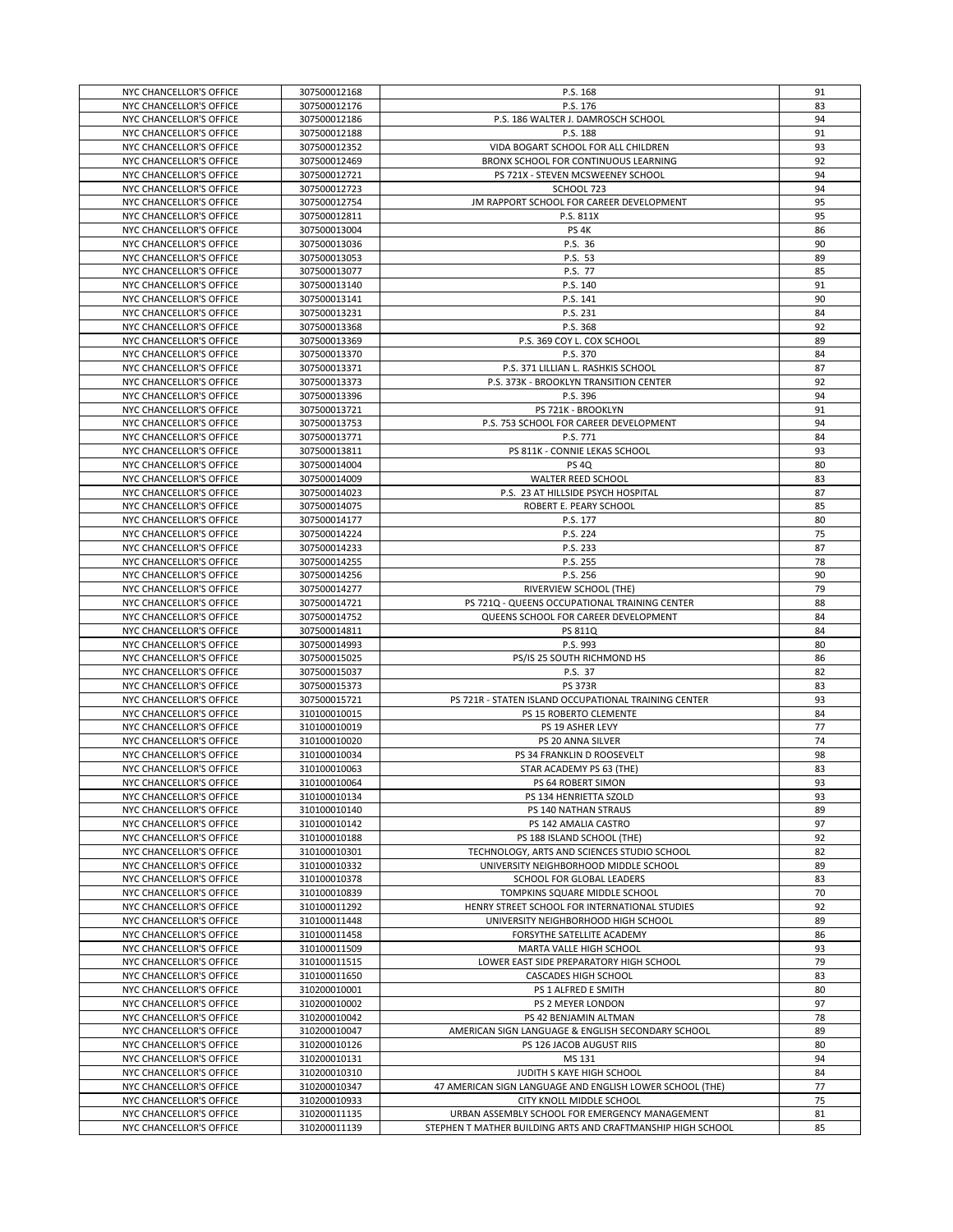| NYC CHANCELLOR'S OFFICE                            |                              |                                                                 |          |
|----------------------------------------------------|------------------------------|-----------------------------------------------------------------|----------|
|                                                    | 310200011280                 | MANHATTAN EARLY COLLEGE SCHOOL FOR ADVERTISING                  | 81       |
| NYC CHANCELLOR'S OFFICE                            | 310200011282                 | URBAN ASSEMBLY MAKER ACADEMY                                    | 75       |
| NYC CHANCELLOR'S OFFICE                            | 310200011288                 | FOOD AND FINANCE HIGH SCHOOL                                    | 88       |
|                                                    |                              |                                                                 |          |
| NYC CHANCELLOR'S OFFICE                            | 310200011294                 | <b>ESSEX STREET ACADEMY</b>                                     | 70       |
| NYC CHANCELLOR'S OFFICE                            | 310200011296                 | HIGH SCHOOL OF HOSPITALITY MANAGEMENT                           | 92       |
|                                                    |                              |                                                                 |          |
| NYC CHANCELLOR'S OFFICE                            | 310200011298                 | PACE HIGH SCHOOL                                                | 80       |
| NYC CHANCELLOR'S OFFICE                            | 310200011300                 | URBAN ASSEMBLY SCHOOL OF DESIGN AND CONSTRUCTION                | 85       |
| NYC CHANCELLOR'S OFFICE                            | 310200011303                 | FACING HISTORY SCHOOL (THE)                                     |          |
|                                                    |                              |                                                                 | 82       |
| NYC CHANCELLOR'S OFFICE                            | 310200011305                 | URBAN ASSEMBLY ACADEMY OF GOVERNMENT AND LAW                    | 87       |
| NYC CHANCELLOR'S OFFICE                            | 310200011308                 | LOWER MANHATTAN ARTS ACADEMY                                    | 76       |
|                                                    |                              |                                                                 |          |
| NYC CHANCELLOR'S OFFICE                            | 310200011313                 | JAMES BALDWIN SCHOOL-A SCHOOL FOR EXPEDITIONARY LRNING          | 83       |
| NYC CHANCELLOR'S OFFICE                            | 310200011316                 | URBAN ASSEMBLY SCHOOL OF BUSINESS FOR YOUNG WOMEN               | 84       |
|                                                    |                              |                                                                 |          |
| NYC CHANCELLOR'S OFFICE                            | 310200011374                 | <b>GRAMERCY ARTS HIGH SCHOOL</b>                                | 83       |
| NYC CHANCELLOR'S OFFICE                            | 310200011392                 | MANHATTAN BUSINESS ACADEMY                                      | 91       |
|                                                    |                              |                                                                 |          |
| NYC CHANCELLOR'S OFFICE                            | 310200011393                 | <b>BUSINESS OF SPORTS SCHOOL</b>                                | 74       |
| NYC CHANCELLOR'S OFFICE                            | 310200011394                 | EMMA LAZARUS HIGH SCHOOL                                        | 95       |
|                                                    |                              |                                                                 |          |
| NYC CHANCELLOR'S OFFICE                            | 310200011399                 | HIGH SCHOOL FOR LANGUAGE AND DIPLOMACY (THE)                    | 80       |
| NYC CHANCELLOR'S OFFICE                            | 310200011400                 | HIGH SCHOOL FOR ENVIRONMENTAL STUDIES                           | 82       |
| NYC CHANCELLOR'S OFFICE                            | 310200011419                 | LANDMARK HIGH SCHOOL                                            | 88       |
|                                                    |                              |                                                                 |          |
| NYC CHANCELLOR'S OFFICE                            | 310200011420                 | HIGH SCHOOL FOR HEALTH PROFESSIONS & HUMAN SERVICES             | 76       |
| NYC CHANCELLOR'S OFFICE                            | 310200011425                 | LEADERSHIP & PUBLIC SERVICE HIGH SCHOOL                         | 83       |
|                                                    |                              |                                                                 |          |
| NYC CHANCELLOR'S OFFICE                            | 310200011427                 | MANHATTAN ACADEMY FOR ARTS AND LANGUAGES                        | 96       |
| NYC CHANCELLOR'S OFFICE                            | 310200011432                 | MURRAY HILL ACADEMY                                             | 84       |
|                                                    |                              |                                                                 |          |
| NYC CHANCELLOR'S OFFICE                            | 310200011437                 | HUDSON HIGH SCHOOL OF LEARNING TECHNOLOGIES                     | 85       |
| NYC CHANCELLOR'S OFFICE                            | 310200011438                 | INTERNATIONAL HIGH SCHOOL AT UNION SQUARE                       | 85       |
|                                                    |                              |                                                                 | 78       |
| NYC CHANCELLOR'S OFFICE                            | 310200011439                 | MANHATTAN VILLAGE ACADEMY                                       |          |
| NYC CHANCELLOR'S OFFICE                            | 310200011449                 | VANGUARD HIGH SCHOOL                                            | 81       |
| NYC CHANCELLOR'S OFFICE                            |                              | MANHATTAN INTERNATIONAL HIGH SCHOOL                             | 85       |
|                                                    | 310200011459                 |                                                                 |          |
| NYC CHANCELLOR'S OFFICE                            | 310200011489                 | HIGH SCHOOL OF ECONOMICS & FINANCE                              | 81       |
| NYC CHANCELLOR'S OFFICE                            | 310200011500                 | UNITY CENTER FOR URBAN TECHNOLOGIES                             | 91       |
|                                                    |                              |                                                                 |          |
| NYC CHANCELLOR'S OFFICE                            | 310200011520                 | MURRY BERGTRAUM HIGH SCHOOL FOR BUSINESS CAREERS                | 77       |
| NYC CHANCELLOR'S OFFICE                            | 310200011529                 | JACQUELINE KENNEDY-ONASSIS HIGH SCHOOL                          | 81       |
|                                                    |                              |                                                                 |          |
| NYC CHANCELLOR'S OFFICE                            | 310200011533                 | UNION SQUARE ACADEMY FOR HEALTH SCIENCES                        | 86       |
| NYC CHANCELLOR'S OFFICE                            | 310200011542                 | MANHATTAN BRIDGES HIGH SCHOOL                                   | 83       |
| NYC CHANCELLOR'S OFFICE                            | 310200011543                 | NEW DESIGN HIGH SCHOOL                                          | 81       |
|                                                    |                              |                                                                 |          |
| NYC CHANCELLOR'S OFFICE                            | 310200011544                 | INDEPENDENCE HIGH SCHOOL                                        | 92       |
| NYC CHANCELLOR'S OFFICE                            | 310200011545                 | HIGH SCHOOL FOR DUAL LANGUAGE AND ASIAN STUDIES                 | 88       |
|                                                    |                              |                                                                 |          |
| NYC CHANCELLOR'S OFFICE                            | 310200011546                 | ACADEMY FOR SOFTWARE ENGINEERING                                | 70       |
| NYC CHANCELLOR'S OFFICE                            | 310200011550                 | LIBERTY HIGH SCHOOL ACADEMY FOR NEWCOMERS                       | 81       |
|                                                    |                              |                                                                 |          |
| NYC CHANCELLOR'S OFFICE                            | 310200011570                 | SATELLITE ACADEMY HIGH SCHOOL                                   | 78       |
| NYC CHANCELLOR'S OFFICE                            | 310200011575                 | MANHATTAN COMPREHENSIVE NIGHT AND DAY HIGH SCHOOL               | 93       |
|                                                    |                              |                                                                 | 85       |
| NYC CHANCELLOR'S OFFICE                            | 310200011580                 | RICHARD R GREEN HIGH SCHOOL OF TEACHING                         |          |
| NYC CHANCELLOR'S OFFICE                            | 310200011586                 | HARVEY MILK HIGH SCHOOL                                         | 92       |
|                                                    | 310200011600                 | HIGH SCHOOL OF FASHION INDUSTRIES (THE)                         | 84       |
|                                                    |                              |                                                                 |          |
| NYC CHANCELLOR'S OFFICE                            |                              |                                                                 |          |
| NYC CHANCELLOR'S OFFICE                            | 310200011605                 | HUMANITIES PREPARATORY ACADEMY                                  | 83       |
|                                                    |                              |                                                                 |          |
| NYC CHANCELLOR'S OFFICE                            | 310200011615                 | CHELSEA CAREER AND TECHNICAL EDUCATION HIGH SCHOOL              | 89       |
| NYC CHANCELLOR'S OFFICE                            | 310200011655                 | LIFE SCIENCES SECONDARY SCHOOL                                  | 83       |
|                                                    |                              |                                                                 |          |
| NYC CHANCELLOR'S OFFICE                            | 310300010075                 | PS 75 EMILY DICKINSON                                           | 73       |
| NYC CHANCELLOR'S OFFICE                            | 310300010076                 | PS 76 A PHILLIP RANDOLPH                                        | 97       |
|                                                    | 310300010145                 | PS 145 BLOOMINGDALE SCHOOL (THE)                                | 85       |
| NYC CHANCELLOR'S OFFICE                            |                              |                                                                 |          |
| NYC CHANCELLOR'S OFFICE                            | 310300010149                 | PS 149 SOJOURNER TRUTH                                          | 98       |
| NYC CHANCELLOR'S OFFICE                            | 310300010165                 | PS 165 ROBERT E SIMON                                           | 73       |
|                                                    |                              |                                                                 |          |
| NYC CHANCELLOR'S OFFICE                            | 310300010180                 | PS 180 HUGO NEWMAN                                              | 76       |
| NYC CHANCELLOR'S OFFICE                            | 310300010185                 | PS 185 EARLY CHILDHOOD DISCOVERY AND DESIGN MAGNET SCHOOL (THE) | 87       |
| NYC CHANCELLOR'S OFFICE                            | 310300010191                 | PS 191 AMSTERDAM                                                | 81       |
|                                                    |                              |                                                                 |          |
| NYC CHANCELLOR'S OFFICE                            | 310300010208                 | PS 208 ALAIN L LOCKE                                            | 98       |
| NYC CHANCELLOR'S OFFICE                            | 310300010241                 | STEM INSTITUTE OF MANHATTAN                                     | 92       |
|                                                    |                              |                                                                 |          |
| NYC CHANCELLOR'S OFFICE                            | 310300010242                 | PS 242 YOUNG DIPLOMATS MAGNET ACADEMY (THE)                     | 91       |
| NYC CHANCELLOR'S OFFICE                            | 310300010247                 | MS 247 DUAL LANGUAGE MIDDLE SCHOOL                              | 93       |
| NYC CHANCELLOR'S OFFICE                            | 310300010250                 | MS 250 WEST SIDE COLLABORATIVE MIDDLE SCHOOL                    | 72       |
|                                                    |                              |                                                                 |          |
| NYC CHANCELLOR'S OFFICE                            | 310300010256                 | MS 256 ACADEMIC AND ATHLETIC EXCELLENCE                         | 86       |
| NYC CHANCELLOR'S OFFICE                            | 310300010258                 | COMMUNITY ACTION SCHOOL-MS 258                                  | 77       |
|                                                    |                              |                                                                 |          |
| NYC CHANCELLOR'S OFFICE                            | 310300010421                 | WEST PREP ACADEMY                                               | 87       |
| NYC CHANCELLOR'S OFFICE                            | 310300011299                 | HIGH SCHOOL FOR ARTS, IMAGINATION AND INQUIRY                   | 83       |
|                                                    |                              | URBAN ASSEMBLY SCHOOL FOR MEDIA STUDIES                         |          |
| NYC CHANCELLOR'S OFFICE                            | 310300011307                 |                                                                 | 86       |
| NYC CHANCELLOR'S OFFICE                            | 310300011402                 | URBAN ASSEMBLY SCHOOL FOR GREEN CAREERS (THE)                   | 86       |
| NYC CHANCELLOR'S OFFICE                            | 310300011403                 | GLOBAL LEARNING COLLABORATIVE (THE)                             | 82       |
|                                                    |                              |                                                                 |          |
| NYC CHANCELLOR'S OFFICE                            | 310300011404                 | INNOVATION DIPLOMA PLUS                                         | 82       |
| NYC CHANCELLOR'S OFFICE                            | 310300011415                 | WADLEIGH SECONDARY SCHOOL FOR THE PERFORMING AND VISUAL ARTS    | 83       |
|                                                    |                              |                                                                 |          |
| NYC CHANCELLOR'S OFFICE                            | 310300011492                 | HIGH SCHOOL FOR LAW, ADVOCACY AND COMMUNITY JUSTICE             | 90       |
| NYC CHANCELLOR'S OFFICE                            | 310300011494                 | HIGH SCHOOL OF ARTS AND TECHNOLOGY                              | 85       |
|                                                    |                              |                                                                 |          |
| NYC CHANCELLOR'S OFFICE                            | 310300011505                 | EDWARD A REYNOLDS WEST SIDE HIGH SCHOOL                         | 98       |
| NYC CHANCELLOR'S OFFICE                            | 310300011860                 | FREDERICK DOUGLASS ACADEMY II SECONDARY SCHOOL                  | 83       |
| NYC CHANCELLOR'S OFFICE                            | 310400010007                 | PS 7 SAMUEL STERN                                               | 93       |
|                                                    |                              |                                                                 |          |
| NYC CHANCELLOR'S OFFICE<br>NYC CHANCELLOR'S OFFICE | 310400010037<br>310400010038 | RIVER EAST ELEMENTARY<br>PS 38 ROBERTO CLEMENTE                 | 89<br>93 |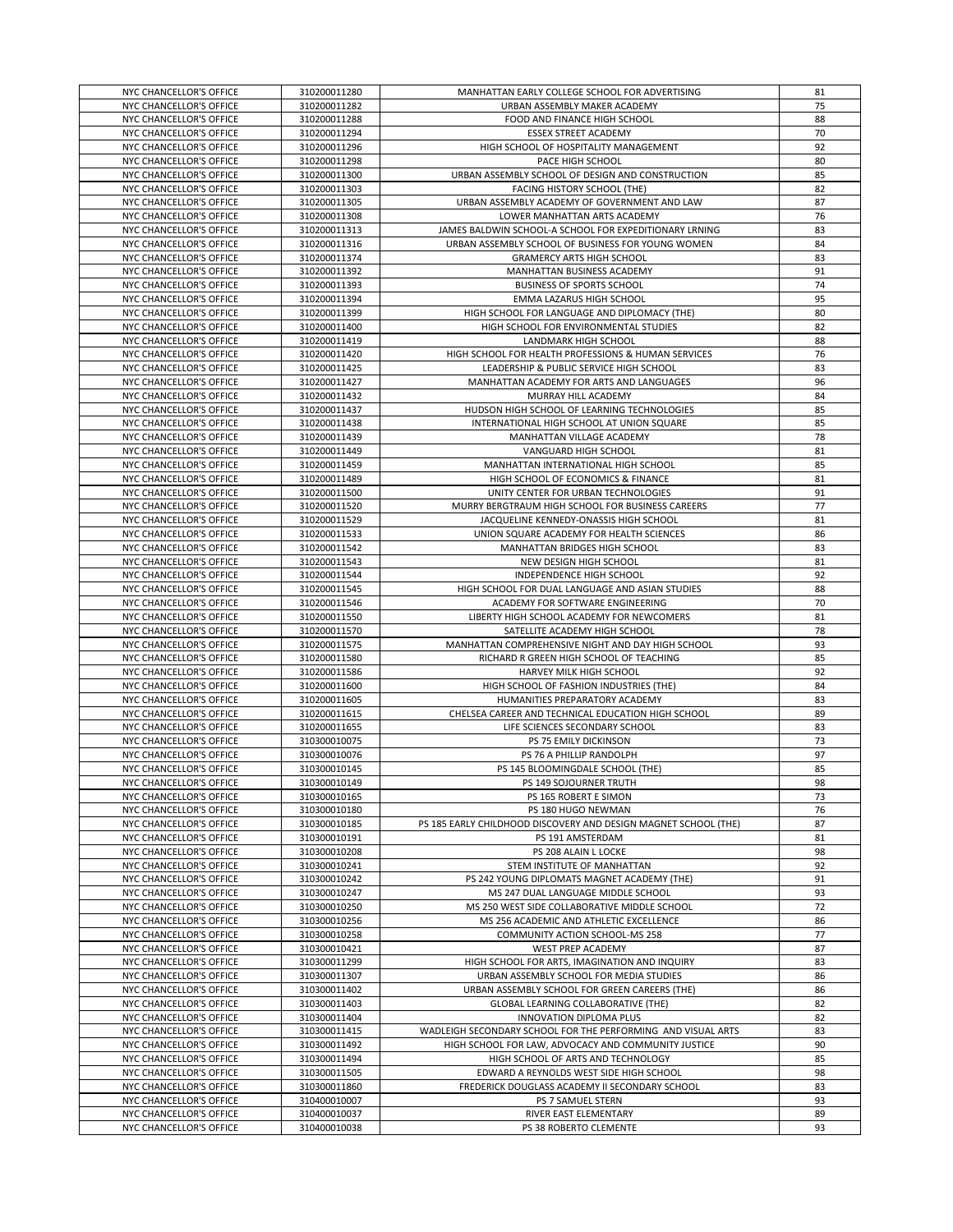| NYC CHANCELLOR'S OFFICE                            | 310400010050                 | PS 50 VITO MARCANTONIO                                                         | 96       |
|----------------------------------------------------|------------------------------|--------------------------------------------------------------------------------|----------|
| NYC CHANCELLOR'S OFFICE                            | 310400010057                 | JAMES WELDON JOHNSON SCHOOL                                                    | 89       |
| NYC CHANCELLOR'S OFFICE                            | 310400010072                 | LEXINGTON ACADEMY (THE)                                                        | 92       |
| NYC CHANCELLOR'S OFFICE                            | 310400010083                 | PS 83 LUIS MUNOZ RIVERA                                                        | 90       |
| NYC CHANCELLOR'S OFFICE                            | 310400010096                 | PS 96 JOSEPH LANZETTA                                                          | 95       |
| NYC CHANCELLOR'S OFFICE                            | 310400010102                 | PS 102 JACQUES CARTIER                                                         | 81       |
| NYC CHANCELLOR'S OFFICE                            | 310400010108                 | PS 108 ASSEMBLYMAN ANGELO DEL TORO EDUCATIONAL COMPLEX                         | 89       |
| NYC CHANCELLOR'S OFFICE                            | 310400010112                 | PS 112 JOSE CELSO BARBOSA                                                      | 81       |
| NYC CHANCELLOR'S OFFICE                            | 310400010146                 | PS 146 ANN M SHORT                                                             | 98       |
| NYC CHANCELLOR'S OFFICE                            | 310400010155                 | PS 155 WILLIAM PACA                                                            | 98       |
| NYC CHANCELLOR'S OFFICE                            | 310400010171<br>310400010182 | PS 171 PATRICK HENRY                                                           | 70       |
| NYC CHANCELLOR'S OFFICE                            | 310400010206                 | BILINGUAL BICULTURAL SCHOOL (THE)                                              | 97<br>85 |
| NYC CHANCELLOR'S OFFICE<br>NYC CHANCELLOR'S OFFICE | 310400010224                 | PS 206 JOSE CELSO BARBOSA<br>MS 224 MANHATTAN EAST SCHOOL FOR ARTS & ACADEMICS | 75       |
| NYC CHANCELLOR'S OFFICE                            | 310400010372                 | ESPERANZA PREPATORY ACADEMY                                                    | 93       |
| NYC CHANCELLOR'S OFFICE                            | 310400010375                 | MOSAIC PREPARATORY ACADEMY                                                     | 96       |
| NYC CHANCELLOR'S OFFICE                            | 310400010377                 | RENAISSANCE SCHOOL OF THE ARTS                                                 | 94       |
| NYC CHANCELLOR'S OFFICE                            | 310400010406                 | <b>GLOBAL TECHNOLOGY PREPARATORY</b>                                           | 87       |
| NYC CHANCELLOR'S OFFICE                            | 310400010825                 | ISAAC NEWTON MS FOR MATH AND SCIENCE                                           | 91       |
| NYC CHANCELLOR'S OFFICE                            | 310400011409                 | COALITION SCHOOL FOR SOCIAL CHANGE                                             | 87       |
| NYC CHANCELLOR'S OFFICE                            | 310400011435                 | MANHATTAN CENTER FOR SCIENCE & MATHEMATICS                                     | 86       |
| NYC CHANCELLOR'S OFFICE                            | 310400011495                 | PARK EAST HIGH SCHOOL                                                          | 85       |
| NYC CHANCELLOR'S OFFICE                            | 310400011555                 | CENTRAL PARK EAST HIGH SCHOOL                                                  | 84       |
| NYC CHANCELLOR'S OFFICE                            | 310400011610                 | YOUNG WOMEN'S LEADERSHIP SCHOOL                                                | 81       |
| NYC CHANCELLOR'S OFFICE                            | 310400011680                 | HERITAGE SCHOOL (THE)                                                          | 93       |
| NYC CHANCELLOR'S OFFICE                            | 310500010030                 | PS 30 HERNANDEZ/HUGHES                                                         | 95       |
| NYC CHANCELLOR'S OFFICE                            | 310500010036                 | PS 36 MARGARET DOUGLAS                                                         | 88       |
| NYC CHANCELLOR'S OFFICE                            | 310500010046                 | PS 46 ARTHUR TAPPAN                                                            | 95       |
| NYC CHANCELLOR'S OFFICE                            | 310500010092                 | PS 92 MARY MCLEOD BETHUNE                                                      | 99       |
| NYC CHANCELLOR'S OFFICE                            | 310500010123                 | PS 123 MAHALIA JACKSON                                                         | 96       |
| NYC CHANCELLOR'S OFFICE                            | 310500010125                 | PS 125 RALPH BUNCHE                                                            | 73       |
| NYC CHANCELLOR'S OFFICE                            | 310500010129                 | PS 129 JOHN H FINLEY                                                           | 94       |
| NYC CHANCELLOR'S OFFICE                            | 310500010133                 | PS 133 FRED R MOORE                                                            | 94       |
| NYC CHANCELLOR'S OFFICE                            | 310500010154                 | PS 154 HARRIET TUBMAN                                                          | 98       |
| NYC CHANCELLOR'S OFFICE                            | 310500010161                 | PS 161 PEDRO ALBIZU CAMPOS                                                     | 97       |
| NYC CHANCELLOR'S OFFICE                            | 310500010175                 | PS 175 HENRY H GARNET                                                          | 96       |
| NYC CHANCELLOR'S OFFICE<br>NYC CHANCELLOR'S OFFICE | 310500010194<br>310500010197 | PS 194 COUNTEE CULLEN<br>PS 197 JOHN B RUSSWURM                                | 98<br>94 |
| NYC CHANCELLOR'S OFFICE                            | 310500010200                 | PS 200 JAMES MCCUNE SMITH SCHOOL (THE)                                         | 93       |
| NYC CHANCELLOR'S OFFICE                            | 310500010286                 | IS 286 RENAISSANCE LEADERSHIP ACADEMY                                          | 92       |
| NYC CHANCELLOR'S OFFICE                            | 310500010302                 | KNOWLEDGE AND POWER PREP ACADEMY IV                                            | 95       |
| NYC CHANCELLOR'S OFFICE                            | 310500010318                 | THURGOOD MARSHALL ACADEMY LOWER SCHOOL                                         | 86       |
| NYC CHANCELLOR'S OFFICE                            | 310500010514                 | NEW DESIGN MIDDLE SCHOOL                                                       | 91       |
| NYC CHANCELLOR'S OFFICE                            | 310500011148                 | EAGLE ACADEMY FOR YOUNG MEN OF HARLEM                                          | 78       |
| NYC CHANCELLOR'S OFFICE                            | 310500011157                 | URBAN ASSEMBLY SCHOOL FOR GLOBAL COMMERCE (THE)                                | 82       |
| NYC CHANCELLOR'S OFFICE                            | 310500011285                 | HARLEM RENAISSANCE HIGH SCHOOL                                                 | 87       |
| NYC CHANCELLOR'S OFFICE                            | 310500011304                 | MOTT HALL HIGH SCHOOL                                                          | 93       |
| NYC CHANCELLOR'S OFFICE                            | 310500011367                 | ACADEMY FOR SOCIAL ACTION-A COLLEGE BOARD SCHOOL                               | 88       |
| NYC CHANCELLOR'S OFFICE                            | 310500011369                 | URBAN ASSEMBLY FOR THE PERFORMING ARTS                                         | 90       |
| NYC CHANCELLOR'S OFFICE                            | 310500011499                 | FREDERICK DOUGLASS ACADEMY                                                     | 77       |
| NYC CHANCELLOR'S OFFICE                            | 310500011670                 | THURGOOD MARSHALL ACADEMY FOR LEARNING & SOCIAL CHANGE                         | 75       |
| NYC CHANCELLOR'S OFFICE                            | 310600010004                 | PS 4 DUKE ELLINGTON                                                            | 86       |
| NYC CHANCELLOR'S OFFICE                            | 310600010005                 | PS 5 ELLEN LURIE                                                               | 87       |
| NYC CHANCELLOR'S OFFICE                            | 310600010008                 | PS 8 LUIS BELLIARD                                                             | 97       |
| NYC CHANCELLOR'S OFFICE                            | 310600010018<br>310600010028 | PS 18 PARK TERRACE<br>PS 28 WRIGHT BROTHERS                                    | 93<br>94 |
| NYC CHANCELLOR'S OFFICE<br>NYC CHANCELLOR'S OFFICE | 310600010048                 | PS 48 PO MICHAEL J BUCZEK                                                      | 95       |
| NYC CHANCELLOR'S OFFICE                            | 310600010052                 | JHS 52 INWOOD                                                                  | 97       |
| NYC CHANCELLOR'S OFFICE                            | 310600010098                 | PS 98 SHORAC KAPPOCK                                                           | 93       |
| NYC CHANCELLOR'S OFFICE                            | 310600010103                 | DOES PUENTES ELEMENTARY SCHOOL                                                 | 70       |
| NYC CHANCELLOR'S OFFICE                            | 310600010115                 | PS 115 ALEXANDER HUMBOLDT                                                      | 97       |
| NYC CHANCELLOR'S OFFICE                            | 310600010128                 | PS 128 AUDUBON                                                                 | 94       |
| NYC CHANCELLOR'S OFFICE                            | 310600010132                 | PS 132 JUAN PABLO DUARTE                                                       | 87       |
| NYC CHANCELLOR'S OFFICE                            | 310600010143                 | JHS 143 ELEANOR ROOSEVELT                                                      | 89       |
| NYC CHANCELLOR'S OFFICE                            | 310600010152                 | PS 152 DYCKMAN VALLEY                                                          | 98       |
| NYC CHANCELLOR'S OFFICE                            | 310600010153                 | PS 153 ADAM CLAYTON POWELL                                                     | 92       |
| NYC CHANCELLOR'S OFFICE                            | 310600010173                 | PS 173                                                                         | 90       |
| NYC CHANCELLOR'S OFFICE                            | 310600010178                 | PROFESSOR JUAN BOSCH PUBLIC SCHOOL                                             | 74       |
| NYC CHANCELLOR'S OFFICE                            | 310600010189                 | PS 189                                                                         | 93       |
| NYC CHANCELLOR'S OFFICE                            | 310600010192                 | PS 192 JACOB H SCHIFF                                                          | 94       |
| NYC CHANCELLOR'S OFFICE                            | 310600010209                 | HAMILTON GRANGE MIDDLE SCHOOL                                                  | 93       |
| NYC CHANCELLOR'S OFFICE                            | 310600010210                 | PS/IS 210 21ST CENTURY ACADEMY FOR COMMUNITY LDERSHIP                          | 92       |
| NYC CHANCELLOR'S OFFICE                            | 310600010218                 | IS 218 SALOME URENA                                                            | 94       |
| NYC CHANCELLOR'S OFFICE                            | 310600010223                 | MOTT HALL SCHOOL (THE)                                                         | 81       |
| NYC CHANCELLOR'S OFFICE                            | 310600010311                 | AMISTAD DUAL LANGUAGE SCHOOL                                                   | 81       |
| NYC CHANCELLOR'S OFFICE                            | 310600010319                 | MS 319 MARIE TERESA                                                            | 99       |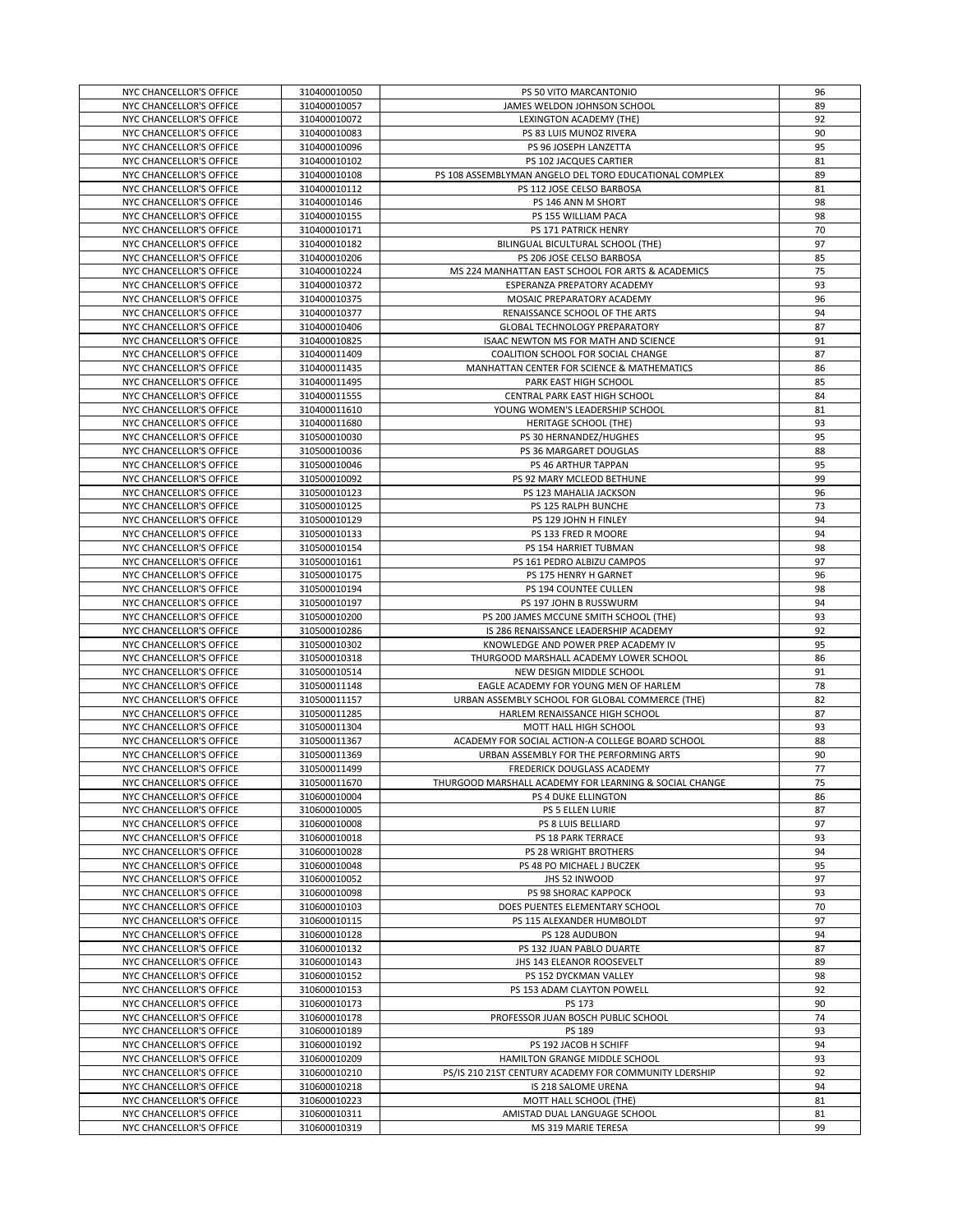| NYC CHANCELLOR'S OFFICE                            | 310600010322                 | MIDDLE SCHOOL 322                                             | 95       |
|----------------------------------------------------|------------------------------|---------------------------------------------------------------|----------|
| NYC CHANCELLOR'S OFFICE                            | 310600010324                 | MS 324 PATRIA MIRABAL                                         | 91       |
| NYC CHANCELLOR'S OFFICE                            | 310600010328                 | MS 328 MANHATTAN MIDDLE SCHOOL FOR SCIENTIFIC INQUIRY         | 99       |
|                                                    |                              |                                                               |          |
| NYC CHANCELLOR'S OFFICE                            | 310600010349                 | <b>HARBOR HEIGHTS</b>                                         | 100      |
| NYC CHANCELLOR'S OFFICE                            | 310600010366                 | WASHINGTON HEIGHTS ACADEMY                                    | 92       |
| NYC CHANCELLOR'S OFFICE                            | 310600010368                 | <b>HAMILTON HEIGHTS SCHOOL</b>                                | 71       |
| NYC CHANCELLOR'S OFFICE                            | 310600010528                 | IS 528 BEA FULLER RODGERS SCHOOL                              | 96       |
| NYC CHANCELLOR'S OFFICE                            | 310600011211                 | INWOOD EARLY COLLEGE FOR HEALTH AND INFORMATION TECHNOLOGIES  | 96       |
| NYC CHANCELLOR'S OFFICE                            | 310600011293                 | CITY COLLEGE ACADEMY OF THE ARTS                              | 83       |
| NYC CHANCELLOR'S OFFICE                            | 310600011346                 | COMMUNITY HEALTH ACADEMY OF THE HEIGHTS                       | 94       |
|                                                    |                              |                                                               |          |
| NYC CHANCELLOR'S OFFICE                            | 310600011348                 | WASHINGTON HEIGHTS EXPEDITIONARY LEARNING SCHOOL              | 79       |
| NYC CHANCELLOR'S OFFICE                            | 310600011423                 | HIGH SCHOOL FOR EXCELLENCE AND INNOVATION                     | 95       |
| NYC CHANCELLOR'S OFFICE                            | 310600011462                 | <b>COLLEGE ACADEMY (THE)</b>                                  | 97       |
| NYC CHANCELLOR'S OFFICE                            | 310600011463                 | HIGH SCHOOL FOR MEDIA & COMMUNICATIONS                        | 96       |
| NYC CHANCELLOR'S OFFICE                            | 310600011467                 | HIGH SCHOOL FOR LAW & PUBLIC SERVICE                          | 89       |
| NYC CHANCELLOR'S OFFICE                            | 310600011468                 | HIGH SCHOOL FOR HEALTH CAREERS & SCIENCES                     | 97       |
| NYC CHANCELLOR'S OFFICE                            | 310600011540                 | A PHILIP RANDOLPH CAMPUS HIGH SCHOOL                          | 86       |
|                                                    |                              |                                                               |          |
| NYC CHANCELLOR'S OFFICE                            | 310600011552                 | GREGORIO LUPERON HIGH SCH FOR SCIENCE AND MATHEMATICS         | 99       |
| NYC CHANCELLOR'S OFFICE                            | 320700010001                 | PS 1 COURTLANDT SCHOOL                                        | 99       |
| NYC CHANCELLOR'S OFFICE                            | 320700010005                 | PS 5 PORT MORRIS                                              | 96       |
| NYC CHANCELLOR'S OFFICE                            | 320700010018                 | PS 18 JOHN PETER ZENGER                                       | 98       |
| NYC CHANCELLOR'S OFFICE                            | 320700010025                 | PS 25 BILINGUAL SCHOOL                                        | 95       |
| NYC CHANCELLOR'S OFFICE                            | 320700010029                 | PS/MS 29 MELROSE SCHOOL                                       | 94       |
| NYC CHANCELLOR'S OFFICE                            |                              | PS 30 WILTON                                                  |          |
|                                                    | 320700010030                 |                                                               | 92       |
| NYC CHANCELLOR'S OFFICE                            | 320700010031                 | PS/MS 31 THE WILLIAM LLOYD GARRISON                           | 92       |
| NYC CHANCELLOR'S OFFICE                            | 320700010043                 | PS 43 JONAS BRONCK                                            | 96       |
| NYC CHANCELLOR'S OFFICE                            | 320700010049                 | PS 49 WILLIS AVENUE                                           | 97       |
| NYC CHANCELLOR'S OFFICE                            | 320700010065                 | PS 65 MOTHER HALE ACADEMY                                     | 99       |
| NYC CHANCELLOR'S OFFICE                            | 320700010151                 | JHS 151 LOU GEHRIG                                            | 99       |
| NYC CHANCELLOR'S OFFICE                            | 320700010154                 | PS 154 JONATHAN D HYATT                                       | 98       |
|                                                    |                              |                                                               |          |
| NYC CHANCELLOR'S OFFICE                            | 320700010157                 | PS 157 GROVE HILL                                             | 96       |
| NYC CHANCELLOR'S OFFICE                            | 320700010161                 | PS 161 PONCE DE LEON                                          | 97       |
| NYC CHANCELLOR'S OFFICE                            | 320700010179                 | PS 179                                                        | 97       |
| NYC CHANCELLOR'S OFFICE                            | 320700010223                 | MS 223 LABORATORY SCHOOL OF FINANCE AND TECHNOLOGY (THE)      | 97       |
| NYC CHANCELLOR'S OFFICE                            | 320700010224                 | PS/IS 224                                                     | 99       |
| NYC CHANCELLOR'S OFFICE                            | 320700010277                 | <b>PS 277</b>                                                 | 94       |
|                                                    |                              | SOUTH BRONX ACADEMY FOR APPLIED MEDIA                         |          |
| NYC CHANCELLOR'S OFFICE                            | 320700010296                 |                                                               | 93       |
|                                                    | 320700010298                 |                                                               | 92       |
| NYC CHANCELLOR'S OFFICE                            |                              | ACADEMY OF PUBLIC RELATIONS                                   |          |
| NYC CHANCELLOR'S OFFICE                            | 320700010343                 | ACADEMY OF APPLIED MATHEMATICS AND TECHNOLOGY                 | 97       |
| NYC CHANCELLOR'S OFFICE                            | 320700010359                 | CONCOURSE VILLAGE ELEMENTARY SCHOOL                           | 91       |
| NYC CHANCELLOR'S OFFICE                            | 320700010369                 | YOUNG LEADERS ELEMENTARY SCHOOL                               | 99       |
|                                                    |                              |                                                               |          |
| NYC CHANCELLOR'S OFFICE                            | 320700010584                 | <b>KAPPA VII</b>                                              | 98       |
| NYC CHANCELLOR'S OFFICE                            | 320700011221                 | SOUTH BRONX PREPARATORY - A COLLEGE BOARD SCHOOL              | 97       |
| NYC CHANCELLOR'S OFFICE                            | 320700011259                 | HERO (HEALTH, EDUCATION AND RESEARCH OCCUPATIONS) HIGH SCHOOL | 84       |
| NYC CHANCELLOR'S OFFICE                            | 320700011321                 | CROTONA ACADEMY HIGH SCHOOL                                   | 85       |
| NYC CHANCELLOR'S OFFICE                            | 320700011334                 | INTERNATIONAL COMMUNITY HIGH SCHOOL                           | 98       |
| NYC CHANCELLOR'S OFFICE                            | 320700011379                 | JILL CHAIFETZ TRANSFER HIGH SCHOOL                            | 87       |
| NYC CHANCELLOR'S OFFICE                            | 320700011381                 | BRONX HAVEN HIGH SCHOOL                                       | 88       |
| NYC CHANCELLOR'S OFFICE                            |                              | COMMUNITY SCHOOL FOR SOCIAL JUSTICE                           | 92       |
|                                                    | 320700011427                 |                                                               |          |
| NYC CHANCELLOR'S OFFICE                            | 320700011473                 | MOTT HAVEN VILLAGE PREP HIGH SCHOOL                           | 93       |
| NYC CHANCELLOR'S OFFICE                            | 320700011495                 | UNIVERSITY HEIGHTS SECONDARY SCHOOL-BRONX COMMUNITY COLLEGE   | 87       |
| NYC CHANCELLOR'S OFFICE                            | 320700011500                 | HOSTOS-LINCOLN ACADEMY OF SCIENCE                             | 86       |
| NYC CHANCELLOR'S OFFICE                            | 320700011522                 | BRONX DESIGN AND CONSTRUCTION ACADEMY                         | 84       |
| NYC CHANCELLOR'S OFFICE                            | 320700011527                 | BRONX LEADERSHIP ACADEMY II HIGH SCHOOL                       | 96       |
| NYC CHANCELLOR'S OFFICE                            | 320700011547                 | NEW EXPLORERS HIGH SCHOOL                                     | 88       |
| NYC CHANCELLOR'S OFFICE                            | 320700011548                 | URBAN ASSEMBLY SCHOOL FOR CAREERS IN SPORTS                   | 89       |
|                                                    |                              |                                                               |          |
| NYC CHANCELLOR'S OFFICE                            | 320700011551                 | URBAN ASSEMBLY BRONX ACADEMY OF LETTERS (THE)                 | 91       |
| NYC CHANCELLOR'S OFFICE                            | 320700011557                 | MOTT HAVEN COMMUNITY HIGH SCHOOL                              | 84       |
| NYC CHANCELLOR'S OFFICE                            | 320700011600                 | ALFRED E SMITH CAREER AND TECHNICAL HIGH SCHOOL               | 93       |
| NYC CHANCELLOR'S OFFICE                            | 320700011670                 | HEALTH OPPORTUNITIES HIGH SCHOOL                              | 86       |
| NYC CHANCELLOR'S OFFICE                            | 320800010036                 | PS 36 UNIONPORT                                               | 80       |
| NYC CHANCELLOR'S OFFICE                            | 320800010048                 | PS 48 JOSEPH R DRAKE                                          | 94       |
| NYC CHANCELLOR'S OFFICE                            | 320800010062                 | PS 62 INOCENSIO CASANOVA                                      | 98       |
| NYC CHANCELLOR'S OFFICE                            | 320800010069                 | PS 69 JOURNEY PREP SCHOOL                                     | 88       |
|                                                    |                              |                                                               |          |
| NYC CHANCELLOR'S OFFICE                            | 320800010071                 | PS 71 ROSE E SCALA                                            | 73       |
| NYC CHANCELLOR'S OFFICE                            | 320800010072                 | PS 72 DR WILLIAM DORNEY                                       | 88       |
| NYC CHANCELLOR'S OFFICE                            | 320800010075                 | PS 75 SCHOOL OF RESEARCH AND DISCOVERY                        | 91       |
| NYC CHANCELLOR'S OFFICE                            | 320800010093                 | PS 93 ALBERT G OLIVER                                         | 76       |
| NYC CHANCELLOR'S OFFICE                            | 320800010100                 | PS 100 ISAAC CLASON                                           | 82       |
| NYC CHANCELLOR'S OFFICE                            | 320800010101                 | MS 101 EDWARD R BYRNE                                         | 75       |
| NYC CHANCELLOR'S OFFICE                            | 320800010107                 | PS 107                                                        | 99       |
|                                                    |                              |                                                               |          |
| NYC CHANCELLOR'S OFFICE                            | 320800010119                 | PS 119                                                        | 84       |
| NYC CHANCELLOR'S OFFICE                            | 320800010123                 | JHS 123 JAMES M KIERNAN                                       | 88       |
| NYC CHANCELLOR'S OFFICE                            | 320800010125                 | JHS 125 HENRY HUDSON                                          | 96       |
| NYC CHANCELLOR'S OFFICE<br>NYC CHANCELLOR'S OFFICE | 320800010130<br>320800010131 | PS 130 ABRAM STEVENS HEWITT<br>JHS 131 ALBERT EINSTEIN        | 88<br>85 |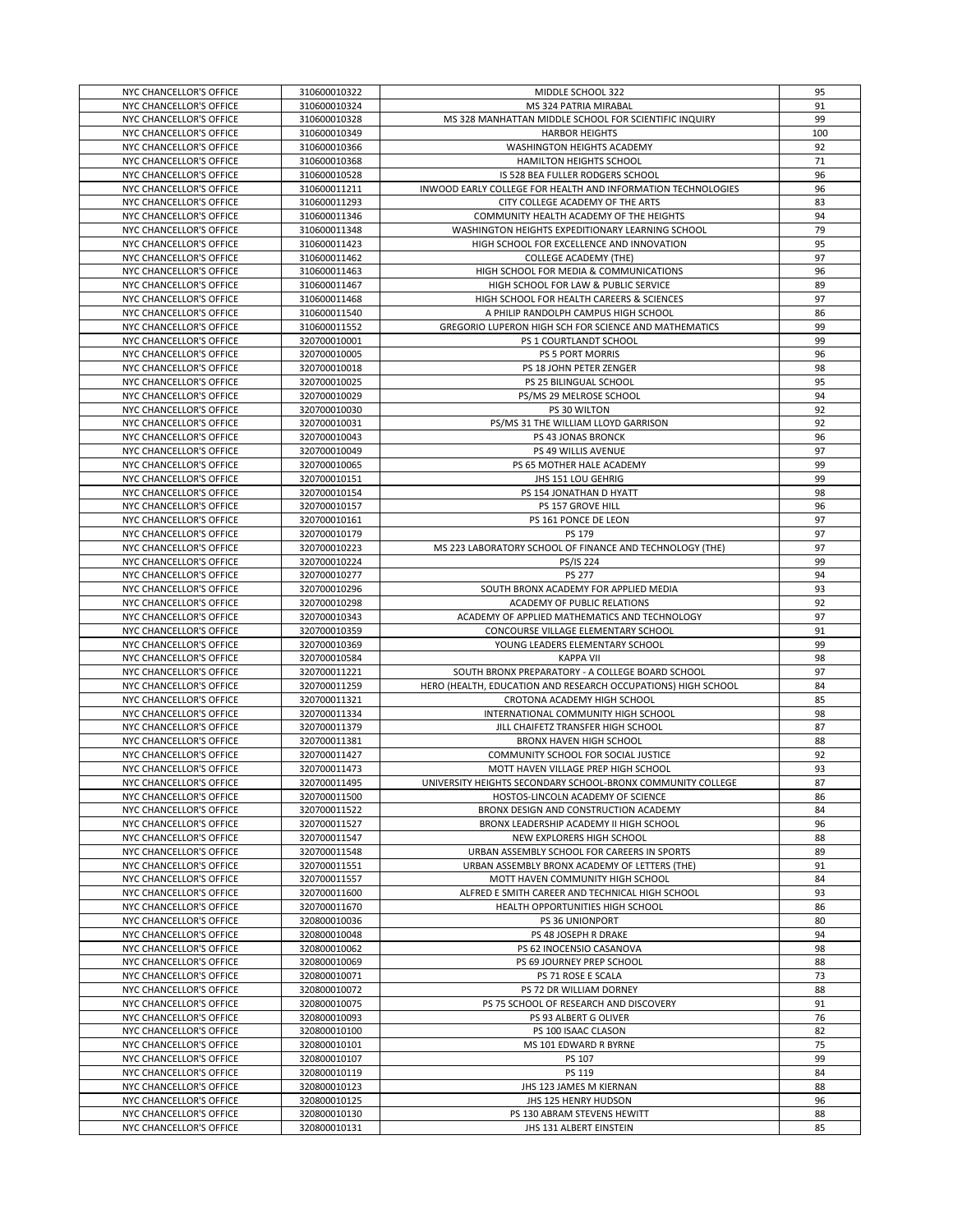| NYC CHANCELLOR'S OFFICE                            | 320800010138                 | PS 138 SAMUEL RANDALL                                                                      | 91       |
|----------------------------------------------------|------------------------------|--------------------------------------------------------------------------------------------|----------|
| NYC CHANCELLOR'S OFFICE                            | 320800010140                 | PS 140 THE EAGLE SCHOOL                                                                    | 93       |
| NYC CHANCELLOR'S OFFICE                            | 320800010146                 | PS 146 EDWARD COLLINS                                                                      | 98       |
| NYC CHANCELLOR'S OFFICE                            | 320800010152                 | PS 152 EVERGREEN                                                                           | 92       |
| NYC CHANCELLOR'S OFFICE                            | 320800010182                 | <b>PS 182</b>                                                                              | 86       |
| NYC CHANCELLOR'S OFFICE                            | 320800010301                 | MS 301 PAUL L DUNBAR                                                                       | 95       |
| NYC CHANCELLOR'S OFFICE                            | 320800010302                 | MS 302 LUISA DESSUS CRUZ                                                                   | 95       |
|                                                    |                              |                                                                                            |          |
| NYC CHANCELLOR'S OFFICE                            | 320800010312                 | MILLENIUM ART ACADEMY                                                                      | 75       |
| NYC CHANCELLOR'S OFFICE                            | 320800010333                 | PS 333 THE MUSEUM SCHOOL                                                                   | 97       |
| NYC CHANCELLOR'S OFFICE                            | 320800010337                 | SCHOOL FOR INQUIRY AND SOCIAL JUSTICE (THE)                                                | 81       |
| NYC CHANCELLOR'S OFFICE                            | 320800010371                 | URBAN INSTITUTE OF MATHEMATICS                                                             | 79       |
| NYC CHANCELLOR'S OFFICE                            | 320800010375                 | BRONX MATHEMATICS PREPARATORY SCHOOL (THE)                                                 | 99       |
| NYC CHANCELLOR'S OFFICE                            | 320800010392                 | <b>BRONX DELTA SCHOOL</b>                                                                  | 74       |
| NYC CHANCELLOR'S OFFICE                            | 320800010424                 | HUNTS POINT SCHOOL (THE)                                                                   | 96       |
| NYC CHANCELLOR'S OFFICE                            | 320800010448                 | SOUNDVIEW ACADEMY FOR CULTURE AND SCHOLARSHIP                                              | 80       |
| NYC CHANCELLOR'S OFFICE                            | 320800010467                 | MOTT HALL COMMUNITY SCHOOL                                                                 | 86       |
|                                                    |                              |                                                                                            |          |
| NYC CHANCELLOR'S OFFICE                            | 320800010562                 | BLUEPRINT MIDDLE SCHOOL                                                                    | 84       |
| NYC CHANCELLOR'S OFFICE                            | 320800010583                 | PS 583                                                                                     | 85       |
| NYC CHANCELLOR'S OFFICE                            | 320800011269                 | BRONX STUDIO SCHOOL FOR WRITERS AND ARTISTS                                                | 87       |
| NYC CHANCELLOR'S OFFICE                            | 320800011282                 | WOMEN'S ACADEMY OF EXCELLENCE                                                              | 94       |
| NYC CHANCELLOR'S OFFICE                            | 320800011293                 | RENAISSANCE HIGH SCHOOL FOR MUSICAL THEATER AND TECHNOLOGY                                 | 72       |
| NYC CHANCELLOR'S OFFICE                            | 320800011320                 | PELHAM LAB HIGH SCHOOL                                                                     | 88       |
| NYC CHANCELLOR'S OFFICE                            | 320800011332                 | HOLCOMBE L RUCKER SCHOOL OF COMMUNITY RESEARCH                                             | 87       |
| NYC CHANCELLOR'S OFFICE                            | 320800011348                 | SCHUYLERVILLE PREPARATORY HIGH SCHOOL                                                      | 78       |
| NYC CHANCELLOR'S OFFICE                            | 320800011349                 | <b>BRONX RIVER HIGH SCHOOL</b>                                                             | 83       |
| NYC CHANCELLOR'S OFFICE                            | 320800011367                 | ARCHIMEDES ACADEMY FOR MATH, SCIENCE AND TECHNOLOGY APPLICATIONS                           | 84       |
| NYC CHANCELLOR'S OFFICE                            |                              |                                                                                            | 84       |
|                                                    | 320800011376                 | ANTONIA PANTOJA PREPARATORY ACADEMY                                                        |          |
| NYC CHANCELLOR'S OFFICE                            | 320800011377                 | BRONX COMMUNITY HIGH SCHOOL                                                                | 82       |
| NYC CHANCELLOR'S OFFICE                            | 320800011405                 | HERBERT H LEHMAN HIGH SCHOOL                                                               | 81       |
| NYC CHANCELLOR'S OFFICE                            | 320800011432                 | <b>BRONX BRIDGES HIGH SCHOOL</b>                                                           | 86       |
| NYC CHANCELLOR'S OFFICE                            | 320800011452                 | BRONX GUILD HIGH SCHOOL                                                                    | 87       |
| NYC CHANCELLOR'S OFFICE                            | 320800011519                 | FELISA RINCON DE GAUTIER INSTITUTE FOR LAW AND PUBLIC POLICY                               | 94       |
| NYC CHANCELLOR'S OFFICE                            | 320800011530                 | BANANA KELLY HIGH SCHOOL                                                                   | 91       |
| NYC CHANCELLOR'S OFFICE                            | 320800011537                 | <b>BRONX ARENA HIGH SCHOOL</b>                                                             | 91       |
| NYC CHANCELLOR'S OFFICE                            | 320800011558                 | WESTCHESTER SQUARE ACADEMY                                                                 | 81       |
|                                                    |                              |                                                                                            |          |
| NYC CHANCELLOR'S OFFICE                            | 320800011559                 | SCHOOL FOR TOURISM AND HOSPITALITY                                                         | 91       |
| NYC CHANCELLOR'S OFFICE                            | 320800011561                 | <b>BRONX COMPASS HIGH SCHOOL</b>                                                           | 77       |
| NYC CHANCELLOR'S OFFICE                            | 320900010004                 | PS/MS 4 CROTONA PARK WEST                                                                  | 94       |
|                                                    |                              |                                                                                            |          |
| NYC CHANCELLOR'S OFFICE                            | 320900010011                 | PS 11 HIGHBRIDGE                                                                           | 93       |
| NYC CHANCELLOR'S OFFICE                            | 320900010022                 | JHS 22 JORDAN L MOTT                                                                       | 98       |
|                                                    |                              |                                                                                            |          |
| NYC CHANCELLOR'S OFFICE                            | 320900010028                 | PS 28 MOUNT HOPE                                                                           | 96       |
| NYC CHANCELLOR'S OFFICE                            | 320900010035                 | PS 35 FRANZ SIEGEL                                                                         | 91       |
| NYC CHANCELLOR'S OFFICE                            | 320900010042                 | PS 42 CLAREMONT                                                                            | 100      |
| NYC CHANCELLOR'S OFFICE                            | 320900010053                 | PS 53 BASHEER QUISIM                                                                       | 92       |
| NYC CHANCELLOR'S OFFICE                            | 320900010055                 | PS 55 BENJAMIN FRANKLIN                                                                    | 98       |
| NYC CHANCELLOR'S OFFICE                            | 320900010058                 | <b>PS 58</b>                                                                               | 96       |
| NYC CHANCELLOR'S OFFICE                            | 320900010063                 | PS 63 AUTHOR'S ACADEMY                                                                     | 96       |
| NYC CHANCELLOR'S OFFICE                            | 320900010070                 | PS 70 MAX SCHOENFELD                                                                       | 97       |
| NYC CHANCELLOR'S OFFICE                            | 320900010073                 | PS 73 BRONX                                                                                | 95       |
|                                                    |                              |                                                                                            |          |
| NYC CHANCELLOR'S OFFICE                            | 320900010088                 | PS 88 S SILVERSTEIN LITTLE SPARROW SCHOOL                                                  | 92       |
| NYC CHANCELLOR'S OFFICE                            | 320900010109                 | <b>PS 109 SEDGWICK</b>                                                                     | 93       |
| NYC CHANCELLOR'S OFFICE                            | 320900010110                 | PS 110 THEODORE SCHOENFELD                                                                 | 97       |
| NYC CHANCELLOR'S OFFICE                            | 320900010114                 | PS 114 LUIS LORENS TORRES SCHOOL                                                           | 95       |
| NYC CHANCELLOR'S OFFICE                            | 320900010117                 | IS 117 JOSEPH H WADE                                                                       | 95       |
| NYC CHANCELLOR'S OFFICE                            | 320900010126                 | PS 126 DR MARJORIE H DUNBAR                                                                | 98       |
| NYC CHANCELLOR'S OFFICE                            | 320900010128                 | MOTT HALL III                                                                              | 93       |
| NYC CHANCELLOR'S OFFICE                            | 320900010132                 | PS 132 GARRETT A MORGAN                                                                    | 95       |
| NYC CHANCELLOR'S OFFICE                            | 320900010163                 | PS 163 ARTHUR A SCHOMBERG                                                                  | 100      |
| NYC CHANCELLOR'S OFFICE                            | 320900010170                 | PS 170                                                                                     | 88       |
| NYC CHANCELLOR'S OFFICE                            | 320900010199                 | PS 199 THE SHAKESPEARE SCHOOL                                                              | 98       |
|                                                    |                              |                                                                                            |          |
| NYC CHANCELLOR'S OFFICE                            | 320900010204                 | PS 204 MORRIS HEIGHTS                                                                      | 86       |
| NYC CHANCELLOR'S OFFICE                            | 320900010215                 | <b>KAPPA</b>                                                                               | 93       |
| NYC CHANCELLOR'S OFFICE                            | 320900010218                 | PS/IS 218 RAFAEL HERNANDEZ DUAL LANGUAGE MAGNET SCHOOL                                     | 88       |
| NYC CHANCELLOR'S OFFICE                            | 320900010219                 | IS 219 NEW VENTURE SCHOOL                                                                  | 95       |
| NYC CHANCELLOR'S OFFICE                            | 320900010229                 | IS 229 ROLAND PATTERSON                                                                    | 93       |
| NYC CHANCELLOR'S OFFICE                            | 320900010232                 | IS 232                                                                                     | 99       |
| NYC CHANCELLOR'S OFFICE                            | 320900010236                 | PS 236 LANGSTON HUGHES                                                                     | 98       |
| NYC CHANCELLOR'S OFFICE                            | 320900010274                 | NEW AMERICAN ACADEMY AT ROBERTO CLEMENTE STATE PARK                                        | 94       |
| NYC CHANCELLOR'S OFFICE                            | 320900010294                 | WALTON AVENUE SCHOOL (THE)                                                                 | 97       |
|                                                    |                              |                                                                                            |          |
| NYC CHANCELLOR'S OFFICE                            | 320900010303                 | IS 303 LEADERSHIP & COMM SERVICE                                                           | 99       |
| NYC CHANCELLOR'S OFFICE                            | 320900010311                 | LUCERO ELEMENTARY SCHOOL                                                                   | 98       |
| NYC CHANCELLOR'S OFFICE                            | 320900010313                 | IS 313 SCHOOL OF LEADERSHIP DEVELOPMENT                                                    | 91       |
| NYC CHANCELLOR'S OFFICE                            | 320900010323                 | BRONX WRITING ACADEMY                                                                      | 96       |
| NYC CHANCELLOR'S OFFICE                            | 320900010325                 | URBAN SCIENCE ACADEMY                                                                      | 88       |
| NYC CHANCELLOR'S OFFICE<br>NYC CHANCELLOR'S OFFICE | 320900010327<br>320900010328 | COMPREHENSIVE MODEL SCHOOL PROJECT MS 327<br>NEW MILLENNIUM BUSINESS ACADEMY MIDDLE SCHOOL | 92<br>87 |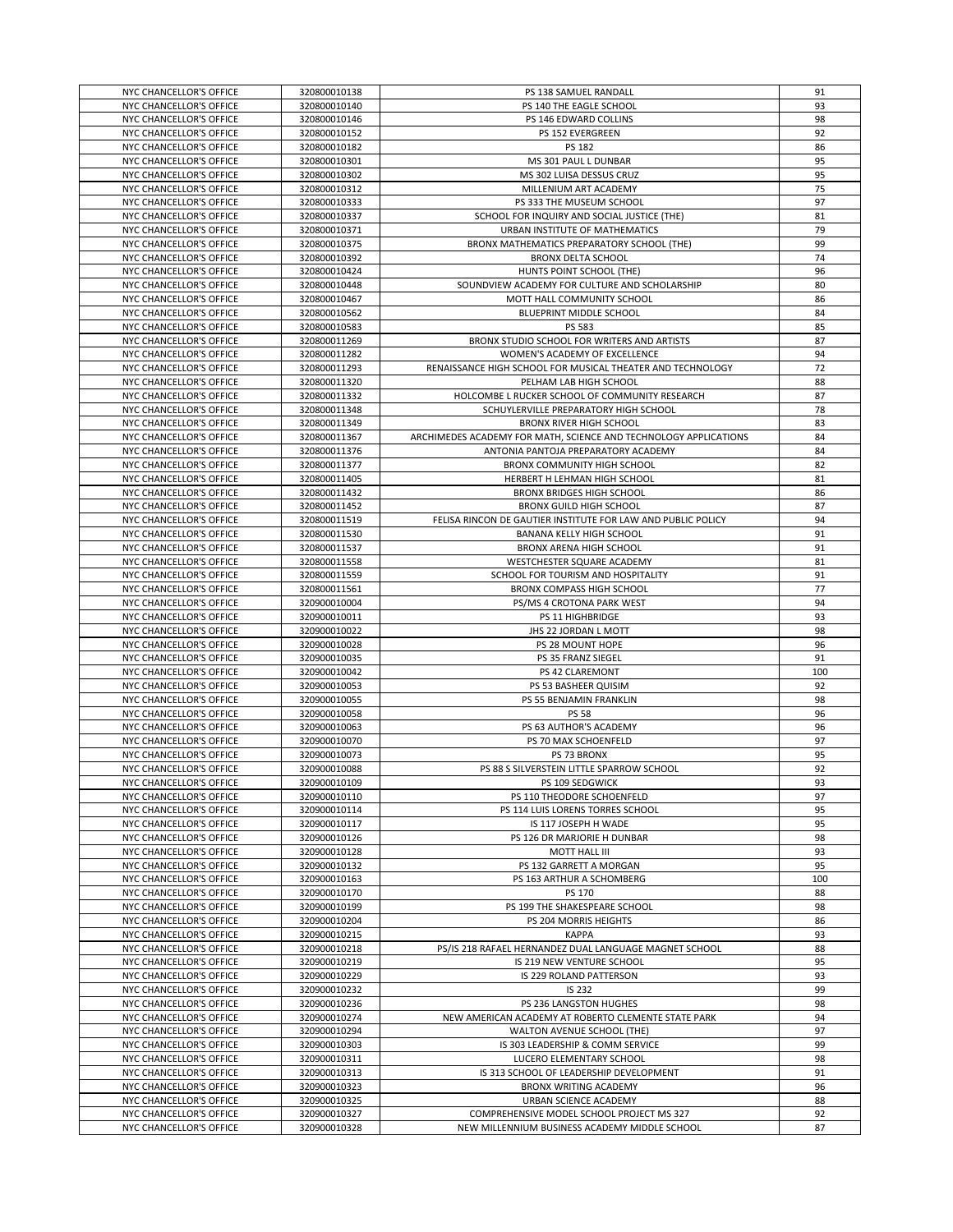| NYC CHANCELLOR'S OFFICE | 320900010339 | IS 339                                                | 92  |
|-------------------------|--------------|-------------------------------------------------------|-----|
|                         |              |                                                       |     |
| NYC CHANCELLOR'S OFFICE | 320900010361 | HIGHBRIDGE GREEN SCHOOL (THE)                         | 97  |
| NYC CHANCELLOR'S OFFICE | 320900010443 | <b>FAMILY SCHOOL (THE)</b>                            | 97  |
|                         |              |                                                       |     |
| NYC CHANCELLOR'S OFFICE | 320900010449 | GRANT AVENUE ELEMENTARY SCHOOL                        | 96  |
| NYC CHANCELLOR'S OFFICE | 320900010454 | SCIENCE AND TECHNOLOGY ACADEMY: A MOTT HALL SCHOOL    | 94  |
| NYC CHANCELLOR'S OFFICE | 320900010457 | SHERIDAN ACADEMY FOR YOUNG LEADERS                    | 97  |
|                         |              |                                                       |     |
| NYC CHANCELLOR'S OFFICE | 320900010555 | MOUNT EDEN CHILDREN'S ACADEMY                         | 92  |
| NYC CHANCELLOR'S OFFICE | 320900010568 | YOUNG WOMEN'S LEADERSHIP SCHOOL OF THE BRONX          | 87  |
|                         |              |                                                       |     |
| NYC CHANCELLOR'S OFFICE | 320900011227 | BRONX COLLELGIATE ACADEMY                             | 86  |
| NYC CHANCELLOR'S OFFICE | 320900011231 | EAGLE ACADEMY FOR YOUNG MEN                           | 80  |
|                         |              |                                                       | 95  |
| NYC CHANCELLOR'S OFFICE | 320900011241 | URBAN ASSEMBLY SCHOOL FOR APPLIED MATH AND SCIENCE    |     |
| NYC CHANCELLOR'S OFFICE | 320900011250 | EXIMIUS COLLEGE PREPARATORY ACADEMY                   | 84  |
| NYC CHANCELLOR'S OFFICE | 320900011252 | MOTT HALL BRONX HIGH SCHOOL                           | 93  |
|                         |              |                                                       |     |
| NYC CHANCELLOR'S OFFICE | 320900011260 | BRONX CENTER FOR SCIENCE AND MATHEMATICS              | 86  |
| NYC CHANCELLOR'S OFFICE | 320900011263 | VALIDUS PREPARATORY ACADEMY                           | 90  |
|                         |              |                                                       |     |
| NYC CHANCELLOR'S OFFICE | 320900011297 | MORRIS ACADEMY FOR COLLABORATIVE STUDIES              | 95  |
| NYC CHANCELLOR'S OFFICE | 320900011324 | BRONX EARLY COLLEGE ACADEMY FOR TEACHING AND LEARNING | 90  |
|                         |              |                                                       |     |
| NYC CHANCELLOR'S OFFICE | 320900011329 | DREAMYARD PREPARATORY SCHOOL                          | 86  |
| NYC CHANCELLOR'S OFFICE | 320900011350 | NEW DIRECTIONS SECONDARY SCHOOL                       | 95  |
| NYC CHANCELLOR'S OFFICE | 320900011365 | ACADEMY FOR LANGUAGE AND TECHNOLOGY                   | 98  |
|                         |              |                                                       |     |
| NYC CHANCELLOR'S OFFICE | 320900011403 | BRONX INTERNATIONAL HIGH SCHOOL                       | 95  |
| NYC CHANCELLOR'S OFFICE | 320900011404 | SCHOOL FOR EXCELLENCE                                 | 86  |
|                         |              |                                                       |     |
| NYC CHANCELLOR'S OFFICE | 320900011412 | BRONX HIGH SCHOOL OF BUSINESS                         | 90  |
| NYC CHANCELLOR'S OFFICE | 320900011413 | BRONX HIGH SCHOOL FOR MEDICAL SCIENCE                 | 84  |
| NYC CHANCELLOR'S OFFICE |              |                                                       | 91  |
|                         | 320900011505 | BRONX SCHOOL FOR LAW, GOVERNMENT AND JUSTICE          |     |
| NYC CHANCELLOR'S OFFICE | 320900011517 | FREDERICK DOUGLASS ACADEMY III SECONDARY SCHOOL       | 87  |
| NYC CHANCELLOR'S OFFICE | 320900011525 | BRONX LEADERSHIP ACADEMY HIGH SCHOOL                  | 88  |
|                         |              |                                                       |     |
| NYC CHANCELLOR'S OFFICE | 320900011543 | HIGH SCHOOL FOR VIOLIN AND DANCE                      | 97  |
| NYC CHANCELLOR'S OFFICE | 320900011564 | CLAREMONT INTERNATIONAL HIGH SCHOOL                   | 98  |
|                         |              |                                                       |     |
| NYC CHANCELLOR'S OFFICE | 321000010003 | PS 3 RAUL JULIA MICRO SOCIETY                         | 95  |
| NYC CHANCELLOR'S OFFICE | 321000010007 | MILTON FEIN SCHOOL                                    | 82  |
|                         |              |                                                       |     |
| NYC CHANCELLOR'S OFFICE | 321000010008 | PS 8 ISSAC VARIAN                                     | 88  |
| NYC CHANCELLOR'S OFFICE | 321000010009 | PS 9 RYER AVENUE ELEMENTARY SCHOOL                    | 94  |
|                         |              |                                                       | 79  |
| NYC CHANCELLOR'S OFFICE | 321000010015 | PS 15 INSTITUTE FOR ENVIRONMENTAL LEARNING            |     |
| NYC CHANCELLOR'S OFFICE | 321000010020 | PS 20 PO GEORGE J WERDAN III                          | 95  |
| NYC CHANCELLOR'S OFFICE | 321000010023 | PS 23 NEW CHILDREN'S SCHOOL (THE)                     | 93  |
|                         |              |                                                       |     |
| NYC CHANCELLOR'S OFFICE | 321000010032 | PS 32 BELMONT                                         | 99  |
| NYC CHANCELLOR'S OFFICE | 321000010033 | PS 33 TIMOTHY DWIGHT                                  | 92  |
|                         |              |                                                       |     |
| NYC CHANCELLOR'S OFFICE | 321000010037 | PS 37 MULTIPLE INTELLIGENCE SCHOOL                    | 87  |
| NYC CHANCELLOR'S OFFICE | 321000010045 | THOMAS C GIORDANO MIDDLE SCHOOL 45                    | 97  |
|                         |              |                                                       |     |
| NYC CHANCELLOR'S OFFICE | 321000010046 | PS 46 EDGAR ALLEN POE                                 | 92  |
| NYC CHANCELLOR'S OFFICE | 321000010051 | PS 51 BRONX NEW SCHOOL                                | 90  |
|                         |              |                                                       |     |
| NYC CHANCELLOR'S OFFICE | 321000010056 | PS 56 NORWOOD HEIGHTS                                 | 86  |
| NYC CHANCELLOR'S OFFICE | 321000010059 | PS 59 THE COMMUNITY SCHOOL OF TECHNOLOGY              | 100 |
| NYC CHANCELLOR'S OFFICE | 321000010077 | BEDFORD PARK ELEMENTARY SCHOOL                        | 87  |
|                         |              |                                                       |     |
| NYC CHANCELLOR'S OFFICE | 321000010080 | JHS 80 THE MOSHOLU PARKWAY                            | 91  |
| NYC CHANCELLOR'S OFFICE | 321000010085 | PS 85 GREAT EXPECTATIONS                              | 96  |
|                         |              |                                                       |     |
| NYC CHANCELLOR'S OFFICE | 321000010086 | PS 86 KINGSBRIDGE HEIGHTS                             | 89  |
| NYC CHANCELLOR'S OFFICE | 321000010091 | PS 91 BRONX                                           | 95  |
|                         | 321000010094 |                                                       | 94  |
| NYC CHANCELLOR'S OFFICE |              | PS 94 KINGS COLLEGE SCHOOL                            |     |
| NYC CHANCELLOR'S OFFICE | 321000010095 | PS 95 SHEILA MENCHER                                  | 82  |
| NYC CHANCELLOR'S OFFICE | 321000010118 | JHS 118 WILLIAM W NILES                               | 90  |
|                         |              |                                                       |     |
| NYC CHANCELLOR'S OFFICE | 321000010159 | PS 159 LUIS MUMOZ MARIN BILING                        | 87  |
| NYC CHANCELLOR'S OFFICE | 321000010205 | PS 205 FIORELLO LAGUARDIA                             | 90  |
| NYC CHANCELLOR'S OFFICE | 321000010206 | IS 206 ANN MERSEREAU                                  | 90  |
|                         |              |                                                       |     |
| NYC CHANCELLOR'S OFFICE | 321000010207 | PS 207                                                | 87  |
| NYC CHANCELLOR'S OFFICE | 321000010209 | PS 209                                                | 96  |
|                         |              |                                                       |     |
| NYC CHANCELLOR'S OFFICE | 321000010225 | THEATRE ARTS PRODUCTION COMPANY SCHOOL                | 81  |
| NYC CHANCELLOR'S OFFICE | 321000010226 | PS 226                                                | 97  |
| NYC CHANCELLOR'S OFFICE | 321000010228 | JONAS BRONCK ACADEMY                                  |     |
|                         |              |                                                       | 91  |
| NYC CHANCELLOR'S OFFICE | 321000010244 | NEW SCHOOL FOR LEADERSHIP AND JOURNALISM (THE)        | 97  |
| NYC CHANCELLOR'S OFFICE | 321000010246 | PS 246 POE CENTER                                     | 94  |
|                         |              |                                                       |     |
| NYC CHANCELLOR'S OFFICE | 321000010254 | IS 254                                                | 90  |
| NYC CHANCELLOR'S OFFICE | 321000010279 | PS 279 CAPT MANUEL RIVERA JR                          | 95  |
| NYC CHANCELLOR'S OFFICE | 321000010280 |                                                       |     |
|                         |              | PS/MS 280 MOSHOLU PARKWAY                             | 96  |
| NYC CHANCELLOR'S OFFICE | 321000010291 | PS 291                                                | 99  |
| NYC CHANCELLOR'S OFFICE | 321000010306 | PS 306                                                | 90  |
|                         |              |                                                       |     |
| NYC CHANCELLOR'S OFFICE | 321000010307 | LUISA PINEIRO FUENTES SCHOOL OF SCIENCE AND DISCOVERY | 87  |
| NYC CHANCELLOR'S OFFICE | 321000010308 | BRONX DANCE ACADEMY SCHOOL                            | 93  |
|                         |              |                                                       |     |
| NYC CHANCELLOR'S OFFICE | 321000010310 | PS 310 MARBLE HILL                                    | 96  |
| NYC CHANCELLOR'S OFFICE | 321000010315 | PS 315 LAB SCHOOL                                     | 98  |
| NYC CHANCELLOR'S OFFICE | 321000010331 | THE BRONX SCHOOL OF YOUNG LEADERS                     | 89  |
|                         |              |                                                       |     |
| NYC CHANCELLOR'S OFFICE | 321000010340 | PS 340                                                | 89  |
| NYC CHANCELLOR'S OFFICE | 321000010360 | PS 360                                                | 94  |
|                         |              |                                                       |     |
| NYC CHANCELLOR'S OFFICE | 321000010363 | ACADEMY FOR PERSONAL LEADERSHIP AND EXCELLENCE        | 95  |
| NYC CHANCELLOR'S OFFICE | 321000010368 | IN-TECH ACADEMY (MS/HS 368)                           | 87  |
|                         |              |                                                       |     |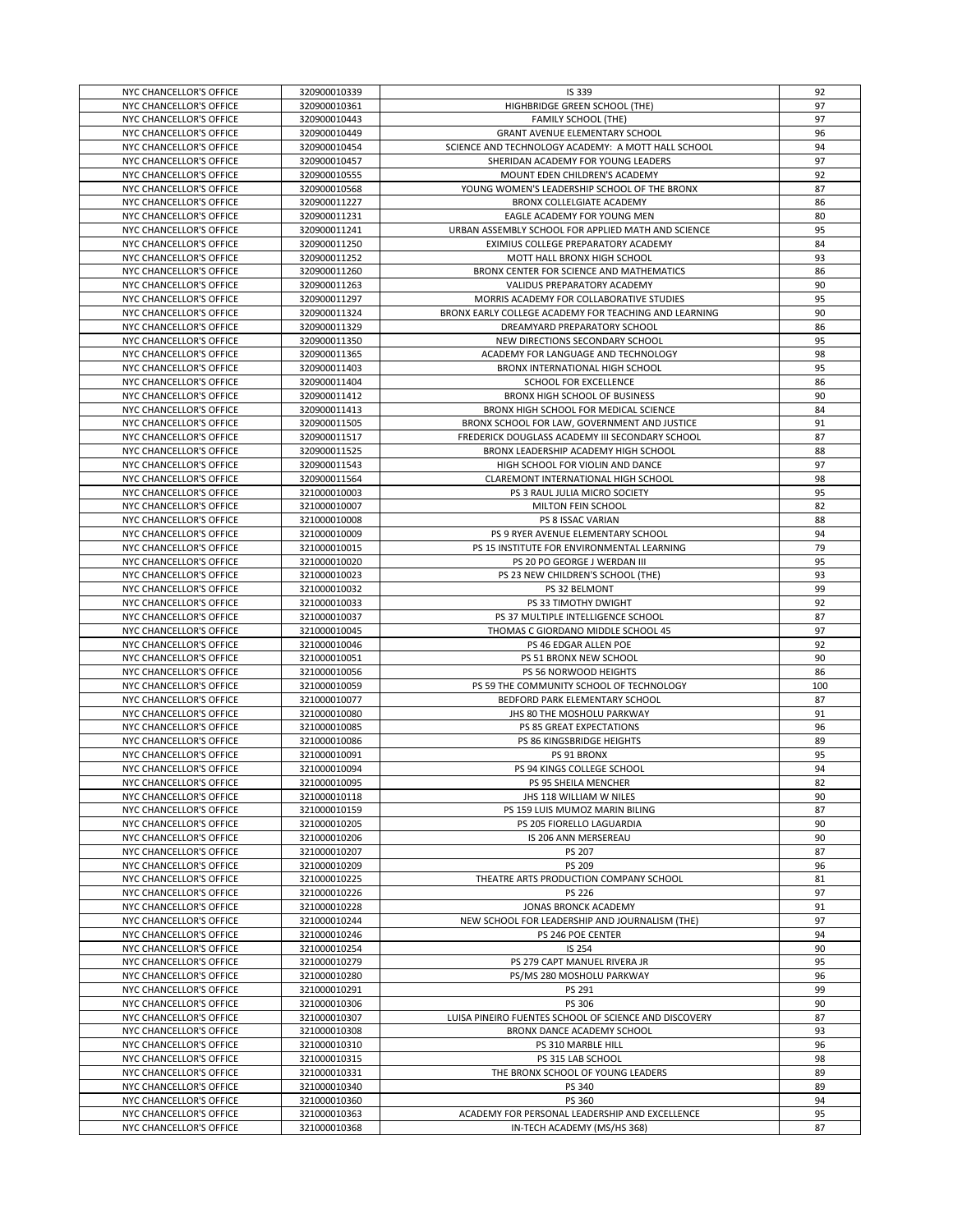| NYC CHANCELLOR'S OFFICE | 321000010382 | ELEMENTARY SCHOOL FOR MATH, SCIENCE AND TECHNOLOGY         | 97  |
|-------------------------|--------------|------------------------------------------------------------|-----|
| NYC CHANCELLOR'S OFFICE | 321000010386 | SCHOOL FOR ENVIRONMENTAL CITIZENSHIP                       | 100 |
| NYC CHANCELLOR'S OFFICE | 321000010390 | MS 390                                                     | 99  |
| NYC CHANCELLOR'S OFFICE | 321000010391 | ANGELO PATRI MIDDLE SCHOOL (THE)                           | 93  |
| NYC CHANCELLOR'S OFFICE | 321000010396 | PS 396                                                     | 93  |
| NYC CHANCELLOR'S OFFICE | 321000010447 | <b>CRESTON ACADEMY</b>                                     | 92  |
| NYC CHANCELLOR'S OFFICE | 321000011213 | BRONX ENGINEERING AND TECHNOLOGY ACADEMY                   | 91  |
| NYC CHANCELLOR'S OFFICE | 321000011237 | MARIE CURIE HIGH SCH-NURSING, MEDICINE & APPLIED HLTH PROF | 80  |
| NYC CHANCELLOR'S OFFICE | 321000011243 | WEST BRONX ACADEMY FOR THE FUTURE                          | 95  |
| NYC CHANCELLOR'S OFFICE | 321000011264 | BRONX ACADEMY FOR SOFTWARE ENGINEERING (BASE)              | 72  |
| NYC CHANCELLOR'S OFFICE | 321000011268 | KINGSBRIDGE INTERNATIONAL HIGH SCHOOL                      | 99  |
| NYC CHANCELLOR'S OFFICE | 321000011284 | BRONX SCHOOL OF LAW AND FINANCE                            | 88  |
| NYC CHANCELLOR'S OFFICE | 321000011319 | PROVIDING URBAN LEARNERS SUCCESS IN EDUCATION HIGH SCHOOL  | 91  |
| NYC CHANCELLOR'S OFFICE | 321000011342 | INTERNATIONAL SCHOOL FOR LIBERAL ARTS                      | 99  |
| NYC CHANCELLOR'S OFFICE | 321000011351 | BRONX COLLABORATIVE HIGH SCHOOL                            | 85  |
| NYC CHANCELLOR'S OFFICE | 321000011353 | WORLD VIEW HIGH SCHOOL                                     | 82  |
| NYC CHANCELLOR'S OFFICE | 321000011374 | KNOWLEDGE AND POWER PREP ACADEMY INTERNATIONAL HIGH SCHOOL | 92  |
| NYC CHANCELLOR'S OFFICE | 321000011397 | ENGLISH LANGUAGE LEARNERS AND INTERNATIONAL SUPPORT        | 96  |
| NYC CHANCELLOR'S OFFICE | 321000011433 | HIGH SCHOOL FOR TEACHING AND THE PROFESSIONS               | 91  |
| NYC CHANCELLOR'S OFFICE | 321000011434 | BELMONT PREPARATORY HIGH SCHOOL                            | 88  |
| NYC CHANCELLOR'S OFFICE | 321000011437 | FORDHAM HIGH SCHOOL FOR THE ARTS                           | 90  |
| NYC CHANCELLOR'S OFFICE | 321000011438 | FORDHAM LEADERSHIP ACADEMY FOR BUSINESS & TECHNOLOGY       | 86  |
| NYC CHANCELLOR'S OFFICE | 321000011439 | BRONX HIGH SCHOOL-LAW AND COMMUNITY SERVICE                | 92  |
| NYC CHANCELLOR'S OFFICE | 321000011440 | DEWITT CLINTON HIGH SCHOOL                                 | 89  |
| NYC CHANCELLOR'S OFFICE | 321000011442 | CELIA CRUZ BRONX HIGH SCHOOL OF MUSIC (THE)                | 88  |
| NYC CHANCELLOR'S OFFICE | 321000011459 | EAST FORDHAM ACADEMY FOR THE ARTS                          | 95  |
| NYC CHANCELLOR'S OFFICE | 321000011477 | MARBLE HILL HIGH SCHOOL OF INTERNATIONAL STUDIES           | 92  |
| NYC CHANCELLOR'S OFFICE | 321000011524 | CROTONA INTERNATIONAL HIGH SCHOOL                          | 86  |
| NYC CHANCELLOR'S OFFICE | 321000011546 | <b>BRONX THEATRE HIGH SCHOOL</b>                           | 87  |
| NYC CHANCELLOR'S OFFICE | 321000011549 | DISCOVERY HIGH SCHOOL                                      | 90  |
| NYC CHANCELLOR'S OFFICE | 321000011565 | HIGH SCHOOL FOR ENERGY AND TECHNOLOGY                      | 83  |
| NYC CHANCELLOR'S OFFICE | 321100010016 | PS 16 WAKEFIELD                                            | 98  |
| NYC CHANCELLOR'S OFFICE | 321100010021 | PS 21 PHILIP H SHERIDAN                                    | 92  |
| NYC CHANCELLOR'S OFFICE | 321100010041 | PS 41 GUN HILL ROAD                                        | 99  |
| NYC CHANCELLOR'S OFFICE | 321100010068 | PS 68                                                      | 71  |
| NYC CHANCELLOR'S OFFICE | 321100010076 | PS 76 BENNINGTON SCHOOL (THE)                              | 78  |
| NYC CHANCELLOR'S OFFICE | 321100010078 | PS 78 ANNE HUTCHINSON                                      | 84  |
| NYC CHANCELLOR'S OFFICE | 321100010087 | <b>PS 87</b>                                               | 85  |
| NYC CHANCELLOR'S OFFICE | 321100010089 | <b>PS 89</b>                                               | 79  |
| NYC CHANCELLOR'S OFFICE | 321100010096 | PS 96 RICHARD RODGERS                                      | 82  |
| NYC CHANCELLOR'S OFFICE | 321100010097 | <b>PS 97</b>                                               | 80  |
| NYC CHANCELLOR'S OFFICE | 321100010103 | PS 103 HECTOR FONTANEZ                                     | 90  |
| NYC CHANCELLOR'S OFFICE | 321100010105 | PS 105 SENATOR ABRAHAM BERNSTEIN                           | 92  |
| NYC CHANCELLOR'S OFFICE | 321100010106 | PS 106 PARKCHESTER                                         | 76  |
| NYC CHANCELLOR'S OFFICE | 321100010108 | PS 108 PHILIP J ABINANTI                                   | 78  |
| NYC CHANCELLOR'S OFFICE | 321100010111 | PS 111 SETON FALLS                                         | 93  |
| NYC CHANCELLOR'S OFFICE | 321100010112 | PS 112 BRONXWOOD                                           | 98  |
| NYC CHANCELLOR'S OFFICE | 321100010127 | JHS 127 CASTLE HILL (THE)                                  | 79  |
| NYC CHANCELLOR'S OFFICE | 321100010144 | JHS 144 MICHELANGELO                                       | 77  |
| NYC CHANCELLOR'S OFFICE | 321100010160 | PS 160 WALT DISNEY                                         | 72  |
| NYC CHANCELLOR'S OFFICE | 321100010169 | BAYCHESTER ACADEMY                                         | 86  |
| NYC CHANCELLOR'S OFFICE | 321100010178 | PS 178 DR SELMAN WAKSMAN                                   | 81  |
| NYC CHANCELLOR'S OFFICE | 321100010180 | MS 180 DR DANIEL HALE WILLIAMS                             | 76  |
| NYC CHANCELLOR'S OFFICE | 321100010181 | IS 181 PABLO CASALS                                        | 83  |
| NYC CHANCELLOR'S OFFICE | 321100010189 | CORNERSTONE ACADEMY FOR SOCIAL ACTION                      | 89  |
| NYC CHANCELLOR'S OFFICE | 321100010194 | PS/MS 194                                                  | 82  |
| NYC CHANCELLOR'S OFFICE | 321100010287 | FORWARD SCHOOL (THE)                                       | 88  |
| NYC CHANCELLOR'S OFFICE | 321100010326 | BRONX GREEN MIDDLE SCHOOL                                  | 94  |
| NYC CHANCELLOR'S OFFICE | 321100010355 | BRONX ALLIANCE MIDDLE SCHOOL                               | 82  |
| NYC CHANCELLOR'S OFFICE | 321100010357 | YOUNG VOICES ACADEMY OF THE BRONX                          | 86  |
| NYC CHANCELLOR'S OFFICE | 321100010370 | SCHOOL OF DIPLOMACY                                        | 95  |
| NYC CHANCELLOR'S OFFICE | 321100010462 | CORNERSTONE ACADEMY FOR SOCIAL ACTION MIDDLE SCHOOL        | 85  |
| NYC CHANCELLOR'S OFFICE | 321100010468 | PELHAM ACADEMY OF ACADEMICS AND COMMUNITY ENGAGEMENT       | 89  |
| NYC CHANCELLOR'S OFFICE | 321100010481 | STEM BRIDGE SCHOOL (THE)                                   | 88  |
| NYC CHANCELLOR'S OFFICE | 321100010483 | MATILDA AVENUE SCHOOL (THE)                                | 85  |
| NYC CHANCELLOR'S OFFICE | 321100010498 | PS/MS 498 VAN NEST ACADEMY                                 | 76  |
| NYC CHANCELLOR'S OFFICE | 321100010529 | ONE WORLD MIDDLE SCHOOL AT EDENWALD                        | 85  |
| NYC CHANCELLOR'S OFFICE | 321100010532 | BAYCHESTER MIDDLE SCHOOL                                   | 86  |
| NYC CHANCELLOR'S OFFICE | 321100010556 | BRONX PARK MIDDLE SCHOOL                                   | 90  |
| NYC CHANCELLOR'S OFFICE | 321100010566 | PELHAM GARDENS MIDDLE SCHOOL                               | 78  |
| NYC CHANCELLOR'S OFFICE | 321100010567 | LINDEN TREE ELEMENTARY SCHOOL                              | 78  |
| NYC CHANCELLOR'S OFFICE | 321100011249 | BRONX HEALTH SCIENCES HIGH SCHOOL                          | 72  |
| NYC CHANCELLOR'S OFFICE | 321100011253 | BRONX HIGH SCHOOL FOR WRITING AND COMMUNICATION ARTS       | 72  |
| NYC CHANCELLOR'S OFFICE | 321100011265 | <b>BRONX LAB SCHOOL</b>                                    | 85  |
| NYC CHANCELLOR'S OFFICE | 321100011270 | ACADEMY FOR SCHOLARSHIP AND ENTREPRENEURSHIP               | 81  |
| NYC CHANCELLOR'S OFFICE | 321100011275 | HIGH SCHOOL OF COMPUTERS AND TECHNOLOGY                    | 79  |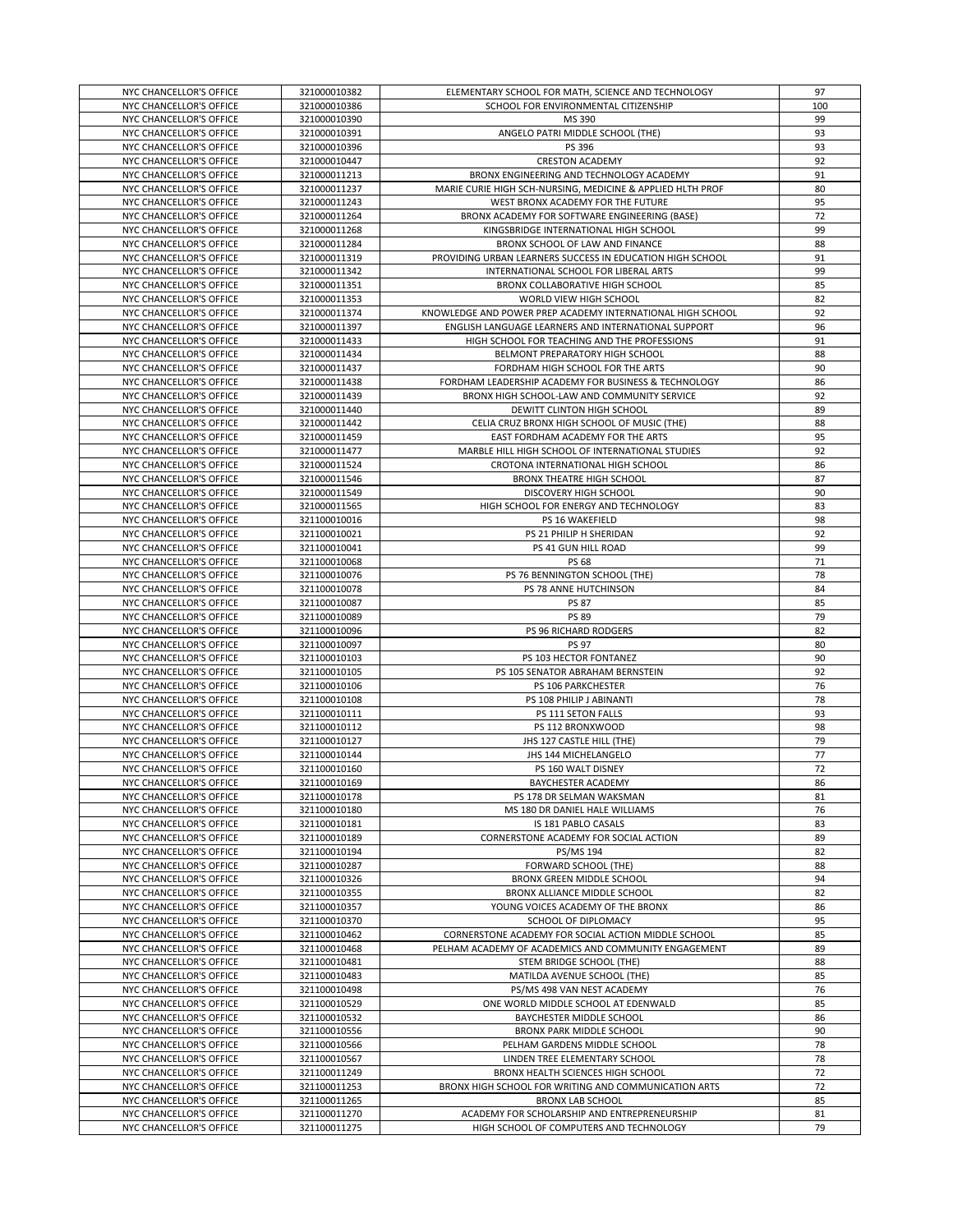| NYC CHANCELLOR'S OFFICE                            | 321100011288                 | COLLEGIATE INSTITUTE FOR MATH AND SCIENCE             | 71       |
|----------------------------------------------------|------------------------------|-------------------------------------------------------|----------|
|                                                    |                              |                                                       |          |
| NYC CHANCELLOR'S OFFICE                            | 321100011290                 | BRONX ACADEMY OF HEALTH CAREERS                       | 83       |
| NYC CHANCELLOR'S OFFICE                            | 321100011299                 | ASTOR COLLEGIATE ACADEMY                              | 75       |
| NYC CHANCELLOR'S OFFICE                            | 321100011418                 | BRONX HIGH SCHOOL FOR THE VISUAL ARTS                 | 83       |
|                                                    |                              |                                                       | 74       |
| NYC CHANCELLOR'S OFFICE                            | 321100011455                 | HARRY S TRUMAN HIGH SCHOOL                            |          |
| NYC CHANCELLOR'S OFFICE                            | 321100011508                 | <b>BRONXDALE HIGH SCHOOL</b>                          | 86       |
| NYC CHANCELLOR'S OFFICE                            | 321100011509                 | HIGH SCHOOL FOR LANGUAGE AND INNOVATION               | 99       |
| NYC CHANCELLOR'S OFFICE                            | 321100011513                 | NEW WORLD HIGH SCHOOL                                 | 97       |
|                                                    |                              |                                                       |          |
| NYC CHANCELLOR'S OFFICE                            | 321100011514                 | BRONXWOOD PREPARATORY ACADEMY (THE)                   | 72       |
| NYC CHANCELLOR'S OFFICE                            | 321100011542                 | PELHAM PREPARATORY ACADEMY                            | 73       |
| NYC CHANCELLOR'S OFFICE                            | 321100011544                 | HIGH SCHOOL OF CONTEMPORARY ARTS                      | 78       |
|                                                    |                              |                                                       |          |
| NYC CHANCELLOR'S OFFICE                            | 321100011545                 | BRONX AEROSPACE HIGH SCHOOL                           | 78       |
| NYC CHANCELLOR'S OFFICE                            | 321200010006                 | PS 6 WEST FARMS                                       | 99       |
| NYC CHANCELLOR'S OFFICE                            | 321200010044                 | PS 44 DAVID C FARRAGUT                                | 97       |
|                                                    |                              |                                                       |          |
| NYC CHANCELLOR'S OFFICE                            | 321200010047                 | PS 47 JOHN RANDOLPH                                   | 97       |
| NYC CHANCELLOR'S OFFICE                            | 321200010057                 | PS 57 CRESCENT                                        | 90       |
| NYC CHANCELLOR'S OFFICE                            | 321200010061                 | PS 61 FRANCISCO OLLER                                 | 98       |
| NYC CHANCELLOR'S OFFICE                            | 321200010066                 | PS 66 SCHOOL OF HIGHER EXPECTATIONS                   | 91       |
|                                                    |                              |                                                       |          |
| NYC CHANCELLOR'S OFFICE                            | 321200010067                 | PS 67 MOHEGAN SCHOOL                                  | 91       |
| NYC CHANCELLOR'S OFFICE                            | 321200010092                 | <b>PS 92</b>                                          | 95       |
| NYC CHANCELLOR'S OFFICE                            | 321200010098                 | JHS 98 HERMAN RIDDER                                  | 95       |
|                                                    |                              |                                                       |          |
| NYC CHANCELLOR'S OFFICE                            | 321200010129                 | MS 129 ACADEMY OF INDEPENDENT LEARNING AND LEADERSHIP | 94       |
| NYC CHANCELLOR'S OFFICE                            | 321200010134                 | PS 134 GEORGE F BRISTOW                               | 95       |
| NYC CHANCELLOR'S OFFICE                            | 321200010150                 | PS 150 CHARLES JAMES FOX                              | 95       |
|                                                    |                              |                                                       |          |
| NYC CHANCELLOR'S OFFICE                            | 321200010190                 | <b>ESMT-IS 190</b>                                    | 91       |
| NYC CHANCELLOR'S OFFICE                            | 321200010195                 | PS 195                                                | 94       |
| NYC CHANCELLOR'S OFFICE                            | 321200010196                 | PS 196                                                | 91       |
|                                                    |                              |                                                       |          |
| NYC CHANCELLOR'S OFFICE                            | 321200010211                 | PS 211                                                | 93       |
| NYC CHANCELLOR'S OFFICE                            | 321200010212                 | PS 212                                                | 98       |
| NYC CHANCELLOR'S OFFICE                            | 321200010214                 | PS 214                                                | 90       |
|                                                    |                              |                                                       |          |
| NYC CHANCELLOR'S OFFICE                            | 321200010217                 | SCHOOL OF PERFORMING ARTS                             | 97       |
| NYC CHANCELLOR'S OFFICE                            | 321200010242                 | MOTT HALL V                                           | 87       |
| NYC CHANCELLOR'S OFFICE                            | 321200010273                 | FREDERICK DOUGLASS ACADEMY V MIDDLE SCHOOL            | 89       |
|                                                    |                              |                                                       |          |
| NYC CHANCELLOR'S OFFICE                            | 321200010286                 | FANNIE LOU HAMER MIDDLE SCHOOL                        | 88       |
| NYC CHANCELLOR'S OFFICE                            | 321200010300                 | SCHOOL OF SCIENCE AND APPLIED LEARNING                | 90       |
| NYC CHANCELLOR'S OFFICE                            | 321200010314                 | FAIRMONT NEIGHBORHOOD SCHOOL                          | 98       |
|                                                    |                              |                                                       |          |
| NYC CHANCELLOR'S OFFICE                            | 321200010316                 | KNOWLEDGE AND POWER PREPARATORY ACADEMY III           | 92       |
| NYC CHANCELLOR'S OFFICE                            | 321200010318                 | IS 318 MATH, SCIENCE & TECH THROUGH ARTS SCHOOL       | 98       |
|                                                    |                              |                                                       |          |
|                                                    |                              |                                                       |          |
| NYC CHANCELLOR'S OFFICE                            | 321200010341                 | <b>ACCION ACADEMY</b>                                 | 92       |
| NYC CHANCELLOR'S OFFICE                            | 321200010372                 | URBAN ASSEMBLY SCHOOL FOR WILDLIFE CONSERVATION       | 85       |
| NYC CHANCELLOR'S OFFICE                            | 321200010383                 | <b>EMOLIOR ACADEMY</b>                                | 92       |
|                                                    |                              |                                                       |          |
| NYC CHANCELLOR'S OFFICE                            | 321200010384                 | ENTRADA ACADEMY                                       | 98       |
| NYC CHANCELLOR'S OFFICE                            | 321200010458                 | SAMARA COMMUNITY SCHOOL                               | 96       |
| NYC CHANCELLOR'S OFFICE                            | 321200010463                 | URBAN SCHOLARS COMMUNITY SCHOOL                       | 97       |
|                                                    |                              |                                                       |          |
| NYC CHANCELLOR'S OFFICE                            | 321200010531                 | ARCHER ELEMENTARY SCHOOL                              | 96       |
| NYC CHANCELLOR'S OFFICE                            | 321200010536                 | PS 536                                                | 95       |
| NYC CHANCELLOR'S OFFICE                            | 321200011248                 | METROPOLITAN HIGH SCHOOL (THE)                        | 97       |
|                                                    |                              |                                                       |          |
| NYC CHANCELLOR'S OFFICE                            | 321200011251                 | EXPLORATIONS ACADEMY                                  | 94       |
| NYC CHANCELLOR'S OFFICE                            | 321200011267                 | <b>BRONX LATIN SCHOOL</b>                             | 95       |
| NYC CHANCELLOR'S OFFICE                            | 321200011271                 | EAST BRONX ACADEMY FOR THE FUTURE                     | 93       |
| NYC CHANCELLOR'S OFFICE                            | 321200011388                 | PAN AMERICAN INTERNATIONAL HIGH SCHOOL AT MONROE      | 100      |
|                                                    |                              |                                                       |          |
| NYC CHANCELLOR'S OFFICE                            | 321200011446                 | ARTURO A SCHOMBURG SATELLITE ACADEMY BRONX            | 88       |
| NYC CHANCELLOR'S OFFICE                            | 321200011478                 | CINEMA SCHOOL (THE)                                   | 87       |
| NYC CHANCELLOR'S OFFICE                            | 321200011479                 | BRONX CAREER AND COLLEGE PREPARATORY HIGH SCHOOL      | 91       |
|                                                    |                              |                                                       |          |
| NYC CHANCELLOR'S OFFICE                            | 321200011480                 | BRONX REGIONAL HIGH SCHOOL                            | 86       |
| NYC CHANCELLOR'S OFFICE                            | 321200011511                 | BRONX ENVISION ACADEMY                                | 91       |
| NYC CHANCELLOR'S OFFICE                            | 321200011521                 | METROPOLITAN SOUNDVIEW HIGH SCHOOL (THE)              | 97       |
|                                                    |                              |                                                       |          |
| NYC CHANCELLOR'S OFFICE                            | 321200011550                 | HIGH SCHOOL OF WORLD CULTURES                         | 98       |
| NYC CHANCELLOR'S OFFICE                            | 321200011682                 | FANNIE LOU HAMER FREEDOM HIGH SCHOOL                  | 85       |
| NYC CHANCELLOR'S OFFICE                            | 321200011684                 | <b>WINGS ACADEMY</b>                                  | 88       |
| NYC CHANCELLOR'S OFFICE                            | 321200011691                 | <b>BRONX LITTLE SCHOOL</b>                            | 91       |
|                                                    |                              |                                                       |          |
| NYC CHANCELLOR'S OFFICE                            | 331300010003                 | PS 3 BEDFORD VILLAGE (THE)                            | 94       |
| NYC CHANCELLOR'S OFFICE                            | 331300010044                 | PS 44 MARCUS GARVEY                                   | 97       |
| NYC CHANCELLOR'S OFFICE                            | 331300010046                 | PS 46 EDWARD C BLUM                                   | 93       |
|                                                    |                              |                                                       |          |
| NYC CHANCELLOR'S OFFICE                            | 331300010054                 | PS 54 SAMUEL C BARNES                                 | 96       |
| NYC CHANCELLOR'S OFFICE                            | 331300010056                 | PS 56 LEWIS H LATIMER                                 | 81       |
| NYC CHANCELLOR'S OFFICE                            | 331300010067                 | PS 67 CHARLES A DORSEY                                | 99       |
|                                                    |                              |                                                       |          |
| NYC CHANCELLOR'S OFFICE                            | 331300010093                 | PS 93 WILLIAM H PRESCOTT                              | 96       |
| NYC CHANCELLOR'S OFFICE                            | 331300010113                 | MS 113 RONALD EDMONDS LEARNING CENTER                 | 93       |
| NYC CHANCELLOR'S OFFICE                            | 331300010256                 | PS 256 BENJAMIN BANNEKER                              | 97       |
|                                                    |                              |                                                       | 92       |
| NYC CHANCELLOR'S OFFICE                            | 331300010265                 | DR SUSAN S MCKINNEY SECONDARY SCHOOL OF THE ARTS      |          |
| NYC CHANCELLOR'S OFFICE                            | 331300010266                 | MS 266 PARK PLACE COMMUNITY MIDDLE SCHOOL             | 86       |
| NYC CHANCELLOR'S OFFICE                            | 331300010270                 | PS 270 JOHANN DEKALB                                  | 89       |
| NYC CHANCELLOR'S OFFICE                            | 331300010287                 | PS 287 BAILEY K ASHFORD                               | 94       |
|                                                    |                              |                                                       |          |
| NYC CHANCELLOR'S OFFICE<br>NYC CHANCELLOR'S OFFICE | 331300010301<br>331300010305 | SATELLITE EAST MIDDLE SCHOOL<br>PS 305 DR PETER RAY   | 94<br>98 |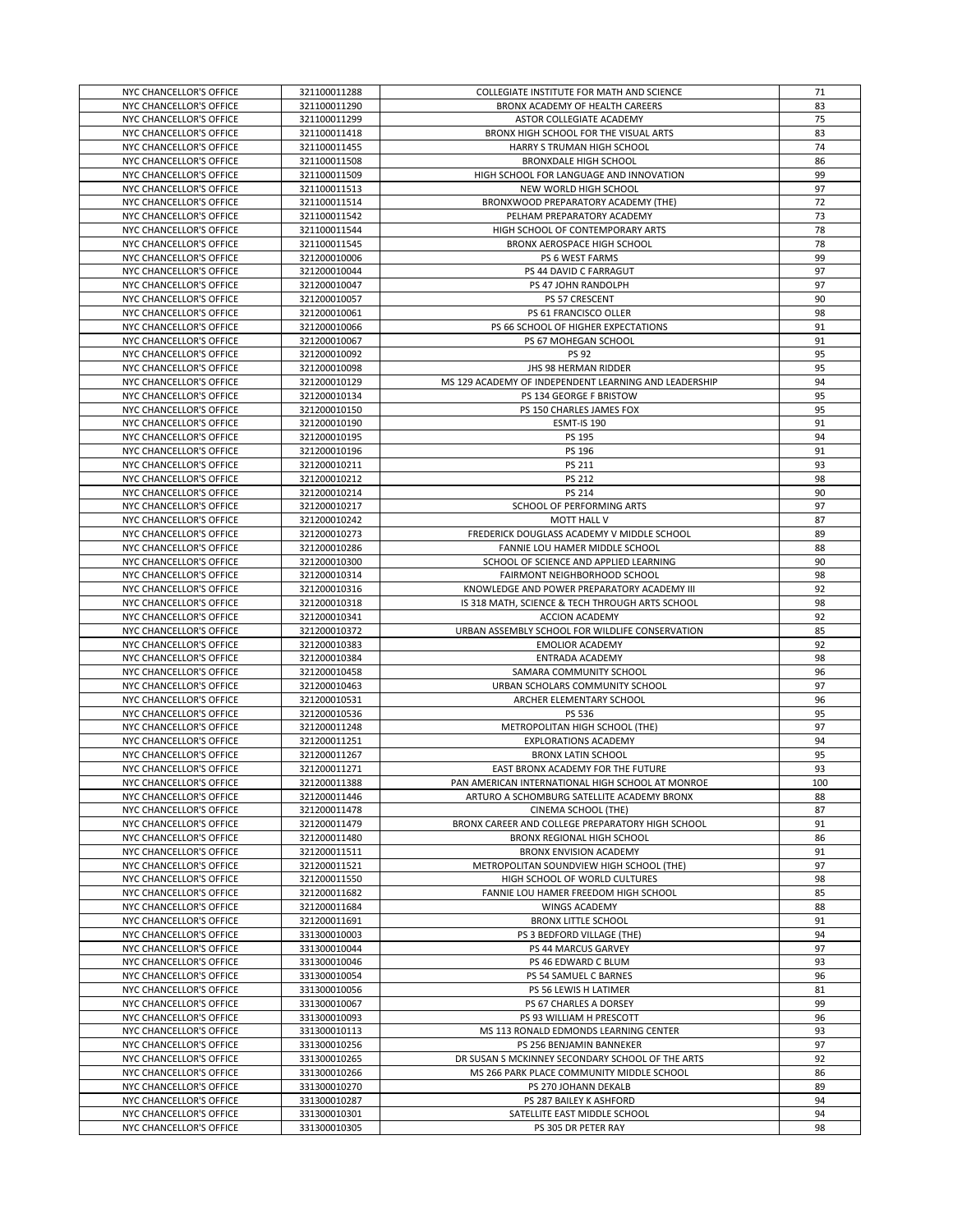|                                                    | 331300010307                 | PS 307 DANIEL HALE WILLIAMS                                              | 83        |
|----------------------------------------------------|------------------------------|--------------------------------------------------------------------------|-----------|
| NYC CHANCELLOR'S OFFICE                            |                              |                                                                          |           |
| NYC CHANCELLOR'S OFFICE                            | 331300010313                 | SATELLITE WEST MIDDLE SCHOOL                                             | 73        |
| NYC CHANCELLOR'S OFFICE                            | 331300010351                 | URBAN ASSEMBLY UNISON SCHOOL (THE)                                       | 90        |
| NYC CHANCELLOR'S OFFICE                            | 331300010691                 | FORT GREEN PREPARATORY ACADEMY                                           | 90        |
| NYC CHANCELLOR'S OFFICE                            |                              |                                                                          |           |
|                                                    | 331300011350                 | URBAN ASSEMBLY SCHOOL OF MUSIC AND ART AT WATERS EDGE (THE)              | 87        |
| NYC CHANCELLOR'S OFFICE                            | 331300011412                 | BROOKLYN COMMUNITY HIGH SCH-COMMUNICATION, ARTS & MEDIA                  | 89        |
| NYC CHANCELLOR'S OFFICE                            | 331300011419                 | SCIENCE SKILLS CENTER HIGH SCHOOL FOR SCI, TECH AND CREATIVE ARTS        | 83        |
| NYC CHANCELLOR'S OFFICE                            | 331300011439                 | BROOKLYN INTERNATIONAL HIGH SCHOOL AT WATERS EDGE                        | 81        |
|                                                    |                              |                                                                          |           |
| NYC CHANCELLOR'S OFFICE                            | 331300011483                 | URBAN ASSEMBLY SCHOOL FOR LAW AND JUSTICE                                | 78        |
| NYC CHANCELLOR'S OFFICE                            | 331300011499                 | ACORN COMMUNITY HIGH SCHOOL                                              | 83        |
| NYC CHANCELLOR'S OFFICE                            | 331300011527                 | URBAN ASSEMBLY INSTITUTE OF MATH AND SCIENCE FOR YOUNG WOMEN             | 85        |
| NYC CHANCELLOR'S OFFICE                            | 331300011553                 | BROOKLYN ACADEMY HIGH SCHOOL                                             | 85        |
|                                                    |                              |                                                                          |           |
| NYC CHANCELLOR'S OFFICE                            | 331300011575                 | BEDFORD STUYVESANT PREPARATORY HIGH SCHOOL                               | 81        |
| NYC CHANCELLOR'S OFFICE                            | 331300011595                 | BEDFORD ACADEMY HIGH SCHOOL                                              | 74        |
| NYC CHANCELLOR'S OFFICE                            | 331300011605                 | GEORGE WESTINGHOUSE CAREER & TECHNICAL ED HIGH SCHOOL                    | 81        |
|                                                    |                              |                                                                          |           |
| NYC CHANCELLOR'S OFFICE                            | 331300011616                 | BROOKLYN HIGH SCHOOL FOR LEADERSHIP AND COMMUNITY                        | 83        |
| NYC CHANCELLOR'S OFFICE                            | 331300011670                 | BENJAMIN BANNEKER ACADEMY                                                | 70        |
| NYC CHANCELLOR'S OFFICE                            | 331300011674                 | CITY POLYTECHNIC HIGH SCHOOL OF ENGINEERING, ARCHITECTURE AND TECHNOLOGY | 78        |
|                                                    |                              |                                                                          |           |
|                                                    |                              |                                                                          |           |
| NYC CHANCELLOR'S OFFICE                            | 331400010016                 | PS 16 LEONARD DUNKLY                                                     | 92        |
| NYC CHANCELLOR'S OFFICE                            | 331400010017                 | PS 17 HENRY D WOODWORTH                                                  | 71        |
| NYC CHANCELLOR'S OFFICE                            | 331400010018                 | PS 18 EDWARD BUSH                                                        | 91        |
|                                                    |                              |                                                                          | 90        |
| NYC CHANCELLOR'S OFFICE                            | 331400010023                 | PS 23 CARTER G WOODSON                                                   |           |
| NYC CHANCELLOR'S OFFICE                            | 331400010031                 | PS 31 SAMUEL F DUPONT                                                    | 76        |
| NYC CHANCELLOR'S OFFICE                            | 331400010050                 | JHS 50 JOHN D WELLS                                                      | 90        |
| NYC CHANCELLOR'S OFFICE                            | 331400010059                 | PS 59 WILLIAM FLOYD                                                      | 95        |
|                                                    |                              |                                                                          |           |
| NYC CHANCELLOR'S OFFICE                            | 331400010120                 | PS 120 CARLOS TAPIA                                                      | 89        |
| NYC CHANCELLOR'S OFFICE                            | 331400010126                 | JOHN ERICSSON MIDDLE SCHOOL 126                                          | 85        |
| NYC CHANCELLOR'S OFFICE                            | 331400010147                 | PS 147 ISSAC REMSEN                                                      | 76        |
| NYC CHANCELLOR'S OFFICE                            | 331400010157                 | PS/IS 157 BENJAMIN FRANKLIN HEATH AND SCIENCE (THE)                      | 89        |
|                                                    |                              |                                                                          |           |
| NYC CHANCELLOR'S OFFICE                            | 331400010196                 | PS 196 TEN EYCK                                                          | 87        |
| NYC CHANCELLOR'S OFFICE                            | 331400010250                 | PS 250 GEORGE H LINDSEY                                                  | 81        |
| NYC CHANCELLOR'S OFFICE                            | 331400010257                 | PS 257 JOHN F HYLAN                                                      | 84        |
|                                                    |                              |                                                                          |           |
| NYC CHANCELLOR'S OFFICE                            | 331400010297                 | PS 297 ABRAHAM STOCKTON                                                  | 92        |
| NYC CHANCELLOR'S OFFICE                            | 331400010319                 | PS 319                                                                   | 82        |
| NYC CHANCELLOR'S OFFICE                            | 331400010380                 | PS 380 JOHN WAYNE ELEMENTARY                                             | 81        |
| NYC CHANCELLOR'S OFFICE                            | 331400010582                 | MS 582                                                                   | 84        |
|                                                    |                              |                                                                          |           |
| NYC CHANCELLOR'S OFFICE                            | 331400011071                 | JUAN MOREL CAMPOS SECONDARY SCHOOL                                       | 88        |
| NYC CHANCELLOR'S OFFICE                            | 331400011454                 | GREEN SCHOOL: AN ACADEMY FOR ENVIRONMENTAL CAREERS                       | 80        |
| NYC CHANCELLOR'S OFFICE                            | 331400011474                 | PROGRESS HIGH SCHOOL FOR PROFESSIONAL CAREERS                            | 89        |
|                                                    |                              |                                                                          |           |
| NYC CHANCELLOR'S OFFICE                            | 331400011477                 | SCHOOL FOR LEGAL STUDIES                                                 | 94        |
|                                                    |                              |                                                                          |           |
| NYC CHANCELLOR'S OFFICE                            | 331400011478                 | HIGH SCHOOL OF ENTERPRISE, BUSINESS & TECHNOLOGY                         | 81        |
| NYC CHANCELLOR'S OFFICE                            | 331400011488                 | BROOKLYN PREPARATORY HIGH SCHOOL                                         | 88        |
|                                                    |                              |                                                                          |           |
| NYC CHANCELLOR'S OFFICE                            | 331400011558                 | WILLIAMSBURG HIGH SCHOOL FOR ARCHITECTURE AND DESIGN                     | 85        |
| NYC CHANCELLOR'S OFFICE                            | 331400011561                 | WILLIAMSBURG PREPARATORY SCHOOL                                          | 86        |
| NYC CHANCELLOR'S OFFICE                            | 331400011586                 | LYONS COMMUNITY SCHOOL                                                   | 92        |
|                                                    |                              |                                                                          |           |
| NYC CHANCELLOR'S OFFICE                            | 331400011610                 | AUTOMOTIVE HIGH SCHOOL                                                   | 81        |
| NYC CHANCELLOR'S OFFICE                            | 331400011614                 | YOUNG WOMEN'S LEADERSHIP SCHOOL OF BROOKLYN                              | 80        |
| NYC CHANCELLOR'S OFFICE                            | 331400011685                 | EL PUENTE ACADEMY FOR PEACE AND JUSTICE                                  | 88        |
| NYC CHANCELLOR'S OFFICE                            | 331500010001                 | PS 1 BERGEN (THE)                                                        | 87        |
|                                                    | 331500010015                 |                                                                          | 79        |
| NYC CHANCELLOR'S OFFICE                            |                              | PS 15 PATRICK F DALY                                                     |           |
| NYC CHANCELLOR'S OFFICE                            | 331500010024                 | PS 24                                                                    | 95        |
| NYC CHANCELLOR'S OFFICE                            | 331500010088                 | JHS 88 PETER ROUGET                                                      | 81        |
| NYC CHANCELLOR'S OFFICE                            | 331500010094                 | PS 94 HENRY LONGFELLOW (THE)                                             | 98        |
| NYC CHANCELLOR'S OFFICE                            | 331500010124                 | PS 124 SILAS B DUTCHER                                                   | 73        |
|                                                    |                              |                                                                          |           |
| NYC CHANCELLOR'S OFFICE                            | 331500010131                 | PS 131                                                                   | 86        |
| NYC CHANCELLOR'S OFFICE                            | 331500010136                 | IS 136 CHARLES O DEWEY                                                   | 97        |
| NYC CHANCELLOR'S OFFICE                            | 331500010169                 | PS 169 SUNSET PARK                                                       | 92        |
| NYC CHANCELLOR'S OFFICE                            | 331500010172                 |                                                                          |           |
|                                                    |                              | PS 172 BEACON SCHOOL OF EXCELLENCE                                       | 87        |
| NYC CHANCELLOR'S OFFICE                            | 331500010230                 | PS 230 DORIS L COHEN                                                     | 72        |
| NYC CHANCELLOR'S OFFICE                            | 331500010516                 | SUNSET PARK AVENUE ELEMENTARY SCHOOL                                     | 89        |
| NYC CHANCELLOR'S OFFICE                            | 331500010676                 | RED HOOK NEIGHBORHOOD SCHOOL                                             | 97        |
|                                                    |                              |                                                                          |           |
| NYC CHANCELLOR'S OFFICE                            | 331500010821                 | <b>SUNSET PARK PREP</b>                                                  | 96        |
| NYC CHANCELLOR'S OFFICE                            | 331500011423                 | <b>BROOKLYN FRONTIERS HIGH SCHOOL</b>                                    | 93        |
| NYC CHANCELLOR'S OFFICE                            | 331500011429                 | BROOKLYN SCHOOL FOR GLOBAL STUDIES                                       | 81        |
| NYC CHANCELLOR'S OFFICE                            | 331500011462                 | SECONDARY SCHOOL FOR LAW                                                 | 81        |
|                                                    |                              |                                                                          |           |
| NYC CHANCELLOR'S OFFICE                            | 331500011463                 | SECONDARY SCHOOL FOR JOURNALISM                                          | 88        |
| NYC CHANCELLOR'S OFFICE                            | 331500011519                 | COBBLE HILL SCHOOL OF AMERICAN STUDIES                                   | 91        |
| NYC CHANCELLOR'S OFFICE                            | 331500011529                 | WEST BROOKLYN COMMUNITY HIGH SCHOOL                                      | 79        |
| NYC CHANCELLOR'S OFFICE                            | 331500011592                 | KHALIL GIBRAN INTERNATIONAL ACADEMY                                      | 88        |
|                                                    |                              |                                                                          |           |
| NYC CHANCELLOR'S OFFICE                            | 331500011656                 | BROOKLYN HIGH SCHOOL OF THE ARTS                                         | 71        |
| NYC CHANCELLOR'S OFFICE                            | 331500011667                 | SUNSET PARK HIGH SCHOOL                                                  | 86        |
| NYC CHANCELLOR'S OFFICE                            | 331500011698                 | SOUTH BROOKLYN COMMUNITY HIGH SCHOOL                                     | 91        |
|                                                    |                              |                                                                          | 90        |
| NYC CHANCELLOR'S OFFICE                            | 331600010005                 | PS 5 DR RONALD MCNAIR                                                    |           |
| NYC CHANCELLOR'S OFFICE<br>NYC CHANCELLOR'S OFFICE | 331600010021<br>331600010025 | PS 21 CRISPUS ATTUCKS<br>PS 25 EUBIE BLAKE SCHOOL                        | 76<br>100 |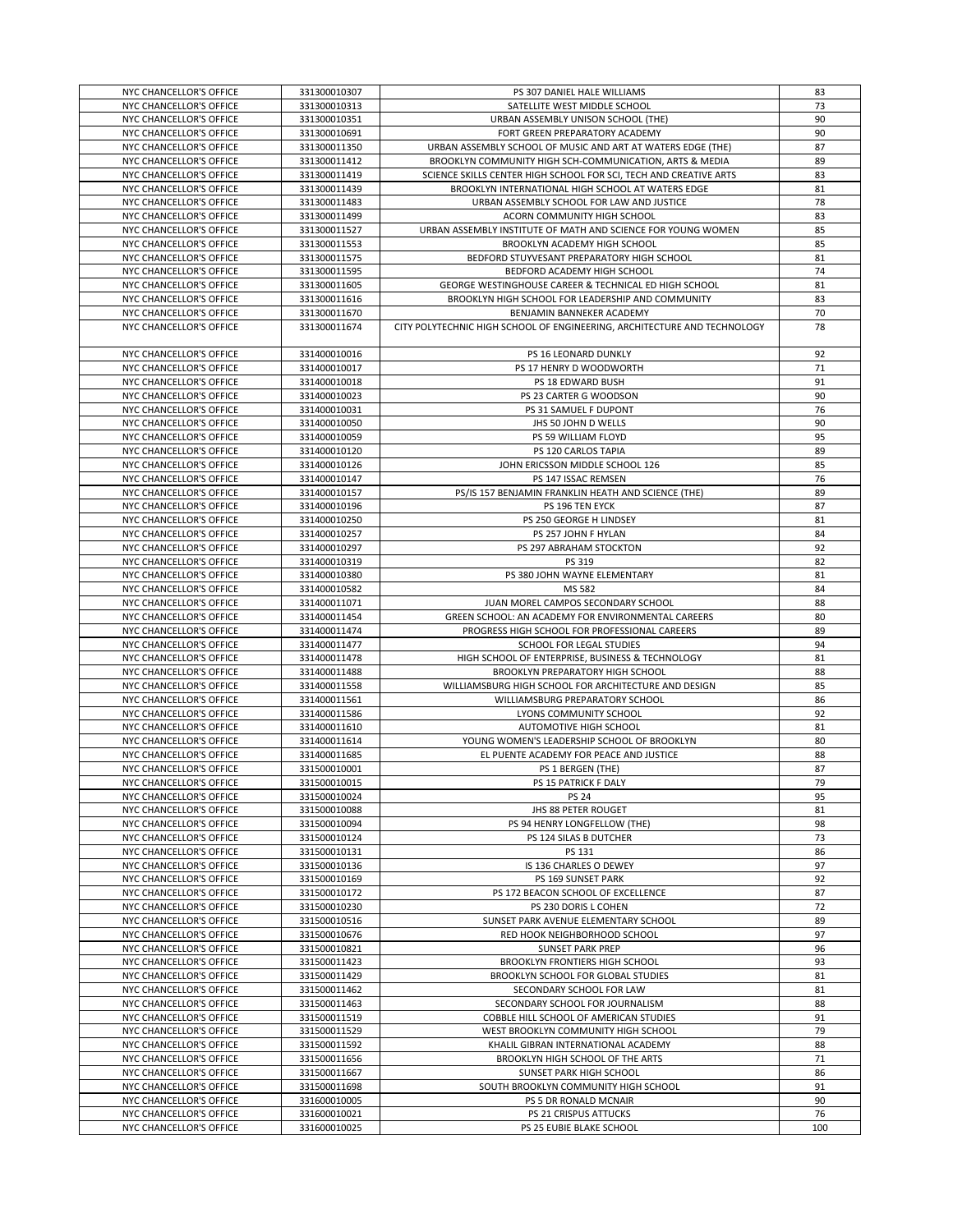| NYC CHANCELLOR'S OFFICE | 331600010026 | PS 26 JESSE OWENS                                               | 82 |
|-------------------------|--------------|-----------------------------------------------------------------|----|
|                         |              |                                                                 |    |
| NYC CHANCELLOR'S OFFICE | 331600010028 | PS 28 WARREN PREP ACADEMY (THE)                                 | 94 |
| NYC CHANCELLOR'S OFFICE | 331600010035 | MS 35 STEPHEN DECATUR                                           | 88 |
| NYC CHANCELLOR'S OFFICE | 331600010040 | PS 40 GEORGE W CARVER                                           | 89 |
|                         | 331600010057 | JHS 57 WHITELAW REID                                            | 94 |
| NYC CHANCELLOR'S OFFICE |              |                                                                 |    |
| NYC CHANCELLOR'S OFFICE | 331600010081 | PS 81 THADDEUS STEVENS                                          | 93 |
| NYC CHANCELLOR'S OFFICE | 331600010243 | PS 243 WEEKSVILLE SCHOOL (THE)                                  | 95 |
| NYC CHANCELLOR'S OFFICE | 331600010262 | PS 262 EL HAJJ MALIK EL SHABAZZ ELEMENTARY SCHOOL               | 95 |
|                         |              |                                                                 |    |
| NYC CHANCELLOR'S OFFICE | 331600010267 | MS 267 MATH, SCIENCE & TECHNOLOGY                               | 90 |
| NYC CHANCELLOR'S OFFICE | 331600010308 | PS 308 CLARA CARDWELL                                           | 91 |
| NYC CHANCELLOR'S OFFICE | 331600010309 | PS 309 GEORGE E WIBECAN PREPARATORY ACADEMY                     | 90 |
| NYC CHANCELLOR'S OFFICE | 331600010335 | PS 335 GRANVILLE T WOODS                                        | 91 |
|                         |              |                                                                 |    |
| NYC CHANCELLOR'S OFFICE | 331600010627 | BRIGHTER CHOICE COMMUNITY SCHOOL                                | 87 |
| NYC CHANCELLOR'S OFFICE | 331600010628 | <b>BROOKLYN BROWNSTONE SCHOOL</b>                               | 72 |
| NYC CHANCELLOR'S OFFICE | 331600010681 | MADIBA PREP MIDDLE SCHOOL                                       | 93 |
|                         |              |                                                                 |    |
| NYC CHANCELLOR'S OFFICE | 331600011455 | BOYS AND GIRLS HIGH SCHOOL                                      | 81 |
| NYC CHANCELLOR'S OFFICE | 331600011498 | BROOKLYN HIGH SCHOOL FOR LAW AND TECHNOLOGY                     | 87 |
| NYC CHANCELLOR'S OFFICE | 331600011594 | GOTHAM PROFESSIONAL ARTS ACADEMY                                | 86 |
|                         |              |                                                                 | 91 |
| NYC CHANCELLOR'S OFFICE | 331600011669 | RESEARCH AND SERVICE HIGH SCHOOL                                |    |
| NYC CHANCELLOR'S OFFICE | 331600011688 | BROOKLYN ACADEMY OF GLOBAL FINANCE (THE)                        | 97 |
| NYC CHANCELLOR'S OFFICE | 331600011765 | NELSON MANDELA HIGH SCHOOL                                      | 79 |
| NYC CHANCELLOR'S OFFICE | 331700010002 | PARKSIDE PREPARATORY ACADEMY                                    | 91 |
|                         |              |                                                                 |    |
| NYC CHANCELLOR'S OFFICE | 331700010006 | PS <sub>6</sub>                                                 | 87 |
| NYC CHANCELLOR'S OFFICE | 331700010012 | DR JACQUELINE PEEK-DAVIS SCHOOL                                 | 96 |
| NYC CHANCELLOR'S OFFICE | 331700010061 | MS 61 DR GLADSTONE H ATWELL                                     | 74 |
|                         |              |                                                                 |    |
| NYC CHANCELLOR'S OFFICE | 331700010091 | PS 91 ALBANY AVENUE SCHOOL (THE)                                | 95 |
| NYC CHANCELLOR'S OFFICE | 331700010092 | PS 92 ADRIAN HEGEMAN                                            | 91 |
| NYC CHANCELLOR'S OFFICE | 331700010138 | PS 138                                                          | 94 |
|                         |              |                                                                 |    |
| NYC CHANCELLOR'S OFFICE | 331700010161 | PS 161 CROWN (THE)                                              | 94 |
| NYC CHANCELLOR'S OFFICE | 331700010181 | <b>PS 181</b>                                                   | 76 |
| NYC CHANCELLOR'S OFFICE | 331700010189 | PS 189 BILINGUAL CENTER (THE)                                   | 93 |
| NYC CHANCELLOR'S OFFICE | 331700010191 | PS 191 PAUL ROBESON                                             | 97 |
|                         |              |                                                                 |    |
| NYC CHANCELLOR'S OFFICE | 331700010221 | PS 221 TOUSSAINT L'OUVERTURE                                    | 93 |
| NYC CHANCELLOR'S OFFICE | 331700010241 | PS 241 EMMA L JOHNSTON                                          | 90 |
| NYC CHANCELLOR'S OFFICE | 331700010246 | MS 246 WALT WHITMAN                                             | 87 |
|                         |              |                                                                 |    |
| NYC CHANCELLOR'S OFFICE | 331700010249 | PS 249 CATON (THE)                                              | 79 |
| NYC CHANCELLOR'S OFFICE | 331700010289 | PS 289 GEORGE V BROWER                                          | 82 |
| NYC CHANCELLOR'S OFFICE | 331700010340 | IS 340                                                          | 81 |
| NYC CHANCELLOR'S OFFICE | 331700010352 | EBBETS FIELD MIDDLE SCHOOL                                      | 98 |
|                         |              |                                                                 |    |
| NYC CHANCELLOR'S OFFICE | 331700010353 | ELIJAH STROUD MIDDLE SCHOOL                                     | 96 |
| NYC CHANCELLOR'S OFFICE | 331700010354 | SCHOOL OF INTEGRATED LEARNING (THE)                             | 93 |
| NYC CHANCELLOR'S OFFICE | 331700010375 | PS 375 JACKIE ROBINSON SCHOOL                                   | 93 |
|                         |              |                                                                 |    |
| NYC CHANCELLOR'S OFFICE | 331700010394 | MS 394                                                          | 88 |
| NYC CHANCELLOR'S OFFICE | 331700010397 | PS 397 FOSTER-LAURIE                                            | 88 |
| NYC CHANCELLOR'S OFFICE | 331700010398 | PS 398 WALTER WEAVER                                            | 97 |
|                         |              |                                                                 | 95 |
| NYC CHANCELLOR'S OFFICE | 331700010399 | PS 399 STANLEY EUGENE CLARKE                                    |    |
| NYC CHANCELLOR'S OFFICE | 331700010484 | RONALD EDMONDS LEARNING CTR II                                  | 90 |
| NYC CHANCELLOR'S OFFICE | 331700010532 | NEW BRIDGES ELEMENTARY SCHOOL                                   | 87 |
| NYC CHANCELLOR'S OFFICE | 331700010722 | NEW HEIGHTS MIDDLE SCHOOL                                       | 89 |
|                         |              |                                                                 |    |
| NYC CHANCELLOR'S OFFICE | 331700011122 | PATHWAYS IN TECHNOLOGY EARLY COLLEGE HIGH SCHOOL                | 74 |
| NYC CHANCELLOR'S OFFICE | 331700011382 | ACAD FOR COLLEGE PREP & CAREER EXPLORATION: A COLLEGE BOARD SCH | 80 |
| NYC CHANCELLOR'S OFFICE | 331700011408 | ACADEMY OF HOSPITALITY AND TOURISM                              | 88 |
|                         |              |                                                                 |    |
| NYC CHANCELLOR'S OFFICE | 331700011489 | W E B DUBOIS ACADEMIC HIGH SCHOOL                               | 88 |
| NYC CHANCELLOR'S OFFICE | 331700011524 | INTERNATIONAL HIGH SCHOOL AT PROSPECT HEIGHTS                   | 84 |
| NYC CHANCELLOR'S OFFICE | 331700011528 | HIGH SCHOOL FOR GLOBAL CITIZENSHIP (THE)                        | 94 |
| NYC CHANCELLOR'S OFFICE | 331700011531 | SCHOOL FOR HUMAN RIGHTS (THE)                                   | 85 |
|                         |              |                                                                 |    |
| NYC CHANCELLOR'S OFFICE | 331700011537 | HIGH SCHOOL FOR YOUTH AND COMMUNITY DEVELOPMENT                 | 84 |
| NYC CHANCELLOR'S OFFICE | 331700011539 | HIGH SCHOOL FOR SERVICE AND LEARNING AT ERASMUS                 | 85 |
| NYC CHANCELLOR'S OFFICE | 331700011543 | SCIENCE, TECH & RESEARCH HIGH SCHOOL AT ERASMUS                 | 79 |
|                         |              | HS FOR PUBLIC SERVICE-HEROES OF TOMORROW                        |    |
| NYC CHANCELLOR'S OFFICE | 331700011546 |                                                                 | 80 |
| NYC CHANCELLOR'S OFFICE | 331700011547 | BROOKLYN ACADEMY OF SCIENCE AND THE ENVIRONMENT                 | 83 |
| NYC CHANCELLOR'S OFFICE | 331700011548 | BROOKLYN SCHOOL FOR MUSIC & THEATER                             | 85 |
| NYC CHANCELLOR'S OFFICE | 331700011568 | BROWNSVILLE ACADEMY HIGH SCHOOL                                 | 87 |
|                         |              |                                                                 |    |
| NYC CHANCELLOR'S OFFICE | 331700011590 | MEDGAR EVERS COLLEGE PREPARATORY SCHOOL                         | 71 |
| NYC CHANCELLOR'S OFFICE | 331700011600 | CLARA BARTON HIGH SCHOOL                                        | 80 |
| NYC CHANCELLOR'S OFFICE | 331700011745 | BROOKLYN INSTITUTE FOR LIBERAL ARTS                             | 90 |
|                         |              |                                                                 |    |
| NYC CHANCELLOR'S OFFICE | 331700011751 | ACADEMY FOR HEALTH CAREERS                                      | 84 |
| NYC CHANCELLOR'S OFFICE | 331800010066 | PS 66                                                           | 72 |
| NYC CHANCELLOR'S OFFICE | 331800010068 | IS 68 ISAAC BILDERSEE                                           | 83 |
| NYC CHANCELLOR'S OFFICE | 331800010114 | PS 114 RYDER ELEMENTARY                                         | 80 |
|                         |              |                                                                 |    |
| NYC CHANCELLOR'S OFFICE | 331800010135 | PS 135 SHELDON A BROOKNER                                       | 88 |
| NYC CHANCELLOR'S OFFICE | 331800010208 | PS 208 ELSA EBELING                                             | 83 |
| NYC CHANCELLOR'S OFFICE | 331800010211 | IS 211 JOHN WILSON                                              | 84 |
|                         |              |                                                                 |    |
| NYC CHANCELLOR'S OFFICE | 331800010219 | PS 219 KENNEDY-KING                                             | 79 |
| NYC CHANCELLOR'S OFFICE | 331800010233 | PS 233 LANGSTON HUGHES                                          | 88 |
|                         | 331800010235 | PS 235 LENOX SCHOOL                                             | 73 |
| NYC CHANCELLOR'S OFFICE |              |                                                                 |    |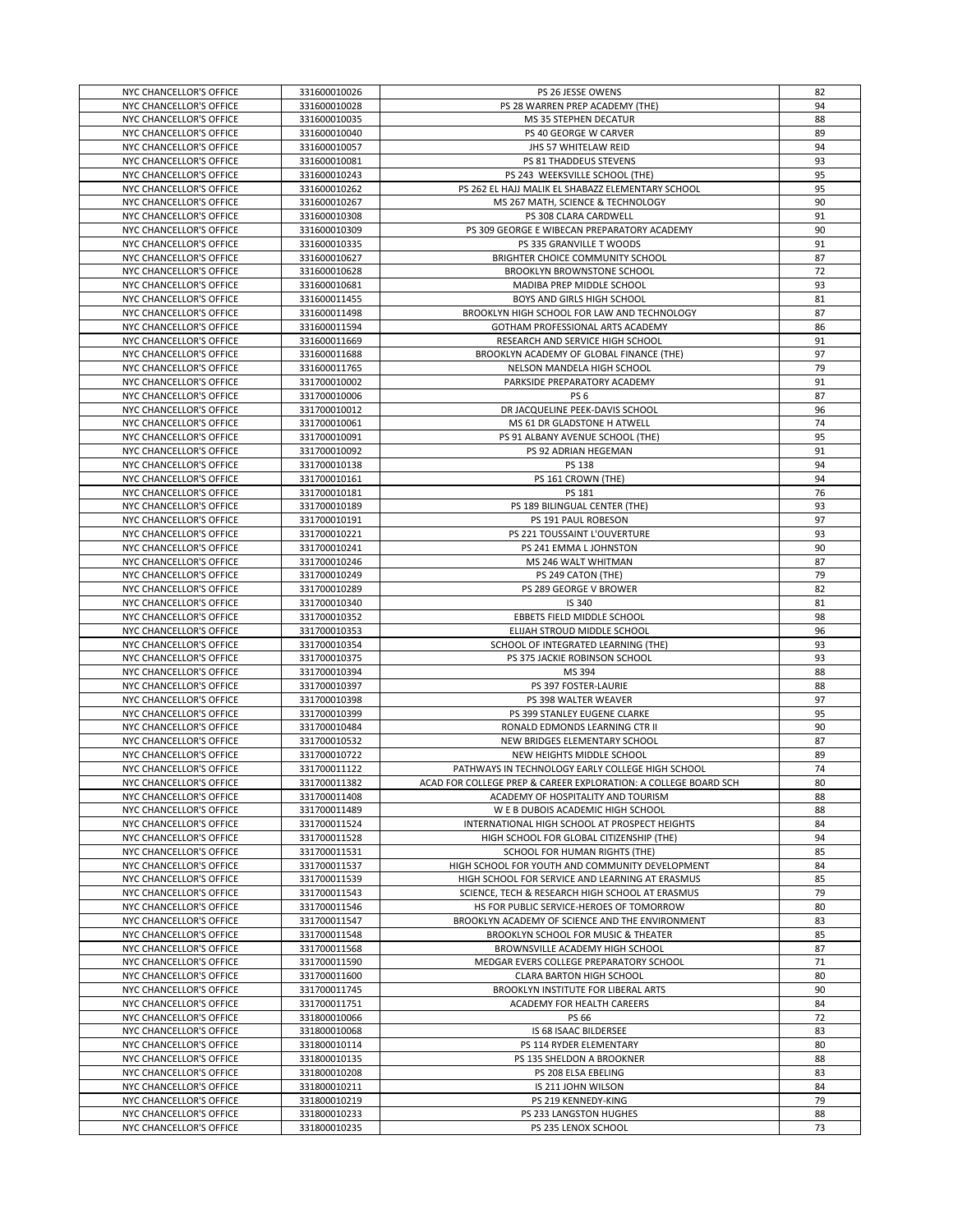| NYC CHANCELLOR'S OFFICE | 331800010244 | PS 244 RICHARD R GREEN                                                    | 82 |
|-------------------------|--------------|---------------------------------------------------------------------------|----|
| NYC CHANCELLOR'S OFFICE | 331800010268 | PS 268 EMMA LAZARUS                                                       | 88 |
|                         |              |                                                                           |    |
| NYC CHANCELLOR'S OFFICE | 331800010272 | PS 272 CURTIS ESTABROOK                                                   | 93 |
| NYC CHANCELLOR'S OFFICE | 331800010276 | PS 276 LOUIS MARSHALL                                                     | 79 |
| NYC CHANCELLOR'S OFFICE | 331800010279 | PS 279 HERMAN SCHREIBER                                                   | 80 |
| NYC CHANCELLOR'S OFFICE | 331800010285 | IS 285 MEYER LEVIN                                                        | 79 |
| NYC CHANCELLOR'S OFFICE | 331800010366 | SCIENCE AND MEDICINE MIDDLE SCHOOL (THE)                                  | 82 |
| NYC CHANCELLOR'S OFFICE | 331800010581 | EAST FLATBUSH COMMUNITY RESEARCH SCHOOL                                   | 93 |
| NYC CHANCELLOR'S OFFICE | 331800010588 | MIDDLE SCHOOL FOR ART AND PHILOSPHY                                       | 94 |
| NYC CHANCELLOR'S OFFICE | 331800010598 | MIDDLE SCHOOL OF MARKETING AND LEGAL STUDIES                              | 89 |
|                         |              |                                                                           |    |
| NYC CHANCELLOR'S OFFICE | 331800010763 | BROOKLYN SCIENCE AND ENGINEERING ACADEMY                                  | 78 |
| NYC CHANCELLOR'S OFFICE | 331800011563 | IT TAKES A VILLAGE ACADEMY                                                | 74 |
| NYC CHANCELLOR'S OFFICE | 331800011566 | <b>BROOKLYN GENERATION SCHOOL</b>                                         | 82 |
| NYC CHANCELLOR'S OFFICE | 331800011567 | BROOKLYN THEATRE ARTS HIGH SCHOOL                                         | 82 |
| NYC CHANCELLOR'S OFFICE | 331800011569 | KURT HAHN EXPEDITIONARY LEARNING SCHOOL                                   | 83 |
| NYC CHANCELLOR'S OFFICE | 331800011576 | VICTORY COLLEGIATE HIGH SCHOOL                                            | 80 |
| NYC CHANCELLOR'S OFFICE | 331800011578 | BROOKLYN BRIDGE ACADEMY                                                   | 88 |
| NYC CHANCELLOR'S OFFICE | 331800011617 | HIGH SCHOOL FOR INNOVATION IN ADVERTISING AND MEDIA                       | 73 |
| NYC CHANCELLOR'S OFFICE | 331800011629 | CULTURAL ACADEMY FOR THE ARTS AND SCIENCES                                | 75 |
| NYC CHANCELLOR'S OFFICE | 331800011633 | HIGH SCHOOL FOR MEDICAL PROFESSIONS                                       | 95 |
| NYC CHANCELLOR'S OFFICE | 331800011635 | OLYMPUS ACADEMY                                                           | 80 |
| NYC CHANCELLOR'S OFFICE | 331800011637 | ACADEMY FOR CONSERVATION AND THE ENVIRONMENT                              | 85 |
| NYC CHANCELLOR'S OFFICE |              |                                                                           |    |
|                         | 331800011642 | URBAN ACTION ACADEMY                                                      | 79 |
| NYC CHANCELLOR'S OFFICE | 331800011673 | EAST BROOKLYN COMMUNITY HIGH SCHOOL                                       | 76 |
| NYC CHANCELLOR'S OFFICE | 331900010007 | PS 7 ABRAHAM LINCOLN                                                      | 92 |
| NYC CHANCELLOR'S OFFICE | 331900010013 | PS 13 ROBERTO CLEMENTE                                                    | 95 |
| NYC CHANCELLOR'S OFFICE | 331900010065 | PS 65                                                                     | 82 |
| NYC CHANCELLOR'S OFFICE | 331900010089 | PS 89 CYPRESS HILLS                                                       | 93 |
| NYC CHANCELLOR'S OFFICE | 331900010108 | PS 108 SAL ABBRACCIAMENTO                                                 | 83 |
| NYC CHANCELLOR'S OFFICE | 331900010149 | PS 149 DANNY KAYE                                                         | 96 |
| NYC CHANCELLOR'S OFFICE | 331900010158 | PS 158 WARWICK                                                            | 90 |
| NYC CHANCELLOR'S OFFICE | 331900010159 | PS 159 ISAAC PITKIN                                                       | 86 |
| NYC CHANCELLOR'S OFFICE | 331900010171 | IS 171 ABRAHAM LINCOLN                                                    | 98 |
| NYC CHANCELLOR'S OFFICE | 331900010190 | PS 190 SHEFFIELD                                                          | 97 |
|                         |              |                                                                           |    |
| NYC CHANCELLOR'S OFFICE | 331900010202 | PS 202 ERNEST S JENKYNS                                                   | 95 |
| NYC CHANCELLOR'S OFFICE | 331900010213 | PS 213 NEW LOTS                                                           | 93 |
| NYC CHANCELLOR'S OFFICE | 331900010214 | PS 214 MICHAEL FRIEDSAM                                                   | 83 |
| NYC CHANCELLOR'S OFFICE | 331900010218 | JHS 218 JAMES P SINNOTT                                                   | 95 |
| NYC CHANCELLOR'S OFFICE | 331900010224 | PS 224 HALE A WOODRUFF                                                    | 95 |
| NYC CHANCELLOR'S OFFICE | 331900010273 | PS 273 WORTMAN                                                            | 86 |
| NYC CHANCELLOR'S OFFICE | 331900010290 | PS 290 JUAN MOREL CAMPOS                                                  | 95 |
| NYC CHANCELLOR'S OFFICE | 331900010292 | JHS 292 MARGARET S DOUGLAS                                                | 94 |
| NYC CHANCELLOR'S OFFICE | 331900010306 | PS 306 ETHAN ALLEN                                                        | 96 |
| NYC CHANCELLOR'S OFFICE | 331900010325 | FRESH CREEK SCHOOL (THE)                                                  | 95 |
| NYC CHANCELLOR'S OFFICE | 331900010328 | PS 328 PHYLLIS WHEATLEY                                                   | 98 |
|                         | 331900010345 |                                                                           | 85 |
| NYC CHANCELLOR'S OFFICE |              | PS 345 PATROLMAN ROBERT BOLDEN                                            |    |
| NYC CHANCELLOR'S OFFICE | 331900010346 | PS 346 ABE STARK                                                          | 86 |
| NYC CHANCELLOR'S OFFICE | 331900010364 | IS 364 GATEWAY                                                            | 83 |
| NYC CHANCELLOR'S OFFICE | 331900010452 | FREDERICK DOUGLASS ACADEMY VIII MIDDLE SCHOOL                             | 88 |
| NYC CHANCELLOR'S OFFICE | 331900010557 | BROOKLYN GARDENS ELEMENTARY SCHOOL                                        | 97 |
| NYC CHANCELLOR'S OFFICE | 331900010654 | VAN SICLEN COMMUNITY MIDDLE SCHOOL                                        | 96 |
| NYC CHANCELLOR'S OFFICE | 331900010661 | VISTA ACADEMY                                                             | 98 |
| NYC CHANCELLOR'S OFFICE | 331900010662 | LIBERTY AVENUE MIDDLE SCHOOL                                              | 97 |
| NYC CHANCELLOR'S OFFICE | 331900010663 | SCHOOL OF THE FUTURE BROOKLYN                                             | 94 |
| NYC CHANCELLOR'S OFFICE | 331900010677 | EAST NEW YORK ELEMENTARY SCHOOL OF EXCELLENCE                             | 90 |
| NYC CHANCELLOR'S OFFICE | 331900010678 | EAST NEW YORK MIDDLE SCHOOL OF EXCELLENCE                                 | 90 |
| NYC CHANCELLOR'S OFFICE | 331900010760 | HIGHLAND PARK COMMUNITY SCHOOL                                            | 93 |
| NYC CHANCELLOR'S OFFICE | 331900011404 | ACADEMY FOR YOUNG WRITERS                                                 | 84 |
|                         |              | EAST NEW YORK FAMILY ACADEMY                                              |    |
| NYC CHANCELLOR'S OFFICE | 331900011409 |                                                                           | 88 |
| NYC CHANCELLOR'S OFFICE | 331900011422 | SPRING CREEK COMMUNITY SCHOOL                                             | 83 |
| NYC CHANCELLOR'S OFFICE | 331900011502 | FDNY HIGH SCHOOL FOR FIRE AND LIFE SAFETY                                 | 84 |
| NYC CHANCELLOR'S OFFICE | 331900011504 | HIGH SCHOOL FOR CIVIL RIGHTS                                              | 85 |
| NYC CHANCELLOR'S OFFICE | 331900011507 | PERFORMING ARTS AND TECHNOLOGY HIGH SCHOOL                                | 92 |
| NYC CHANCELLOR'S OFFICE | 331900011510 | WORLD ACADEMY FOR TOTAL COMMUNITY HEALTH                                  | 93 |
| NYC CHANCELLOR'S OFFICE | 331900011583 | MULTICULTURAL HIGH SCHOOL                                                 | 93 |
| NYC CHANCELLOR'S OFFICE | 331900011615 | TRANSIT TECH CAREER AND TECHNICAL EDUCATION HIGH SCHOOL                   | 78 |
| NYC CHANCELLOR'S OFFICE | 331900011618 | ACADEMY OF INNOVATIVE TECHNOLOGY                                          | 87 |
| NYC CHANCELLOR'S OFFICE | 331900011639 | <b>BROOKLYN LAB SCHOOL</b>                                                | 89 |
| NYC CHANCELLOR'S OFFICE | 331900011659 | CYPRESS HILLS COLLEGIATE PREPARATORY SCHOOL                               | 87 |
| NYC CHANCELLOR'S OFFICE | 331900011660 | W H MAXWELL CAREER AND TECHNICAL EDUCATION HIGH SCHOOL                    | 89 |
| NYC CHANCELLOR'S OFFICE | 331900011683 | SCHOOL FOR CLASSICS: AN ACADEMY OF THINKERS, WRITERS AND PERFORMERS (THE) | 89 |
|                         |              |                                                                           |    |
|                         |              |                                                                           |    |
| NYC CHANCELLOR'S OFFICE | 331900011764 | URBAN ASSEMBLY SCHOOL FOR COLLABORATIVE HEALTHCARE                        | 81 |
| NYC CHANCELLOR'S OFFICE | 332000010030 | PS/IS 30 MARY WHITE OVINGTON                                              | 81 |
| NYC CHANCELLOR'S OFFICE | 332000010048 | PS 48 MAPLETON<br>JHS 62 DITMAS                                           | 73 |
| NYC CHANCELLOR'S OFFICE | 332000010062 |                                                                           | 88 |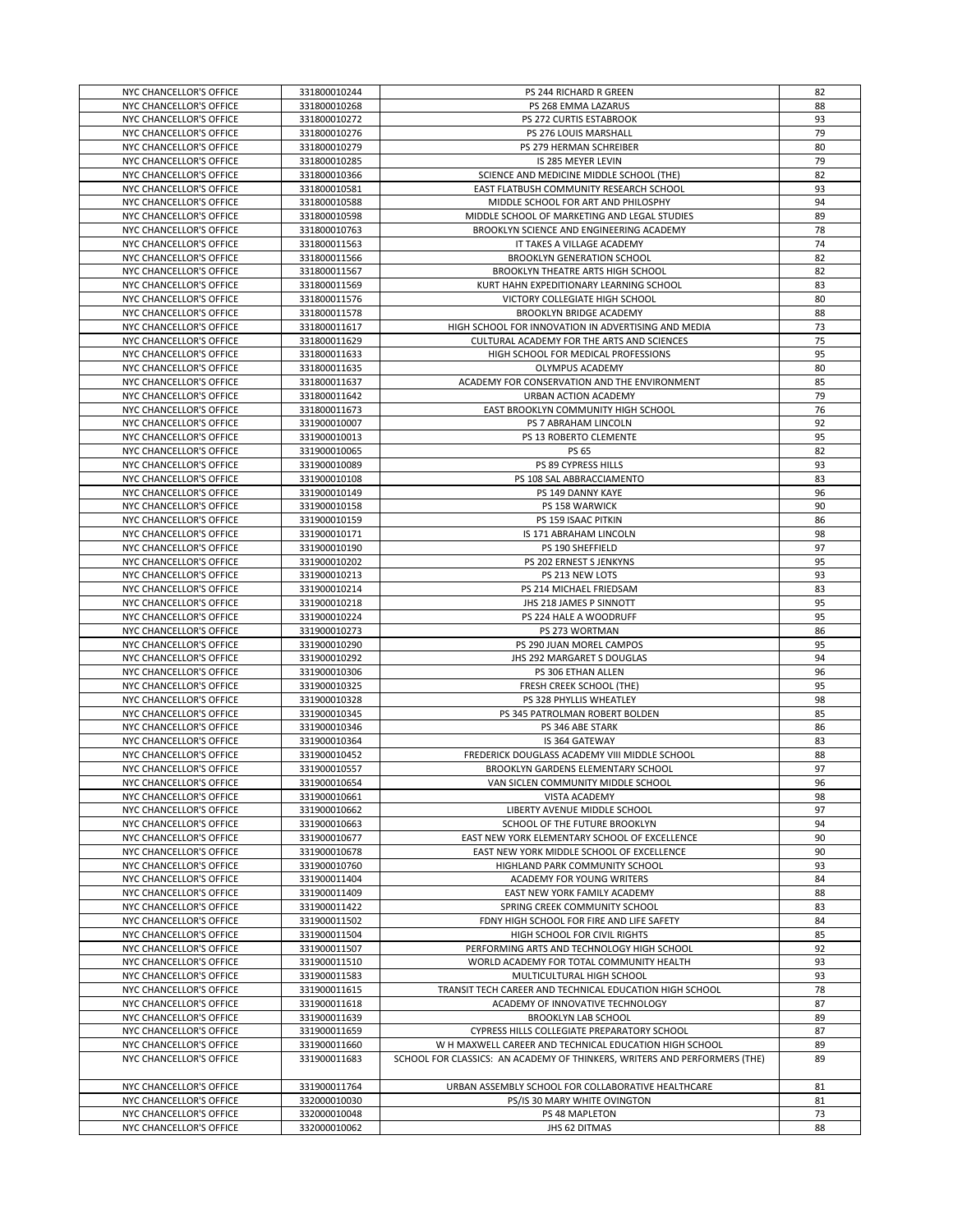| NYC CHANCELLOR'S OFFICE | 332000010069 | PS 69 VINCENT D GRIPPO SCHOOL                              | 97 |
|-------------------------|--------------|------------------------------------------------------------|----|
| NYC CHANCELLOR'S OFFICE | 332000010105 | PS 105 BLYTHEBOURNE (THE)                                  | 90 |
|                         |              |                                                            |    |
| NYC CHANCELLOR'S OFFICE | 332000010112 | PS 112 LEFFERTS PARK                                       | 73 |
| NYC CHANCELLOR'S OFFICE | 332000010127 | PS 127 MCKINLEY PARK                                       | 82 |
| NYC CHANCELLOR'S OFFICE | 332000010160 | PS 160 WILLIAM T SAMPSON                                   | 87 |
| NYC CHANCELLOR'S OFFICE | 332000010163 | PS 163 BATH BEACH                                          | 81 |
| NYC CHANCELLOR'S OFFICE | 332000010164 | PS 164 CAESAR RODNEY                                       | 84 |
| NYC CHANCELLOR'S OFFICE | 332000010170 | RALPH A FABRIZIO SCHOOL                                    | 91 |
| NYC CHANCELLOR'S OFFICE | 332000010176 | PS 176 OVINGTON                                            | 87 |
| NYC CHANCELLOR'S OFFICE | 332000010179 | PS 179 KENSINGTON                                          | 87 |
|                         |              |                                                            | 88 |
| NYC CHANCELLOR'S OFFICE | 332000010180 | SEEALL ACADEMY (THE)                                       |    |
| NYC CHANCELLOR'S OFFICE | 332000010186 | PS 186 DR IRVING A GLADSTONE                               | 73 |
| NYC CHANCELLOR'S OFFICE | 332000010192 | PS 192 MAGNET SCHOOL FOR MATH AND SCIENCE INQUIRY          | 86 |
| NYC CHANCELLOR'S OFFICE | 332000010200 | PS 200 BENSON SCHOOL                                       | 83 |
| NYC CHANCELLOR'S OFFICE | 332000010201 | JHS 201 DYKER HEIGHTS (THE)                                | 76 |
| NYC CHANCELLOR'S OFFICE | 332000010204 | PS 204 VINCE LOMBARDI                                      | 77 |
| NYC CHANCELLOR'S OFFICE | 332000010220 | JHS 220 JOHN J PERSHING                                    | 87 |
| NYC CHANCELLOR'S OFFICE | 332000010223 | JHS 223 MONTAUK (THE)                                      | 98 |
| NYC CHANCELLOR'S OFFICE | 332000010227 | JHS 227 EDWARD B SHALLOW                                   | 93 |
| NYC CHANCELLOR'S OFFICE | 332000010259 | JHS 259 WILLIAM MCKINLEY                                   | 81 |
| NYC CHANCELLOR'S OFFICE | 332000010264 | PS 264 BAY RIDGE ELEMENTARY SCHOOL FOR THE ARTS            | 70 |
| NYC CHANCELLOR'S OFFICE | 332000010310 | SCHOOL FOR FUTURE LEADERS (THE)                            | 95 |
|                         |              |                                                            |    |
| NYC CHANCELLOR'S OFFICE | 332000010503 | PS 503 SCHOOL OF DISCOVERY (THE)                           | 96 |
| NYC CHANCELLOR'S OFFICE | 332000010506 | PS 506 SCHOOL OF JOURNALISM AND TECHNOLOGY (THE)           | 96 |
| NYC CHANCELLOR'S OFFICE | 332000010748 | PS 748 BROOKLYN SCHOOL FOR GLOBAL SCHOLARS                 | 73 |
| NYC CHANCELLOR'S OFFICE | 332000010971 | SCHOOL OF MATH, SCIENCE AND HEALTHY LIVING (THE)           | 92 |
| NYC CHANCELLOR'S OFFICE | 332000011445 | NEW UTRECHT HIGH SCHOOL                                    | 81 |
| NYC CHANCELLOR'S OFFICE | 332000011485 | HIGH SCHOOL OF TELECOMMUNICATIONS ARTS AND TECHNOLOGY      | 77 |
| NYC CHANCELLOR'S OFFICE | 332000011490 | FORT HAMILTON HIGH SCHOOL                                  | 73 |
| NYC CHANCELLOR'S OFFICE | 332000011505 | FRANKLIN DELANO ROOSEVELT HIGH SCHOOL                      | 83 |
| NYC CHANCELLOR'S OFFICE | 332000011609 | URBAN ASSEMBLY SCHOOL FOR CRIMINAL JUSTICE                 | 94 |
| NYC CHANCELLOR'S OFFICE | 332100010090 | PS 90 EDNA COHEN SCHOOL                                    | 86 |
| NYC CHANCELLOR'S OFFICE | 332100010095 | PS 95 GRAVESEND (THE)                                      | 75 |
| NYC CHANCELLOR'S OFFICE | 332100010096 | IS 96 SETH LOW                                             | 80 |
| NYC CHANCELLOR'S OFFICE | 332100010099 | PS 99 ISAAC ASIMOV                                         | 75 |
|                         |              |                                                            |    |
| NYC CHANCELLOR'S OFFICE | 332100010128 | PS 128 BENSONHURST                                         | 87 |
| NYC CHANCELLOR'S OFFICE | 332100010153 | PS 153 HOMECREST                                           | 80 |
| NYC CHANCELLOR'S OFFICE | 332100010177 | PS 177 MARLBORO (THE)                                      | 78 |
| NYC CHANCELLOR'S OFFICE | 332100010188 | PS 188 MICHAEL E BERDY                                     | 90 |
| NYC CHANCELLOR'S OFFICE | 332100010199 | PS 199 FREDERICK WACHTEL                                   | 85 |
| NYC CHANCELLOR'S OFFICE | 332100010209 | PS 209 MARGARET MEAD                                       | 80 |
| NYC CHANCELLOR'S OFFICE | 332100010212 | PS 212 LADY DEBORAH MOODY                                  | 87 |
| NYC CHANCELLOR'S OFFICE | 332100010215 | PS 215 MORRIS H WEISS                                      | 74 |
| NYC CHANCELLOR'S OFFICE | 332100010216 | PS 216 ARTURO TOSCANINI                                    | 75 |
| NYC CHANCELLOR'S OFFICE | 332100010225 | PS 225 EILEEN E ZAGLIN (THE)                               | 79 |
| NYC CHANCELLOR'S OFFICE | 332100010226 | PS 226 ALFRED DE B MASON                                   | 87 |
| NYC CHANCELLOR'S OFFICE | 332100010228 | IS 228 DAVID A BOODY                                       | 81 |
| NYC CHANCELLOR'S OFFICE | 332100010238 | PS 238 ANNE SULLIVAN                                       | 85 |
| NYC CHANCELLOR'S OFFICE | 332100010253 |                                                            | 85 |
|                         |              | PS 253                                                     |    |
| NYC CHANCELLOR'S OFFICE | 332100010281 | IS 281 JOSEPH B CAVALLARO                                  | 87 |
| NYC CHANCELLOR'S OFFICE | 332100010288 | PS 288 SHIRLEY TANYHILL (THE)                              | 93 |
| NYC CHANCELLOR'S OFFICE | 332100010303 | IS 303 HERBERT S EISENBERG                                 | 79 |
| NYC CHANCELLOR'S OFFICE | 332100010329 | PS 329 SURFSIDE                                            | 96 |
| NYC CHANCELLOR'S OFFICE | 332100011337 | INTERNATIONAL HIGH SCHOOL AT LAFAYETTE                     | 94 |
| NYC CHANCELLOR'S OFFICE | 332100011348 | HIGH SCHOOL OF SPORTS MANAGEMENT                           | 81 |
| NYC CHANCELLOR'S OFFICE | 332100011410 | ABRAHAM LINCOLN HIGH SCHOOL                                | 80 |
| NYC CHANCELLOR'S OFFICE | 332100011468 | KINGSBOROUGH EARLY COLLEGE SCHOOL                          | 72 |
| NYC CHANCELLOR'S OFFICE | 332100011525 | EDWARD R MURROW HIGH SCHOOL                                | 71 |
| NYC CHANCELLOR'S OFFICE | 332100011540 | JOHN DEWEY HIGH SCHOOL                                     | 84 |
| NYC CHANCELLOR'S OFFICE | 332100011559 | LIFE ACADEMY HIGH SCHOOL FOR FILM AND MUSIC                | 78 |
| NYC CHANCELLOR'S OFFICE | 332100011572 | EXPEDITIONARY LEARNING SCHOOL FOR COMMUNITY LEADERS        | 83 |
| NYC CHANCELLOR'S OFFICE | 332100011620 | WILLIAM E GRADY CAREER AND TECHNICAL EDUCATION HIGH SCHOOL | 90 |
| NYC CHANCELLOR'S OFFICE | 332100011690 | BROOKLYN STUDIO SECONDARY SCHOOL                           | 77 |
| NYC CHANCELLOR'S OFFICE | 332100011728 | LIBERATION DIPLOMA PLUS                                    | 89 |
|                         | 332200010014 | JHS 14 SHELL BANK                                          | 91 |
| NYC CHANCELLOR'S OFFICE |              |                                                            |    |
| NYC CHANCELLOR'S OFFICE | 332200010052 | PS 52 SHEEPSHEAD BAY                                       | 76 |
| NYC CHANCELLOR'S OFFICE | 332200010078 | JHS 78 ROY H MANN                                          | 85 |
| NYC CHANCELLOR'S OFFICE | 332200010109 | PS 109                                                     | 88 |
| NYC CHANCELLOR'S OFFICE | 332200010119 | PS 119 AMERSFORT                                           | 74 |
| NYC CHANCELLOR'S OFFICE | 332200010134 | PS 134                                                     | 80 |
| NYC CHANCELLOR'S OFFICE | 332200010139 | PS 139 ALEXINE A FENTY                                     | 82 |
| NYC CHANCELLOR'S OFFICE | 332200010152 | SCHOOL OF SCIENCE AND TECHNOLOGY                           | 81 |
| NYC CHANCELLOR'S OFFICE | 332200010193 | PS 193 GIL HODGES                                          | 76 |
| NYC CHANCELLOR'S OFFICE | 332200010194 | PS 194 RAOUL WALLENBERG                                    | 88 |
| NYC CHANCELLOR'S OFFICE | 332200010198 | PS 198                                                     | 85 |
| NYC CHANCELLOR'S OFFICE | 332200010206 | PS 206 JOSEPH F LAMB                                       | 73 |
|                         |              |                                                            |    |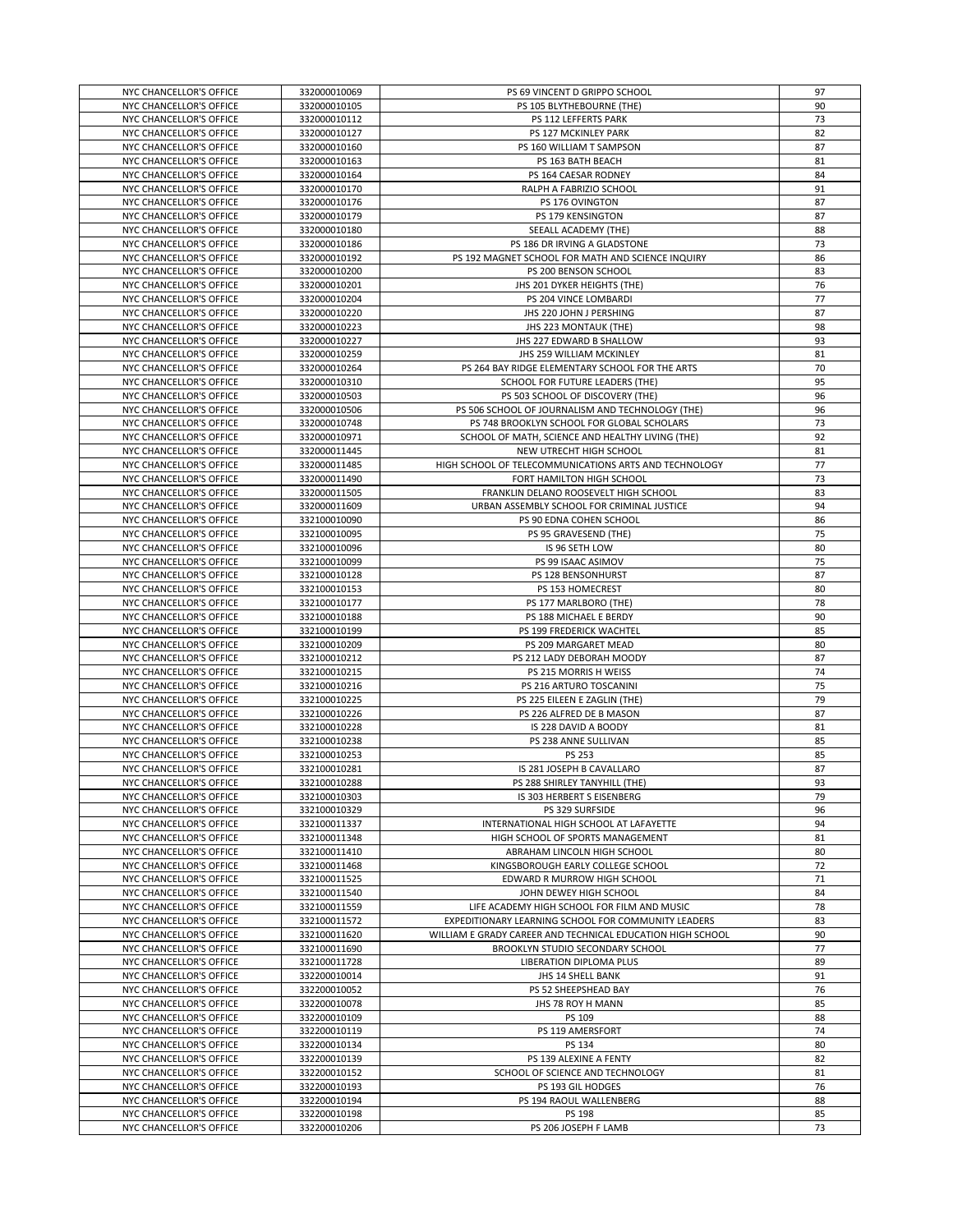| NYC CHANCELLOR'S OFFICE                            | 332200010217                 | PS 217 COLONEL DAVID MARCUS SCHOOL                                       | 77       |
|----------------------------------------------------|------------------------------|--------------------------------------------------------------------------|----------|
| NYC CHANCELLOR'S OFFICE                            | 332200010234                 | JHS 234 ARTHUR W CUNNINGHAM                                              | 72       |
| NYC CHANCELLOR'S OFFICE                            | 332200010240                 | ANDRIES HUDDE SCHOOL                                                     | 86       |
| NYC CHANCELLOR'S OFFICE                            | 332200010245                 | PS 245                                                                   | 96       |
| NYC CHANCELLOR'S OFFICE                            | 332200010251                 | PS 251 PAERDEGAT                                                         | 74       |
| NYC CHANCELLOR'S OFFICE                            | 332200010255                 | PS 255 BARBARA REING SCHOOL                                              | 77       |
| NYC CHANCELLOR'S OFFICE                            | 332200010269                 | PS 269 NOSTRAND                                                          | 83       |
| NYC CHANCELLOR'S OFFICE                            | 332200010278                 | JHS 278 MARINE PARK                                                      | 71       |
| NYC CHANCELLOR'S OFFICE<br>NYC CHANCELLOR'S OFFICE | 332200010315<br>332200010326 | PS 315<br>PS 326                                                         | 90<br>85 |
| NYC CHANCELLOR'S OFFICE                            | 332200010361                 | PS 361 EAST FLATBUSH EARLY CHILDHOOD SCHOOL                              | 88       |
| NYC CHANCELLOR'S OFFICE                            | 332200010890                 | <b>IS 338</b>                                                            | 87       |
| NYC CHANCELLOR'S OFFICE                            | 332200011405                 | MIDWOOD HIGH SCHOOL                                                      | 75       |
| NYC CHANCELLOR'S OFFICE                            | 332200011425                 | JAMES MADISON HIGH SCHOOL                                                | 77       |
| NYC CHANCELLOR'S OFFICE                            | 332200011555                 | <b>BROOKLYN COLLEGE ACADEMY</b>                                          | 71       |
| NYC CHANCELLOR'S OFFICE                            | 332200011611                 | ORIGINS HIGH SCHOOL                                                      | 77       |
| NYC CHANCELLOR'S OFFICE                            | 332200011630                 | PROFESSIONAL PATHWAYS HIGH SCHOOL                                        | 81       |
| NYC CHANCELLOR'S OFFICE                            | 332300010041                 | PS 41 FRANCIS WHITE                                                      | 99       |
| NYC CHANCELLOR'S OFFICE                            | 332300010137                 | PS/IS 137 RACHAEL JEAN MITCHELL                                          | 94       |
| NYC CHANCELLOR'S OFFICE                            | 332300010150                 | PS 150 CHRISTOPHER                                                       | 99       |
| NYC CHANCELLOR'S OFFICE                            | 332300010155                 | PS/IS 155 NICHOLAS HERKIMER                                              | 97       |
| NYC CHANCELLOR'S OFFICE                            | 332300010156                 | PS 156 WAVERLY                                                           | 92       |
| NYC CHANCELLOR'S OFFICE                            | 332300010165                 | PS 165 IDA POSNER                                                        | 94       |
| NYC CHANCELLOR'S OFFICE                            | 332300010178                 | PS 178 SAINT CLAIR MCKELWAY                                              | 91       |
| NYC CHANCELLOR'S OFFICE                            | 332300010184                 | PS 184 NEWPORT                                                           | 92       |
| NYC CHANCELLOR'S OFFICE                            | 332300010284                 | PS 284 LEW WALLACE                                                       | 95       |
| NYC CHANCELLOR'S OFFICE                            | 332300010298                 | PS 298 DR BETTY SHABAZZ                                                  | 100      |
| NYC CHANCELLOR'S OFFICE                            | 332300010323                 | PS/IS 323                                                                | 94       |
| NYC CHANCELLOR'S OFFICE                            | 332300010327                 | PS 327 DR ROSE B ENGLISH                                                 | 97       |
| NYC CHANCELLOR'S OFFICE                            | 332300010363                 | BROWNSVILLE COLLABORATIVE MIDDLE SCHOOL                                  | 92       |
| NYC CHANCELLOR'S OFFICE                            | 332300010392                 | IS 392                                                                   | 75<br>99 |
| NYC CHANCELLOR'S OFFICE<br>NYC CHANCELLOR'S OFFICE | 332300010401<br>332300010446 | CHRISTOPHER AVENUE COMMUNITY SCHOOL<br>RIVERDALE AVENUE COMMUNITY SCHOOL | 96       |
| NYC CHANCELLOR'S OFFICE                            | 332300010514                 | FREDERICK DOUGLASS ACADEMY VII HIGH SCHOOL                               | 93       |
| NYC CHANCELLOR'S OFFICE                            | 332300010518                 | KNOWLEDGE AND POWER PREP ACADEMY V                                       | 86       |
| NYC CHANCELLOR'S OFFICE                            | 332300010522                 | MOTT HALL IV                                                             | 89       |
| NYC CHANCELLOR'S OFFICE                            | 332300010599                 | BROOKLYN LANDMARK ELEMENTARY SCHOOL                                      | 76       |
| NYC CHANCELLOR'S OFFICE                            | 332300010664                 | BROOKLYN ENVIRONMENTAL EXPLORATION SCHOOL (BEES)                         | 98       |
| NYC CHANCELLOR'S OFFICE                            | 332300010668                 | RIVERDALE AVENUE MIDDLE SCHOOL                                           | 96       |
| NYC CHANCELLOR'S OFFICE                            | 332300010671                 | MOTT HALL BRIDGES ACADEMY                                                | 95       |
| NYC CHANCELLOR'S OFFICE                            | 332300011493                 | BROOKLYN COLLEGIATE-A COLLEGE BOARD SCHOOL                               | 95       |
| NYC CHANCELLOR'S OFFICE                            | 332300011643                 | BROOKLYN DEMOCRACY ACADEMY                                               | 85       |
| NYC CHANCELLOR'S OFFICE                            | 332300011644                 | EAGLE ACADEMY FOR YOUNG MEN II                                           | 82       |
| NYC CHANCELLOR'S OFFICE                            | 332300011646                 | ASPIRATIONS DIPLOMA PLUS HIGH SCHOOL                                     | 96       |
| NYC CHANCELLOR'S OFFICE                            | 332300011647                 | METROPOLITAN DIPLOMA PLUS HIGH SCHOOL                                    | 94       |
| NYC CHANCELLOR'S OFFICE                            | 332300011697                 | TEACHERS PREPARATORY HIGH SCHOOL                                         | 91       |
| NYC CHANCELLOR'S OFFICE                            | 333200010045                 | PS/IS 45 HORACE E GREENE                                                 | 84       |
| NYC CHANCELLOR'S OFFICE                            | 333200010075                 | PS 75 MAYDA CORTIELLA                                                    | 92       |
| NYC CHANCELLOR'S OFFICE                            | 333200010086                 | PS 86 THE IRVINGTON                                                      | 98       |
| NYC CHANCELLOR'S OFFICE                            | 333200010106                 | PS 106 EDWARD EVERETT HALE                                               | 96       |
| NYC CHANCELLOR'S OFFICE                            | 333200010116                 | PS 116 ELIZABETH L FARRELL                                               | 90       |
| NYC CHANCELLOR'S OFFICE                            | 333200010123                 | PS 123 SUYDAM                                                            | 97       |
| NYC CHANCELLOR'S OFFICE<br>NYC CHANCELLOR'S OFFICE | 333200010145<br>333200010151 | PS 145 ANDREW JACKSON<br>PS 151 LYNDON B JOHNSON                         | 92<br>95 |
| NYC CHANCELLOR'S OFFICE                            | 333200010162                 | JHS 162 WILLOUGHBY (THE)                                                 | 90       |
| NYC CHANCELLOR'S OFFICE                            | 333200010274                 | PS 274 KOSCIUSKO                                                         | 97       |
| NYC CHANCELLOR'S OFFICE                            | 333200010291                 | JHS 291 ROLAND HAYES                                                     | 96       |
| NYC CHANCELLOR'S OFFICE                            | 333200010299                 | PS 299 THOMAS WARREN FIELD SCHOOL                                        | 97       |
| NYC CHANCELLOR'S OFFICE                            | 333200010347                 | IS 347 SCHOOL OF HUMANITIES                                              | 95       |
| NYC CHANCELLOR'S OFFICE                            | 333200010349                 | IS 349 MATH, SCIENCE AND TECHNOLOGY                                      | 98       |
| NYC CHANCELLOR'S OFFICE                            | 333200010376                 | PS 376                                                                   | 87       |
| NYC CHANCELLOR'S OFFICE                            | 333200010377                 | PS 377 ALEJANDINA B DE GAUTIER                                           | 94       |
| NYC CHANCELLOR'S OFFICE                            | 333200010383                 | JHS 383 PHILIPPA SCHUYLER                                                | 83       |
| NYC CHANCELLOR'S OFFICE                            | 333200010384                 | PS/IS 384 FRANCES E CARTER                                               | 89       |
| NYC CHANCELLOR'S OFFICE                            | 333200010562                 | EVERGREEN MIDDLE SCHOOL FOR URBAN EXPLORATION                            | 92       |
| NYC CHANCELLOR'S OFFICE                            | 333200010564                 | <b>BUSHWICK COMMUNITY HIGH SCHOOL</b>                                    | 87       |
| NYC CHANCELLOR'S OFFICE                            | 333200011168                 | BROOKLYN SCHOOL FOR MATH AND RESEARCH (THE)                              | 90       |
| NYC CHANCELLOR'S OFFICE                            | 333200011403                 | ACADEMY FOR ENVIRONMENTAL LEADERSHIP                                     | 92       |
| NYC CHANCELLOR'S OFFICE                            | 333200011545                 | EBC HIGH SCHOOL FOR PUBLIC SERVICE-BUSHWICK                              | 90       |
| NYC CHANCELLOR'S OFFICE                            | 333200011549                 | BUSHWICK SCHOOL FOR SOCIAL JUSTICE                                       | 86       |
| NYC CHANCELLOR'S OFFICE                            | 333200011552                 | ACADEMY OF URBAN PLANNING                                                | 98       |
| NYC CHANCELLOR'S OFFICE                            | 333200011554                 | ALL CITY LEADERSHIP SECONDARY SCHOOL                                     | 86       |
| NYC CHANCELLOR'S OFFICE                            | 333200011556                 | BUSHWICK LEADERS HS FOR ACADEMIC EXCELLENCE                              | 97       |
| NYC CHANCELLOR'S OFFICE<br>NYC CHANCELLOR'S OFFICE | 342400010005<br>342400010007 | IS 5 THE WALTER CROWLEY INTERMEDIATE SCHOOL<br>PS 7 LOUIS F SIMEONE      | 80<br>89 |
| NYC CHANCELLOR'S OFFICE                            | 342400010012                 | PS 12 JAMES B COLGATE                                                    | 89       |
|                                                    |                              |                                                                          |          |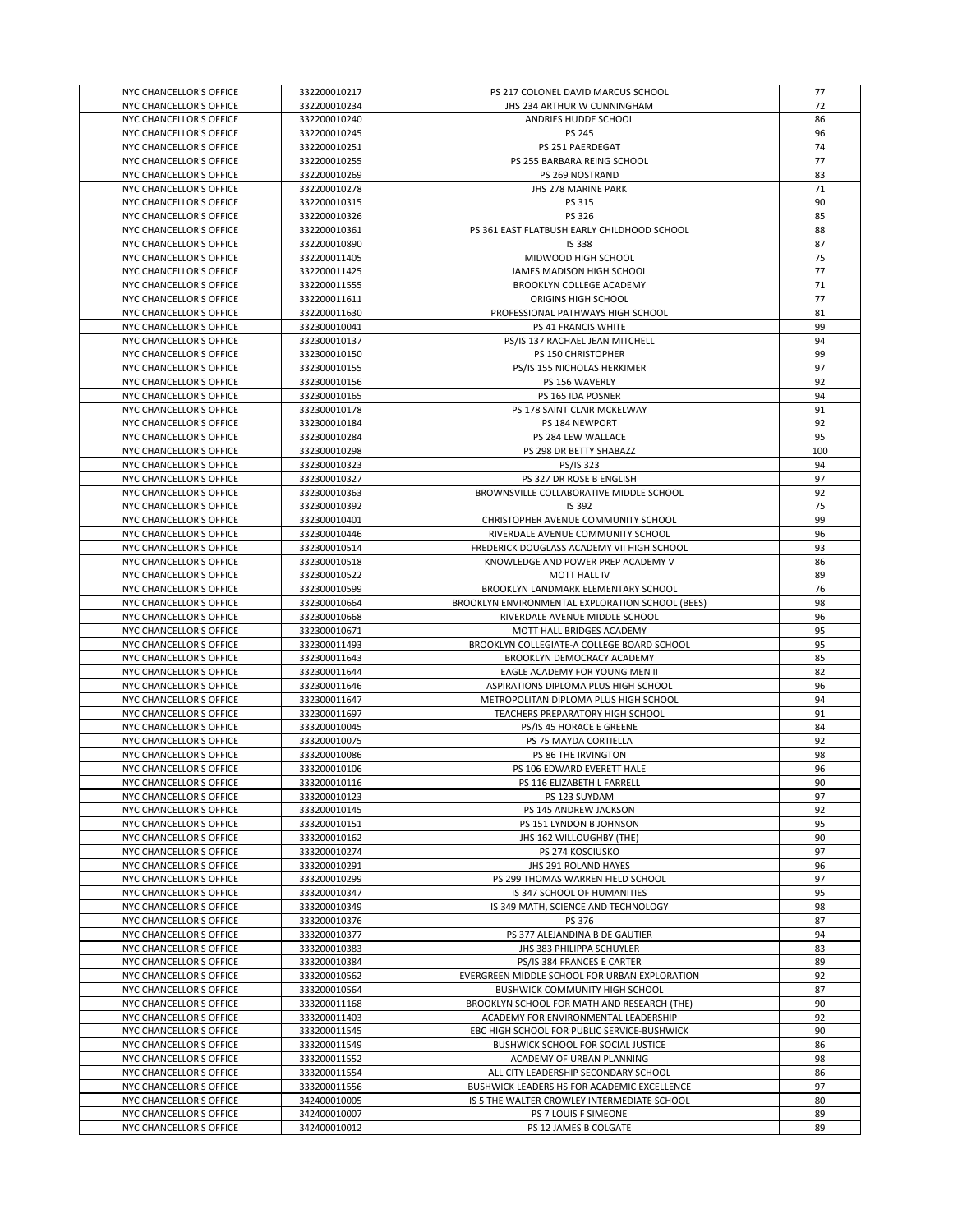| NYC CHANCELLOR'S OFFICE                            | 342400010013                 | PS 13 CLEMENT C MOORE                                                      | 74       |
|----------------------------------------------------|------------------------------|----------------------------------------------------------------------------|----------|
| NYC CHANCELLOR'S OFFICE                            | 342400010014                 | PS 14 FAIRVIEW                                                             | 86       |
|                                                    |                              |                                                                            |          |
| NYC CHANCELLOR'S OFFICE                            | 342400010016                 | PS 16 NANCY DEBENEDITTIS SCHOOL (THE)                                      | 88       |
| NYC CHANCELLOR'S OFFICE                            | 342400010019                 | PS 19 MARINO JEANTET                                                       | 92       |
| NYC CHANCELLOR'S OFFICE                            | 342400010028                 | PS 28 THOMAS EMANUEL EARLY CHILDHOOD CENTER                                | 84       |
| NYC CHANCELLOR'S OFFICE                            | 342400010058                 | PS 58 SCHOOL OF HEROES                                                     | 77       |
| NYC CHANCELLOR'S OFFICE                            | 342400010061                 | IS 61 LEONARDO DA VINCI                                                    | 96       |
| NYC CHANCELLOR'S OFFICE                            | 342400010068                 | PS 68 CAMBRIDGE                                                            | 71       |
| NYC CHANCELLOR'S OFFICE                            | 342400010071                 | PS 71 FOREST                                                               | 87       |
| NYC CHANCELLOR'S OFFICE                            | 342400010073                 | IS 73 FRANK SANSIVIERI INTERMEDIATE SCHOOL (THE)                           | 71       |
|                                                    |                              |                                                                            |          |
| NYC CHANCELLOR'S OFFICE                            | 342400010077                 | <b>IS 77</b>                                                               | 93       |
| NYC CHANCELLOR'S OFFICE                            | 342400010081                 | PS 81 JEAN PAUL RICHTER                                                    | 85       |
| NYC CHANCELLOR'S OFFICE                            | 342400010088                 | PS 88 SENECA                                                               | 76       |
| NYC CHANCELLOR'S OFFICE                            | 342400010089                 | PS 89 ELMHURST                                                             | 79       |
| NYC CHANCELLOR'S OFFICE                            | 342400010091                 | PS 91 RICHARD ARKWRIGHT                                                    | 72       |
| NYC CHANCELLOR'S OFFICE                            | 342400010093                 | IS 93 RIDGEWOOD                                                            | 95       |
| NYC CHANCELLOR'S OFFICE                            | 342400010102                 | PS 102 BAYVIEW                                                             | 86       |
| NYC CHANCELLOR'S OFFICE                            | 342400010110                 | PS 110                                                                     | 94       |
|                                                    |                              |                                                                            | 74       |
| NYC CHANCELLOR'S OFFICE                            | 342400010119                 | IS 119 GLENDALE (THE)                                                      |          |
| NYC CHANCELLOR'S OFFICE                            | 342400010125                 | IS 125 THOMAS J MCCANN WOODSIDE                                            | 77       |
| NYC CHANCELLOR'S OFFICE                            | 342400010143                 | PS 143 LOUIS ARMSTRONG                                                     | 95       |
| NYC CHANCELLOR'S OFFICE                            | 342400010153                 | PS 153 MASPETH ELEMENTARY                                                  | 72       |
| NYC CHANCELLOR'S OFFICE                            | 342400010199                 | PS 199 MAURICE A FITZGERALD                                                | 71       |
| NYC CHANCELLOR'S OFFICE                            | 342400010211                 | ELM TREE ELEMENTARY SCHOOL                                                 | 96       |
| NYC CHANCELLOR'S OFFICE                            | 342400010229                 | PS 229 EMANUEL KAPLAN                                                      | 72       |
| NYC CHANCELLOR'S OFFICE                            | 342400010239                 | PS 239                                                                     | 94       |
| NYC CHANCELLOR'S OFFICE                            | 342400010305                 | LEARNERS AND LEADERS                                                       | 88       |
|                                                    |                              |                                                                            |          |
| NYC CHANCELLOR'S OFFICE                            | 342400010307                 | PIONEER ACADEMY                                                            | 98       |
| NYC CHANCELLOR'S OFFICE                            | 342400010311                 | CORONA ARTS AND SCIENCES ACADEMY                                           | 98       |
| NYC CHANCELLOR'S OFFICE                            | 342400010330                 | PS 330                                                                     | 93       |
| NYC CHANCELLOR'S OFFICE                            | 342400010343                 | CHILDREN'S LAB SCHOOL (THE)                                                | 84       |
| NYC CHANCELLOR'S OFFICE                            | 342400010877                 | 51ST AVENUE ACADEMY (THE PATH TO ACADEMIC EXCELLENCE)                      | 87       |
| NYC CHANCELLOR'S OFFICE                            | 342400011236                 | INTERNATIONAL HIGH SCHOOL FOR HEALTH SCIENCES                              | 95       |
| NYC CHANCELLOR'S OFFICE                            | 342400011264                 | ACADEMY OF FINANCE AND ENTERPRISE                                          | 83       |
| NYC CHANCELLOR'S OFFICE                            | 342400011267                 | HIGH SCHOOL OF APPLIED COMMUNICATIONS                                      | 78       |
| NYC CHANCELLOR'S OFFICE                            | 342400011293                 | CIVIC LEADERSHIP ACADEMY                                                   | 78       |
|                                                    |                              |                                                                            |          |
| NYC CHANCELLOR'S OFFICE                            | 342400011296                 | PAN AMERICAN INTERNATIONAL HIGH SCHOOL                                     | 91       |
| NYC CHANCELLOR'S OFFICE                            | 342400011455                 | NEWTOWN HIGH SCHOOL                                                        | 81       |
| NYC CHANCELLOR'S OFFICE                            | 342400011485                 | GROVER CLEVELAND HIGH SCHOOL                                               | 73       |
| NYC CHANCELLOR'S OFFICE                            | 342400011520                 | MIDDLE COLLEGE HIGH SCHOOL AT LAGUARDIA COMMUNITY COLLEGE                  | 71       |
| NYC CHANCELLOR'S OFFICE                            | 342400011530                 | INTERNATIONAL HIGH SCHOOL AT LAGUARDIA COMMUNITY COLLEGE                   | 71       |
| NYC CHANCELLOR'S OFFICE                            | 342400011550                 | HIGH SCHOOL FOR ARTS AND BUSINESS                                          | 72       |
| NYC CHANCELLOR'S OFFICE                            | 342400011560                 | ROBERT F WAGNER JR SECONDARY SCHOOL-ARTS AND TECHNOLOGY                    | 78       |
| NYC CHANCELLOR'S OFFICE                            | 342400011600                 | QUEENS VOCATIONAL AND TECHNICAL HIGH SCHOOL                                | 86       |
| NYC CHANCELLOR'S OFFICE                            | 342400011744                 | <b>VOYAGES PREPARATORY</b>                                                 | 78       |
| NYC CHANCELLOR'S OFFICE                            |                              |                                                                            | 94       |
|                                                    | 342500010020                 | PS 20 JOHN BOWNE                                                           |          |
| NYC CHANCELLOR'S OFFICE                            | 342500010021                 | PS 21 EDWARD HART                                                          |          |
|                                                    |                              |                                                                            | 79       |
| NYC CHANCELLOR'S OFFICE                            | 342500010022                 | PS 22 THOMAS JEFFERSON                                                     | 91       |
| NYC CHANCELLOR'S OFFICE                            | 342500010024                 | PS 24 ANDREW JACKSON                                                       | 72       |
| NYC CHANCELLOR'S OFFICE                            | 342500010029                 | <b>PS 29</b>                                                               | 88       |
|                                                    |                              | PS 107 THOMAS A DOOLEY                                                     |          |
| NYC CHANCELLOR'S OFFICE<br>NYC CHANCELLOR'S OFFICE | 342500010107<br>342500010120 |                                                                            | 77<br>77 |
|                                                    |                              | PS 120                                                                     |          |
| NYC CHANCELLOR'S OFFICE                            | 342500010129                 | PS 129 PATRICIA LARKIN                                                     | 78       |
| NYC CHANCELLOR'S OFFICE                            | 342500010154                 | PS 154                                                                     | 82       |
| NYC CHANCELLOR'S OFFICE                            | 342500010163                 | PS 163 FLUSHING HEIGHTS                                                    | 81       |
| NYC CHANCELLOR'S OFFICE                            | 342500010164                 | PS 164 QUEENS VALLEY                                                       | 75       |
| NYC CHANCELLOR'S OFFICE                            | 342500010165                 | PS 165 EDITH K BERGTRAUM                                                   | 73       |
| NYC CHANCELLOR'S OFFICE                            | 342500010185                 | JHS 185 EDWARD BLEEKER                                                     | 77       |
| NYC CHANCELLOR'S OFFICE                            | 342500010189                 | JHS 189 DANIEL CARTER BEARD                                                | 79       |
| NYC CHANCELLOR'S OFFICE                            | 342500010200                 | PS/MS 200 POMONOK SCHOOL AND STAR ACADEMY (THE)                            | 73       |
| NYC CHANCELLOR'S OFFICE                            | 342500010201                 | PS 201 DISCOVERY SCHOOL FOR INQUIRY AND RESEARCH (THE)                     | 73       |
| NYC CHANCELLOR'S OFFICE                            | 342500010214                 | PS 214 CADWALLADER COLDEN                                                  | 80       |
| NYC CHANCELLOR'S OFFICE                            |                              |                                                                            | 74       |
|                                                    | 342500010219                 | PS 219 PAUL KLAPPER                                                        |          |
| NYC CHANCELLOR'S OFFICE                            | 342500010237                 | <b>IS 237</b>                                                              | 85       |
| NYC CHANCELLOR'S OFFICE                            | 342500010244                 | ACTIVE LEARNING ELEMENTARY SCHOOL (THE)                                    | 79       |
| NYC CHANCELLOR'S OFFICE                            | 342500010250                 | IS 250 ROBERT F KENNEDY COMMUNITY MIDDLE SCHOOL (THE)                      | 84       |
| NYC CHANCELLOR'S OFFICE                            | 342500011240                 | <b>VERITAS ACADEMY</b>                                                     | 75       |
| NYC CHANCELLOR'S OFFICE                            | 342500011241                 | QUEENS HIGH SCHOOL FOR LANGUAGE STUDIES                                    | 86       |
| NYC CHANCELLOR'S OFFICE                            | 342500011263                 | FLUSHING INTERNATIONAL HIGH SCHOOL                                         | 94       |
| NYC CHANCELLOR'S OFFICE                            | 342500011281                 | EAST-WEST SCHOOL OF INTERNATIONAL STUDIES                                  | 86       |
| NYC CHANCELLOR'S OFFICE                            | 342500011425                 | JOHN BOWNE HIGH SCHOOL                                                     | 77       |
| NYC CHANCELLOR'S OFFICE                            | 342500011460                 | FLUSHING HIGH SCHOOL                                                       | 76       |
|                                                    | 342500011670                 |                                                                            |          |
| NYC CHANCELLOR'S OFFICE                            |                              | ROBERT F KENNEDY COMMUNITY HIGH SCHOOL                                     | 81       |
| NYC CHANCELLOR'S OFFICE                            | 342500011792                 | NORTH QUEENS COMMUNITY HIGH SCHOOL                                         | 73       |
| NYC CHANCELLOR'S OFFICE<br>NYC CHANCELLOR'S OFFICE | 342600011315<br>342600011430 | BUSINESS TECHNOLOGY EARLY COLLEGE HIGH SCHOOL<br>FRANCIS LEWIS HIGH SCHOOL | 78<br>73 |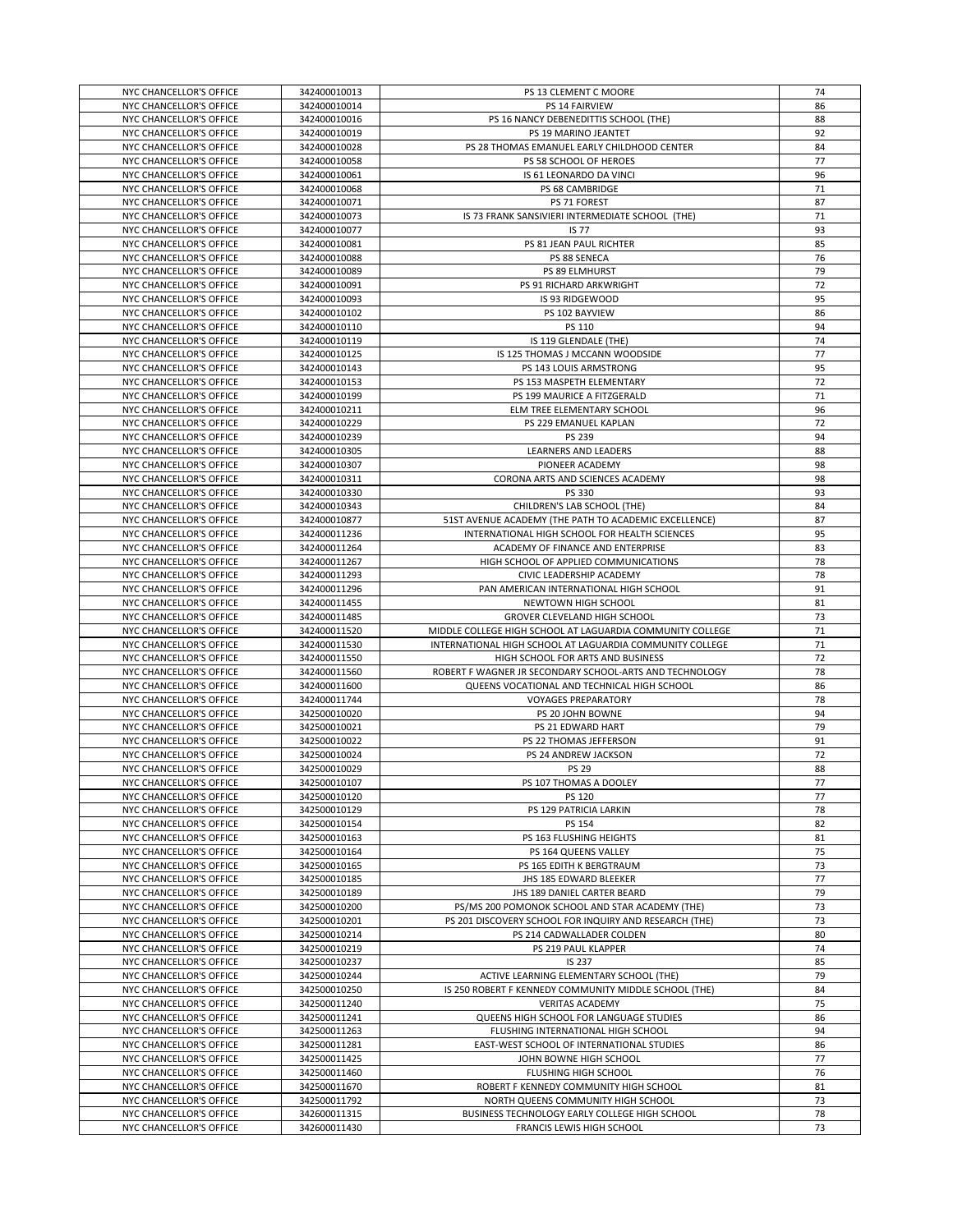| NYC CHANCELLOR'S OFFICE | 342600011435 | MARTIN VAN BUREN HIGH SCHOOL                                | 78 |
|-------------------------|--------------|-------------------------------------------------------------|----|
| NYC CHANCELLOR'S OFFICE | 342600011495 | <b>BAYSIDE HIGH SCHOOL</b>                                  | 74 |
| NYC CHANCELLOR'S OFFICE | 342700010042 | PS/MS 42 R VERNAM                                           | 96 |
| NYC CHANCELLOR'S OFFICE | 342700010043 | <b>PS 43</b>                                                | 93 |
| NYC CHANCELLOR'S OFFICE | 342700010045 | PS 45 CLARENCE WITHERSPOON                                  | 91 |
| NYC CHANCELLOR'S OFFICE | 342700010051 | <b>PS 51</b>                                                | 79 |
| NYC CHANCELLOR'S OFFICE | 342700010053 | MS 53 BRIAN PICCOLO                                         | 82 |
| NYC CHANCELLOR'S OFFICE | 342700010056 | PS 56 HARRY EICHLER                                         | 82 |
| NYC CHANCELLOR'S OFFICE | 342700010060 | PS 60 WOODHAVEN                                             | 88 |
| NYC CHANCELLOR'S OFFICE | 342700010062 | PS 62 CHESTER PARK SCHOOL                                   | 72 |
|                         |              |                                                             | 87 |
| NYC CHANCELLOR'S OFFICE | 342700010063 | PS 63 OLD SOUTH                                             |    |
| NYC CHANCELLOR'S OFFICE | 342700010064 | PS 64 JOSEPH P ADDABBO                                      | 77 |
| NYC CHANCELLOR'S OFFICE | 342700010065 | PS 65 RAYMOND YORK ELEMENTARY SCHOOL (THE)                  | 72 |
| NYC CHANCELLOR'S OFFICE | 342700010066 | PS 66 JACQUELINE KENNEDY-ONASSIS                            | 87 |
| NYC CHANCELLOR'S OFFICE | 342700010090 | PS 90 HORACE MANN                                           | 91 |
| NYC CHANCELLOR'S OFFICE | 342700010096 | <b>PS 96</b>                                                | 87 |
| NYC CHANCELLOR'S OFFICE | 342700010097 | PS 97 FOREST PARK                                           | 88 |
| NYC CHANCELLOR'S OFFICE | 342700010104 | PS 104 BAYS WATER (THE)                                     | 82 |
| NYC CHANCELLOR'S OFFICE | 342700010105 | PS 105 BAY SCHOOL (THE)                                     | 89 |
| NYC CHANCELLOR'S OFFICE | 342700010106 | PS 106                                                      | 94 |
| NYC CHANCELLOR'S OFFICE | 342700010108 | PS 108 CAPT VINCENT G FOWLER                                | 85 |
| NYC CHANCELLOR'S OFFICE | 342700010123 | PS 123                                                      | 86 |
| NYC CHANCELLOR'S OFFICE | 342700010137 | MS 137 AMERICA'S SCHOOL OF HEROES                           | 89 |
| NYC CHANCELLOR'S OFFICE | 342700010155 | PS 155                                                      | 92 |
| NYC CHANCELLOR'S OFFICE | 342700010183 | PS 183 DR RICHARD R GREEN                                   | 94 |
| NYC CHANCELLOR'S OFFICE | 342700010197 | PS 197 OCEAN SCHOOL (THE)                                   | 96 |
| NYC CHANCELLOR'S OFFICE | 342700010202 | JHS 202 ROBERT H GODDARD                                    | 81 |
| NYC CHANCELLOR'S OFFICE | 342700010210 | JHS 210 ELIZABETH BLACKWELL                                 | 86 |
| NYC CHANCELLOR'S OFFICE | 342700010223 | PS 223 LYNDON B JOHNSON                                     | 94 |
|                         | 342700010226 |                                                             |    |
| NYC CHANCELLOR'S OFFICE |              | JHS 226 VIRGIL I GRISSON                                    | 91 |
| NYC CHANCELLOR'S OFFICE | 342700010253 | PS 253                                                      | 97 |
| NYC CHANCELLOR'S OFFICE | 342700010254 | PS 254-OSA PARKS SCHOOL (THE)                               | 82 |
| NYC CHANCELLOR'S OFFICE | 342700010273 | <b>PS 273</b>                                               | 94 |
| NYC CHANCELLOR'S OFFICE | 342700010282 | KNOWLEDGE AND POWER PREPARATORY ACADEMY VI                  | 85 |
| NYC CHANCELLOR'S OFFICE | 342700010297 | HAWTREE CREEK MIDDLE SCHOOL                                 | 92 |
| NYC CHANCELLOR'S OFFICE | 342700010306 | NEW YORK CITY ACADEMY FOR DISCOVERY                         | 84 |
| NYC CHANCELLOR'S OFFICE | 342700010314 | EPIC HIGH SCHOOL-SOUTH                                      | 70 |
| NYC CHANCELLOR'S OFFICE | 342700010316 | QUEENS EXPLORERS ELEMENTARY SCHOOL                          | 76 |
| NYC CHANCELLOR'S OFFICE | 342700010317 | WATERSIDE CHILDREN'S STUDIO SCHOOL                          | 74 |
| NYC CHANCELLOR'S OFFICE | 342700010318 | WATERSIDE SCHOOL FOR LEADERSHIP                             | 90 |
| NYC CHANCELLOR'S OFFICE | 342700010319 | VILLAGE ACADEMY                                             | 84 |
| NYC CHANCELLOR'S OFFICE | 342700010333 | <b>GOLDIE MAPLE ACADEMY</b>                                 | 79 |
| NYC CHANCELLOR'S OFFICE | 342700010362 | WAVE PREPARATORY ELEMENTARY SCHOOL                          | 90 |
| NYC CHANCELLOR'S OFFICE | 342700011260 | FREDERICK DOUGLASS ACADEMY VI HIGH SCHOOL                   | 79 |
| NYC CHANCELLOR'S OFFICE | 342700011261 | VOYAGES PREP-SOUTH QUEENS                                   | 75 |
| NYC CHANCELLOR'S OFFICE | 342700011262 | CHANNEL VIEW SCHOOL FOR RESEARCH                            | 74 |
| NYC CHANCELLOR'S OFFICE | 342700011302 | QUEENS HIGH SCHOOL FOR INFORMATION, RESEARCH AND TECHNOLOGY | 75 |
| NYC CHANCELLOR'S OFFICE | 342700011308 | ROBERT H GODDARD HIGH SCHOOL FOR COMM ARTS 7 & TECHNOLOGY   | 76 |
| NYC CHANCELLOR'S OFFICE | 342700011309 | ACADEY OF MEDICAL TECHNOLOGY - A COLLEGE BOARD SCHOOL       | 80 |
| NYC CHANCELLOR'S OFFICE | 342700011324 |                                                             |    |
| NYC CHANCELLOR'S OFFICE |              | ROCKAWAY PARK HIGH SCHOOL FOR ENVIRONMENTAL SUSTAINABILITY  | 89 |
|                         | 342700011334 | EPIC HIGH SCHOOL NORTH                                      | 75 |
| NYC CHANCELLOR'S OFFICE | 342700011351 | ROCKAWAY COLLEGIATE HIGH SCHOOL                             | 80 |
| NYC CHANCELLOR'S OFFICE | 342700011400 | AUGUST MARTIN HIGH SCHOOL                                   | 87 |
| NYC CHANCELLOR'S OFFICE | 342700011475 | RICHMOND HILL HIGH SCHOOL                                   | 81 |
| NYC CHANCELLOR'S OFFICE | 342700011480 | JOHN ADAMS HIGH SCHOOL                                      | 81 |
| NYC CHANCELLOR'S OFFICE | 342800010008 | JHS 8 RICHARD S GROSSLEY                                    | 90 |
| NYC CHANCELLOR'S OFFICE | 342800010040 | PS 40 SAMUEL HUNTINGTON                                     | 93 |
| NYC CHANCELLOR'S OFFICE | 342800010048 | PS 48 WILLIAM WORDSWORTH                                    | 91 |
| NYC CHANCELLOR'S OFFICE | 342800010050 | PS 50 TALFOURD LAWN ELEMENTARY SCHOOL                       | 95 |
| NYC CHANCELLOR'S OFFICE | 342800010054 | PS 54 HILLSIDE                                              | 80 |
| NYC CHANCELLOR'S OFFICE | 342800010055 | PS 55 MAURE                                                 | 84 |
| NYC CHANCELLOR'S OFFICE | 342800010072 | CATHERINE AND COUNT BASIE MIDDLE SCHOOL 72                  | 82 |
| NYC CHANCELLOR'S OFFICE | 342800010080 | PS 80 THURGOOD MARSHALL MAGNET OF MULTIMEDIA                | 78 |
| NYC CHANCELLOR'S OFFICE | 342800010082 | PS 82 HAMMOND                                               | 81 |
| NYC CHANCELLOR'S OFFICE | 342800010086 | <b>PS 86</b>                                                | 80 |
| NYC CHANCELLOR'S OFFICE | 342800010121 | PS 121                                                      | 83 |
| NYC CHANCELLOR'S OFFICE | 342800010140 | PS 140 EDWARD K ELLINGTON                                   | 92 |
| NYC CHANCELLOR'S OFFICE | 342800010160 | PS 160 WALTER FRANCIS BISHOP                                | 86 |
| NYC CHANCELLOR'S OFFICE | 342800010161 | PS 161 ARTHUR ASHE SCHOOL                                   | 84 |
| NYC CHANCELLOR'S OFFICE | 342800010182 | PS 182 SAMANTHA SMITH                                       | 97 |
| NYC CHANCELLOR'S OFFICE | 342800010206 | PS 206 HORACE HARDING SCHOOL (THE)                          | 79 |
| NYC CHANCELLOR'S OFFICE | 342800010217 | JHS 217 ROBERT A VAN WYCK                                   | 71 |
| NYC CHANCELLOR'S OFFICE | 342800010220 | PS 220 EDWARD MANDEL                                        | 74 |
| NYC CHANCELLOR'S OFFICE | 342800010287 | <b>EMERSON SCHOOL (THE)</b>                                 | 86 |
| NYC CHANCELLOR'S OFFICE | 342800010312 | JAMAICA CHILDREN'S SCHOOL                                   | 93 |
| NYC CHANCELLOR'S OFFICE | 342800010332 | REDWOOD MIDDLE SCHOOL                                       | 70 |
|                         |              |                                                             |    |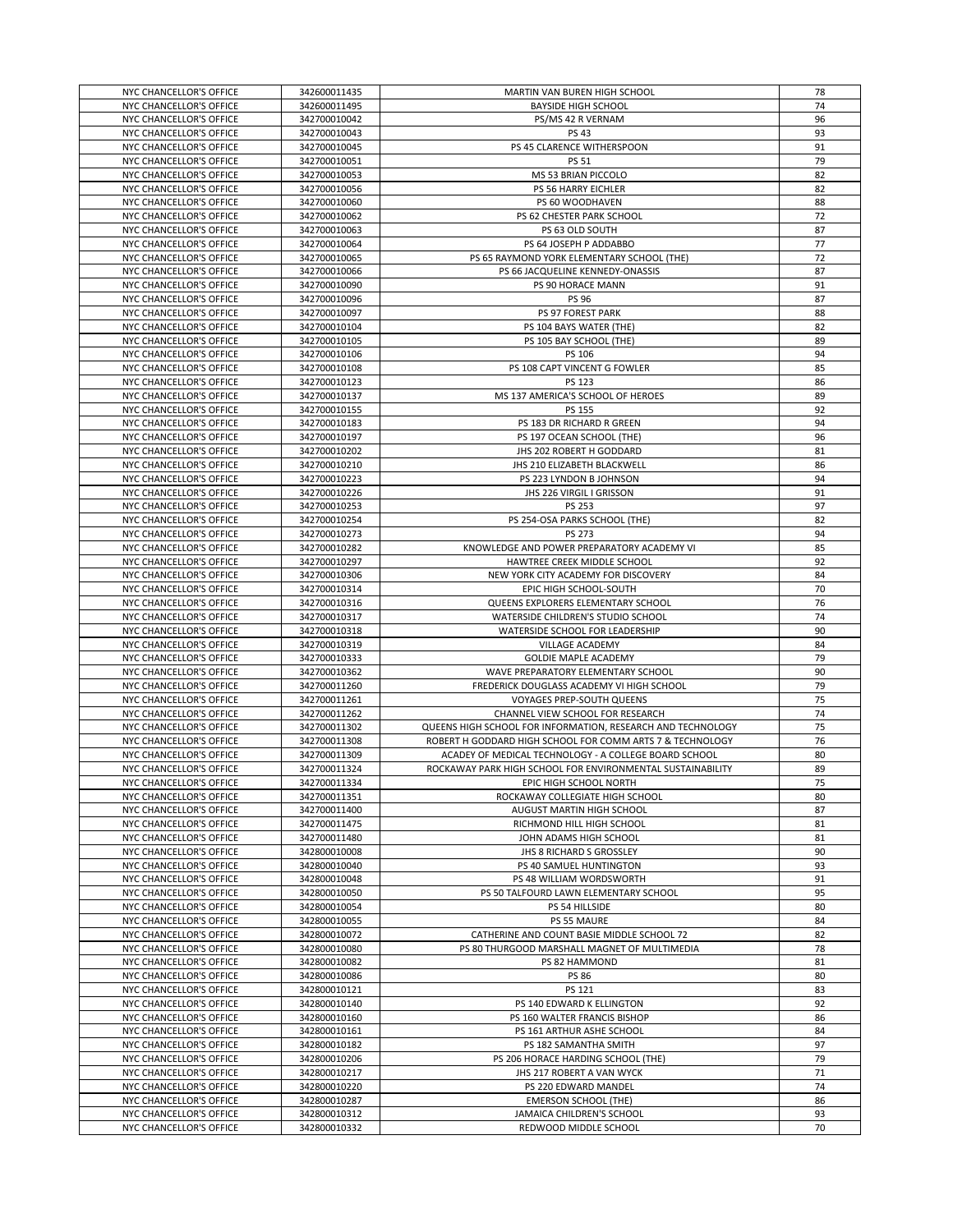| NYC CHANCELLOR'S OFFICE | 342800010349 | QUEENS SCHOOL FOR LEADERSHIP (THE)                                   | 88 |
|-------------------------|--------------|----------------------------------------------------------------------|----|
|                         |              |                                                                      |    |
| NYC CHANCELLOR'S OFFICE | 342800010354 | PS 354                                                               | 79 |
| NYC CHANCELLOR'S OFFICE | 342800010358 | MS 358                                                               | 89 |
| NYC CHANCELLOR'S OFFICE | 342800011167 | METROPOLITAN EXPEDITIONARY LEARNING SCHOOL                           | 72 |
| NYC CHANCELLOR'S OFFICE | 342800011284 | YORK EARLY COLLEGE ACADEMY                                           | 74 |
|                         |              |                                                                      |    |
| NYC CHANCELLOR'S OFFICE | 342800011310 | QUEENS COLLEGIATE - A COLLEGE BOARD SCHOOL                           | 88 |
| NYC CHANCELLOR'S OFFICE | 342800011325 | HILLSIDE ARTS AND LETTERS ACADEMY                                    | 81 |
| NYC CHANCELLOR'S OFFICE | 342800011328 | HIGH SCHOOL FOR COMMUNITY LEADERSHIP                                 | 82 |
| NYC CHANCELLOR'S OFFICE | 342800011338 | QUEENS SATELLITE HIGH SCHOOL FOR OPPORTUNITY                         | 89 |
|                         |              |                                                                      |    |
| NYC CHANCELLOR'S OFFICE | 342800011350 | JAMAICA GATEWAY TO THE SCIENCES                                      | 75 |
| NYC CHANCELLOR'S OFFICE | 342800011440 | FOREST HILLS HIGH SCHOOL                                             | 74 |
| NYC CHANCELLOR'S OFFICE | 342800011505 | HILLCREST HIGH SCHOOL                                                | 83 |
| NYC CHANCELLOR'S OFFICE | 342800011620 | THOMAS A EDISON CAREER AND TECHNICAL HIGH SCHOOL                     | 81 |
|                         |              |                                                                      |    |
| NYC CHANCELLOR'S OFFICE | 342800011690 | HS FOR LAW ENFORCEMENT AND PUBLIC SAFETY                             | 74 |
| NYC CHANCELLOR'S OFFICE | 342800011896 | YOUNG WOMEN'S LEADERSHIP SCHOOL OF QUEENS                            | 79 |
| NYC CHANCELLOR'S OFFICE | 342900010015 | PS 15 JACKIE ROBINSON                                                | 77 |
| NYC CHANCELLOR'S OFFICE | 342900010033 | PS 33 EDWARD M FUNK                                                  | 81 |
|                         |              |                                                                      |    |
| NYC CHANCELLOR'S OFFICE | 342900010034 | PS 34 JOHN HARVARD                                                   | 91 |
| NYC CHANCELLOR'S OFFICE | 342900010035 | PS 35 NATHANIEL WOODHULL                                             | 90 |
| NYC CHANCELLOR'S OFFICE | 342900010036 | PS 36 ST ALBANS SCHOOL                                               | 72 |
| NYC CHANCELLOR'S OFFICE | 342900010037 | CYNTHIA JENKINS SCHOOL                                               | 80 |
| NYC CHANCELLOR'S OFFICE | 342900010038 | PS 38 ROSEDALE                                                       | 78 |
|                         |              |                                                                      |    |
| NYC CHANCELLOR'S OFFICE | 342900010052 | <b>PS 52</b>                                                         | 74 |
| NYC CHANCELLOR'S OFFICE | 342900010059 | IS 59 SPRINGFIELD GARDENS                                            | 76 |
| NYC CHANCELLOR'S OFFICE | 342900010095 | PS 95 EASTWOOD                                                       | 75 |
| NYC CHANCELLOR'S OFFICE | 342900010116 | PS/IS 116 WILLIAM C HUGHLEY                                          | 79 |
| NYC CHANCELLOR'S OFFICE | 342900010118 |                                                                      | 74 |
|                         |              | PS 118 LORRAINE HANSBERRY                                            |    |
| NYC CHANCELLOR'S OFFICE | 342900010131 | PS 131 ABIGAIL ADAMS                                                 | 91 |
| NYC CHANCELLOR'S OFFICE | 342900010132 | PS 132 RALPH BUNCHE                                                  | 83 |
| NYC CHANCELLOR'S OFFICE | 342900010134 | PS 134 HOLLIS                                                        | 86 |
| NYC CHANCELLOR'S OFFICE | 342900010136 | PS 136 ROY WILKINS                                                   | 81 |
|                         |              |                                                                      |    |
| NYC CHANCELLOR'S OFFICE | 342900010138 | PS/MS 138 SUNRISE                                                    | 80 |
| NYC CHANCELLOR'S OFFICE | 342900010147 | PS/MS 147 RONALD MCNAIR                                              | 75 |
| NYC CHANCELLOR'S OFFICE | 342900010156 | PS 156 LAURELTON                                                     | 75 |
| NYC CHANCELLOR'S OFFICE | 342900010176 | PS 176 CAMBRIA HEIGHTS                                               | 76 |
| NYC CHANCELLOR'S OFFICE | 342900010181 | PS 181 BROOKFIELD                                                    | 74 |
| NYC CHANCELLOR'S OFFICE | 342900010192 | IS 192 LINDEN (THE)                                                  | 75 |
|                         |              |                                                                      |    |
| NYC CHANCELLOR'S OFFICE | 342900010195 | PS 195 WILLIAM HABERLE                                               | 85 |
| NYC CHANCELLOR'S OFFICE | 342900010238 | IS 238 SUSAN B ANTHONY ACADEMY                                       | 90 |
| NYC CHANCELLOR'S OFFICE | 342900010251 | PS 251                                                               | 76 |
| NYC CHANCELLOR'S OFFICE | 342900010268 | PS/IS 268                                                            | 79 |
| NYC CHANCELLOR'S OFFICE | 342900010289 | QUEENS UNITED MIDDLE SCHOOL                                          | 74 |
|                         |              |                                                                      |    |
| NYC CHANCELLOR'S OFFICE | 342900010295 | PS/IS 295                                                            | 78 |
| NYC CHANCELLOR'S OFFICE | 342900010355 | COLLABORATIVE ARTS MIDDLE SCHOOL                                     | 79 |
| NYC CHANCELLOR'S OFFICE | 342900010356 | COMMUNITY VOICES MIDDLE SCHOOL                                       | 73 |
| NYC CHANCELLOR'S OFFICE | 342900011243 | INSTITUTE FOR HEALTH PROFESSIONALS AT CAMBRIA HEIGHTS                | 77 |
|                         |              | QUEENS PREPARATORY ACADEMY                                           |    |
| NYC CHANCELLOR'S OFFICE | 342900011248 |                                                                      | 80 |
| NYC CHANCELLOR'S OFFICE | 342900011259 | PATHWAYS COLLEGE PREPARATORY SCHOOL: A COLLEGE BOARD SCHOOL          | 75 |
| NYC CHANCELLOR'S OFFICE | 342900011265 | EXCELSIOR PREPARATORTY HIGH SCHOOL                                   | 71 |
| NYC CHANCELLOR'S OFFICE | 342900011272 | GEORGE WASHINGTON CARVER HIGH SCHOOL FOR THE SCIENCES                | 73 |
| NYC CHANCELLOR'S OFFICE | 342900011313 | BENJAMIN FRANKLIN HIGH SCHOOL FOR FINANCE AND INFORMATION TECHNOLOGY | 84 |
|                         |              |                                                                      |    |
|                         |              |                                                                      |    |
| NYC CHANCELLOR'S OFFICE | 342900011326 | CAMBRIA HEIGHTS ACADEMY                                              | 74 |
| NYC CHANCELLOR'S OFFICE | 342900011327 | EAGLE ACADEMY FOR YOUNG MEN III                                      | 74 |
| NYC CHANCELLOR'S OFFICE | 342900011492 | MATH/SCIENCE RESEARCH AND TECHNOLOGY MAGNET HS                       | 77 |
| NYC CHANCELLOR'S OFFICE | 342900011498 | HUMANITIES AND ARTS MAGNET HIGH SCHOOL                               | 84 |
|                         |              | PS 2 ALFRED ZIMBERG                                                  |    |
| NYC CHANCELLOR'S OFFICE | 343000010002 |                                                                      | 73 |
| NYC CHANCELLOR'S OFFICE | 343000010010 | IS 10 HORACE GREELEY                                                 | 77 |
| NYC CHANCELLOR'S OFFICE | 343000010017 | PS 17 HENRY DAVID THOREAU                                            | 75 |
| NYC CHANCELLOR'S OFFICE | 343000010070 | <b>PS 70</b>                                                         | 83 |
| NYC CHANCELLOR'S OFFICE | 343000010076 | PS 76 WILLIAM HALLETT                                                | 79 |
| NYC CHANCELLOR'S OFFICE | 343000010092 | PS 92 HARRY T STEWART SR                                             | 83 |
|                         |              |                                                                      |    |
| NYC CHANCELLOR'S OFFICE | 343000010111 | PS 111 JACOB BLACKWELL                                               | 96 |
| NYC CHANCELLOR'S OFFICE | 343000010112 | PS 112 DUTCH KILLS                                                   | 85 |
| NYC CHANCELLOR'S OFFICE | 343000010126 | ALBERT SHANKER SCHOOL FOR VISUAL AND PERFORMING ARTS                 | 87 |
| NYC CHANCELLOR'S OFFICE | 343000010127 | PS 127 AEROSPACE SCIENCE MAGNET                                      | 86 |
| NYC CHANCELLOR'S OFFICE | 343000010145 | IS 145 JOSEPH PULITZER                                               | 95 |
|                         |              |                                                                      |    |
| NYC CHANCELLOR'S OFFICE | 343000010148 | PS 148                                                               | 81 |
| NYC CHANCELLOR'S OFFICE | 343000010149 | PS 149 CHRISTA MCAULIFFE                                             | 78 |
| NYC CHANCELLOR'S OFFICE | 343000010151 | PS 151 MARY D CARTER                                                 | 94 |
| NYC CHANCELLOR'S OFFICE |              | PS 152 GWENDOLYN N ALLEYNE SCHOOL                                    | 77 |
|                         | 343000010152 |                                                                      |    |
|                         |              |                                                                      |    |
| NYC CHANCELLOR'S OFFICE | 343000010171 | PS 171 PETER G VAN ALST                                              | 93 |
| NYC CHANCELLOR'S OFFICE | 343000010204 | IS 204 OLIVER W HOLMES                                               | 92 |
| NYC CHANCELLOR'S OFFICE | 343000010222 | PS 222-FIRE FIGHTER CHRISTOPHER A SANTORA SCHOOL                     | 78 |
| NYC CHANCELLOR'S OFFICE | 343000010228 | PS 228 EARLY CHILDHOOD MAGNET SCHOOL FOR THE ARTS                    | 89 |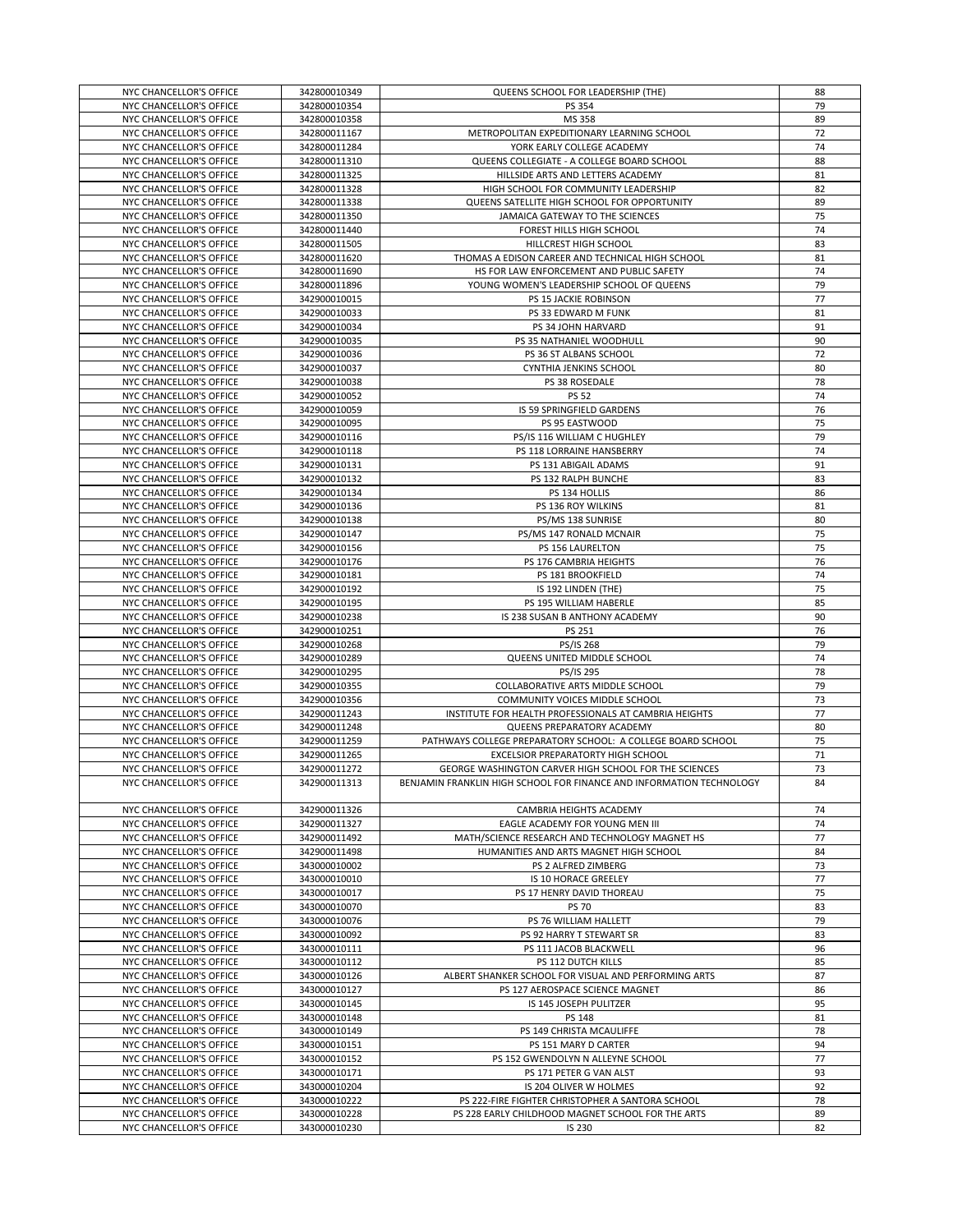| NYC CHANCELLOR'S OFFICE | 343000010234                 | PS 234                                                        | 84         |
|-------------------------|------------------------------|---------------------------------------------------------------|------------|
| NYC CHANCELLOR'S OFFICE | 343000010235                 | ACADEMY FOR NEW AMERICANS                                     | 96         |
|                         |                              |                                                               |            |
| NYC CHANCELLOR'S OFFICE | 343000010280                 | <b>PS 280</b>                                                 | 95         |
| NYC CHANCELLOR'S OFFICE | 343000010329                 | EAST ELMHURST COMMUNITY SCHOOL                                | 94         |
| NYC CHANCELLOR'S OFFICE | 343000010361                 | WOODSIDE COMMUNITY SCHOOL (THE)                               | 80         |
| NYC CHANCELLOR'S OFFICE | 343000011227                 | <b>IS 227 LOUIS ARMSTRONG</b>                                 | 74         |
| NYC CHANCELLOR'S OFFICE | 343000011258                 | <b>ENERGY TECH HIGH SCHOOL</b>                                | 76         |
| NYC CHANCELLOR'S OFFICE | 343000011286                 | YOUNG WOMENS LEADERSHIP SCHOOL                                | 86         |
| NYC CHANCELLOR'S OFFICE | 343000011445                 | WILLIAM CULLEN BRYANT HIGH SCHOOL                             | 85         |
|                         |                              |                                                               |            |
| NYC CHANCELLOR'S OFFICE | 343000011450                 | LONG ISLAND CITY HIGH SCHOOL                                  | 81         |
| NYC CHANCELLOR'S OFFICE | 343000011502                 | INFORMATION TECHNOLOGY HIGH SCHOOL                            | 85         |
| NYC CHANCELLOR'S OFFICE | 343000011555                 | NEWCOMERS HIGH SCHOOL                                         | 91         |
| NYC CHANCELLOR'S OFFICE | 353100010002                 | IS 2 GEORGE L EGBERT                                          | 71         |
| NYC CHANCELLOR'S OFFICE | 353100010010                 | FORT HILL COLLABORATIVE ELEMENTARY SCHOOL                     | 89         |
| NYC CHANCELLOR'S OFFICE | 353100010011                 | PS 11 THOMAS DONGAN SCHOOL                                    | 74         |
| NYC CHANCELLOR'S OFFICE | 353100010016                 | PS 16 JOHN J DRISCOLL                                         | 98         |
|                         |                              |                                                               | 91         |
| NYC CHANCELLOR'S OFFICE | 353100010018                 | PS 18 JOHN G WHITTIER                                         |            |
| NYC CHANCELLOR'S OFFICE | 353100010019                 | PS 19 CURTIS SCHOOL (THE)                                     | 85         |
| NYC CHANCELLOR'S OFFICE | 353100010020                 | PS 20 PORT RICHMOND                                           | 96         |
| NYC CHANCELLOR'S OFFICE | 353100010021                 | PS 21 MARGARET EMERY-ELM PARK                                 | 81         |
| NYC CHANCELLOR'S OFFICE | 353100010022                 | PS 22 GRANITEVILLE                                            | 88         |
| NYC CHANCELLOR'S OFFICE | 353100010027                 | IS 27 ANNING S PRALL                                          | 74         |
| NYC CHANCELLOR'S OFFICE | 353100010028                 | EAGLE ACADEMY OF STATEN ISLAND                                | 85         |
| NYC CHANCELLOR'S OFFICE | 353100010031                 | PS 31 WILLIAM T DAVIS                                         | 91         |
|                         |                              |                                                               |            |
| NYC CHANCELLOR'S OFFICE | 353100010038                 | PS 38 GEORGE CROMWELL                                         | 71         |
| NYC CHANCELLOR'S OFFICE | 353100010044                 | PS 44 THOMAS C BROWN                                          | 95         |
| NYC CHANCELLOR'S OFFICE | 353100010045                 | PS 45 JOHN TYLER                                              | 73         |
| NYC CHANCELLOR'S OFFICE | 353100010046                 | PS 46 ALBERT V MANISCALCO                                     | 83         |
| NYC CHANCELLOR'S OFFICE | 353100010049                 | IS 49 BERTHA A DREYFUS                                        | 94         |
| NYC CHANCELLOR'S OFFICE | 353100010051                 | IS 51 EDWIN MARKHAM                                           | 78         |
| NYC CHANCELLOR'S OFFICE | 353100010057                 | PS 57 HUBERT H HUMPHREY                                       | 87         |
| NYC CHANCELLOR'S OFFICE | 353100010061                 | IS 61 WILLIAM A MORRIS                                        | 83         |
|                         |                              |                                                               |            |
| NYC CHANCELLOR'S OFFICE | 353100010068                 | PORT RICHMOND SCHOOL FOR VISIONARY                            | 79         |
| NYC CHANCELLOR'S OFFICE | 353100010074                 | PS 74 FUTURE LEADERS ELEMENTARY SCHOOL                        | 92         |
| NYC CHANCELLOR'S OFFICE | 353100010078                 | <b>PS 78</b>                                                  | 97         |
| NYC CHANCELLOR'S OFFICE | 353100010861                 | STATEN ISLAND SCHOOL OF CIVIC LEADERSHIP                      | 79         |
| NYC CHANCELLOR'S OFFICE | 353100011445                 | PORT RICHMOND HIGH SCHOOL                                     | 75         |
| NYC CHANCELLOR'S OFFICE | 353100011450                 | <b>CURTIS HIGH SCHOOL</b>                                     | 77         |
|                         | 353100011470                 |                                                               |            |
| NYC CHANCELLOR'S OFFICE |                              | CONCORD HIGH SCHOOL                                           | 72         |
|                         |                              | <b>PS/IS 54</b>                                               | 98         |
| NYC CHANCELLOR'S OFFICE | 321000010054                 |                                                               |            |
| OGDENSBURG CSD          | 512300010004                 | MADILL SCHOOL                                                 | 71         |
| ONEIDA CITY SD          | 251400010003                 | NORTH BROAD STREET SCHOOL                                     | 70         |
| OSWEGO CITY SD          | 461300010004                 | FITZHUGH PARK ELEMENTARY SCHOOL                               | 72         |
| PEEKSKILL CITY SD       | 661500010001                 | HILLCREST SCHOOL                                              | 85         |
| PEEKSKILL CITY SD       | 661500010002                 | OAKSIDE SCHOOL                                                | 83         |
| PEEKSKILL CITY SD       | 661500010004                 | WOODSIDE SCHOOL                                               | 74         |
| PEEKSKILL CITY SD       | 661500010009                 | PEEKSKILL HIGH SCHOOL                                         | 78         |
| PEEKSKILL CITY SD       | 661500010010                 | PEEKSKILL MIDDLE SCHOOL                                       | 83         |
| PORT CHESTER-RYE UFSD   | 661904030003                 | JOHN F KENNEDY MAGNET SCHOOL                                  | 82         |
|                         |                              |                                                               |            |
| PORT CHESTER-RYE UFSD   | 661904030006                 | THOMAS A EDISON SCHOOL                                        | 86         |
| PORT CHESTER-RYE UFSD   | 661904030010                 | PORT CHESTER MIDDLE SCHOOL                                    | $\sqrt{2}$ |
| POUGHKEEPSIE CITY SD    | 131500010001                 | WARRING MAGNET ACADEMY OF SCIENCE AND TECHNOLOGY              | 71         |
| POUGHKEEPSIE CITY SD    | 131500010003                 | <b>GOV GEORGE CLINTON SCHOOL</b>                              | 74         |
| POUGHKEEPSIE CITY SD    | 131500010009                 | MORSE YOUNG MAGNET SCHOOL                                     | 72         |
| <b>RIPLEY CSD</b>       | 062401040001                 | RIPLEY CENTRAL SCHOOL                                         | 73         |
| RIVERHEAD CSD           | 580602040004                 | PHILLIPS AVENUE SCHOOL                                        | 75         |
| RIVERHEAD CSD           | 580602040009                 | PULASKI STREET ELEMENTARY SCHOOL                              | 70         |
| ROCHESTER CITY SD       | 261600010002                 | SCHOOL 2-CLARA BARTON                                         | 97         |
|                         |                              |                                                               |            |
| ROCHESTER CITY SD       | 261600010003<br>261600010004 | SCHOOL 3-NATHANIEL ROCHESTER<br>SCHOOL 4-GEORGE MATHER FORBES | 94         |
| ROCHESTER CITY SD       |                              |                                                               | 95         |
| ROCHESTER CITY SD       | 261600010005                 | SCHOOL 5-JOHN WILLIAMS                                        | 95         |
| ROCHESTER CITY SD       | 261600010007                 | SCHOOL 7-VIRGIL GRISSOM                                       | 95         |
| ROCHESTER CITY SD       | 261600010008                 | SCHOOL 8-ROBERTO CLEMENTE                                     | 97         |
| ROCHESTER CITY SD       | 261600010009                 | SCHOOL 9-DR MARTIN LUTHER KING JR                             | 98         |
| ROCHESTER CITY SD       | 261600010010                 | DR WALTER COOPER ACADEMY                                      | 87         |
| ROCHESTER CITY SD       | 261600010012                 | SCHOOL 12-JAMES P B DUFFY                                     | 87         |
| ROCHESTER CITY SD       | 261600010015                 | SCHOOL 15-CHILDREN'S SCHOOL OF ROCHESTER (THE)                | 87         |
| ROCHESTER CITY SD       | 261600010016                 | SCHOOL 16-JOHN WALTON SPENCER                                 | 97         |
|                         |                              |                                                               |            |
| ROCHESTER CITY SD       | 261600010017                 | SCHOOL 17-ENRICO FERMI                                        | 98         |
| ROCHESTER CITY SD       | 261600010019                 | SCHOOL 19-DR CHARLES T LUNSFORD                               | 96         |
| ROCHESTER CITY SD       | 261600010020                 | SCHOOL 20-HENRY LOMB SCHOOL                                   | 97         |
| ROCHESTER CITY SD       | 261600010022                 | SCHOOL 22-LINCOLN SCHOOL                                      | 98         |
| ROCHESTER CITY SD       | 261600010025                 | SCHOOL 25-NATHANIEL HAWTHORNE                                 | 94         |
| ROCHESTER CITY SD       | 261600010028                 | SCHOOL 28-HENRY HUDSON                                        | 92         |
| ROCHESTER CITY SD       | 261600010029                 | SCHOOL 29-ADLAI E STEVENSON                                   | 98         |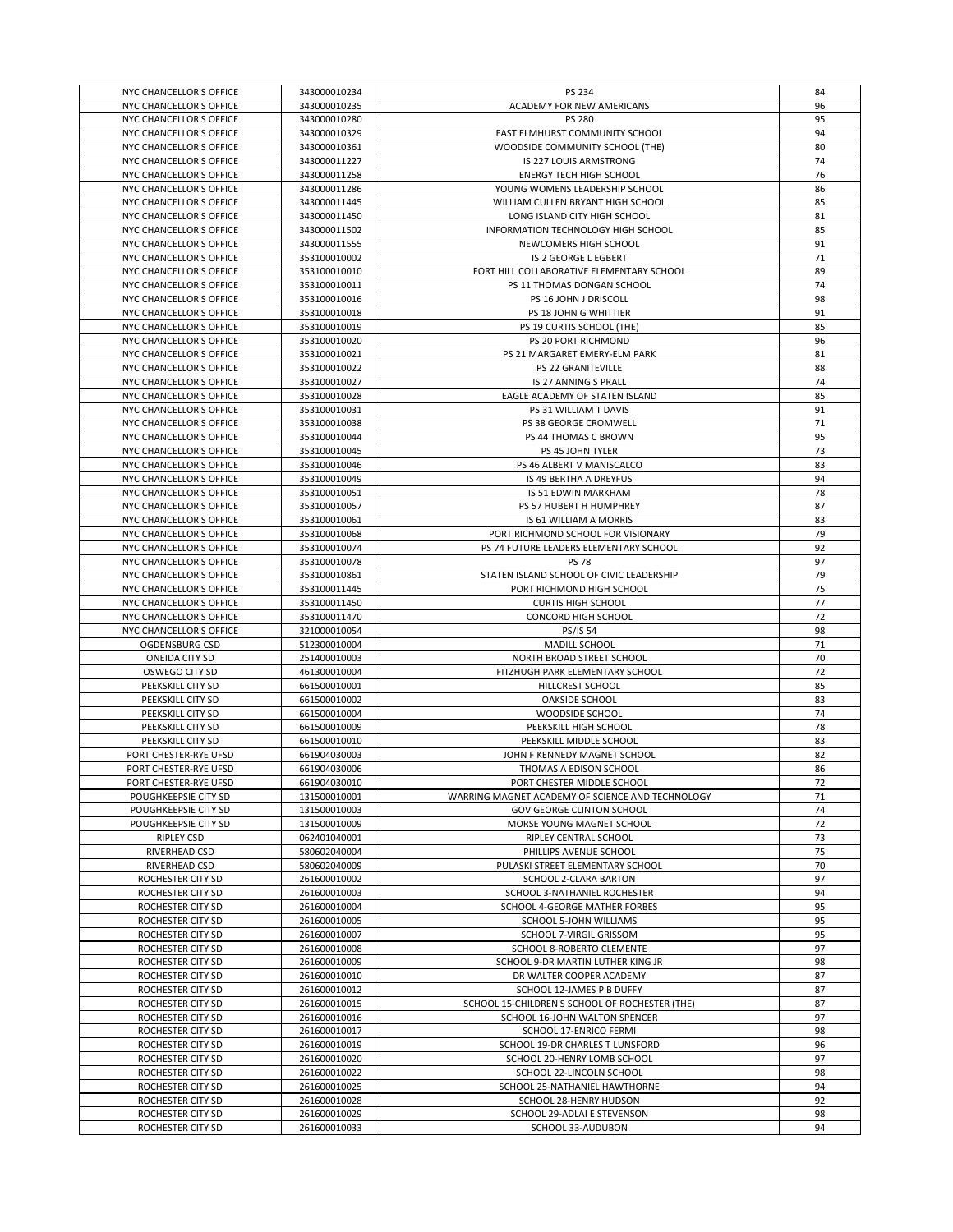| ROCHESTER CITY SD       | 261600010034 | SCHOOL 34-DR LOUIS A CERULLI                             | 95 |
|-------------------------|--------------|----------------------------------------------------------|----|
| ROCHESTER CITY SD       | 261600010035 | SCHOOL 35-PINNACLE                                       | 94 |
| ROCHESTER CITY SD       | 261600010039 | SCHOOL 39-ANDREW J TOWNSON                               | 96 |
| ROCHESTER CITY SD       | 261600010041 | SCHOOL 41-KODAK PARK                                     | 93 |
| ROCHESTER CITY SD       | 261600010042 | SCHOOL 42-ABELARD REYNOLDS                               | 82 |
| ROCHESTER CITY SD       | 261600010043 | SCHOOL 43-THEODORE ROOSEVELT                             | 95 |
| ROCHESTER CITY SD       | 261600010044 | SCHOOL 44-LINCOLN PARK                                   | 98 |
| ROCHESTER CITY SD       | 261600010045 | SCHOOL 45-MARY MCLEOD BETHUNE                            | 97 |
| ROCHESTER CITY SD       | 261600010046 | SCHOOL 46-CHARLES CARROLL                                | 80 |
| ROCHESTER CITY SD       | 261600010050 | SCHOOL 50-HELEN BARRETT MONTGOMERY                       | 93 |
|                         |              |                                                          |    |
| ROCHESTER CITY SD       | 261600010052 | SCHOOL 52-FRANK FOWLER DOW                               | 83 |
| ROCHESTER CITY SD       | 261600010053 | SCHOOL 53 MONTESSORI ACADEMY                             | 77 |
| ROCHESTER CITY SD       | 261600010054 | SCHOOL 54-FLOWER CITY COMMUNITY SCHOOL                   | 97 |
| ROCHESTER CITY SD       | 261600010057 | SCHOOL 57-EARLY CHILDHOOD SCHOOL                         | 92 |
| ROCHESTER CITY SD       | 261600010058 | SCHOOL 58-WORLD OF INQUIRY SCHOOL                        | 76 |
| ROCHESTER CITY SD       | 261600010061 | EAST HIGH SCHOOL                                         | 87 |
| ROCHESTER CITY SD       | 261600010066 | JAMES MONROE HIGH SCHOOL                                 | 95 |
| ROCHESTER CITY SD       | 261600010067 | JOSEPH C WILSON MAGNET HIGH SCHOOL                       | 85 |
| ROCHESTER CITY SD       | 261600010068 | JOSEPH C WILSON FOUNDATION ACADEMY                       | 94 |
| ROCHESTER CITY SD       | 261600010069 | SCHOOL WITHOUT WALLS                                     | 88 |
| ROCHESTER CITY SD       | 261600010073 | NORTHEAST COLLEGE PREPARATORY HIGH SCHOOL                | 90 |
| ROCHESTER CITY SD       | 261600010089 | NORTHWEST COLLEGE PREPARATORY HIGH SCHOOL                | 96 |
| ROCHESTER CITY SD       | 261600010095 | ROBERT BROWN SCHOOL OF CONSTRUCTION AND DESIGN           | 92 |
| ROCHESTER CITY SD       | 261600010097 | VANGUARD COLLEGIATE HIGH SCHOOL                          | 96 |
| ROCHESTER CITY SD       | 261600010101 | INTEGRATED ARTS AND TECHNOLOGY HIGH SCHOOL               | 92 |
| ROCHESTER CITY SD       | 261600010102 | ROCHESTER EARLY COLLEGE INTERNATIONAL HIGH SCHOOL        | 90 |
| ROCHESTER CITY SD       | 261600010103 | LEADERSHIP ACADEMY FOR YOUNG MEN                         | 92 |
|                         |              |                                                          |    |
| ROCHESTER CITY SD       | 261600010105 | EAST LOWER SCHOOL<br><b>GANSEVOORT ELEMENTARY SCHOOL</b> | 88 |
| ROME CITY SD            | 411800010001 |                                                          | 85 |
| ROME CITY SD            | 411800010008 | BELLAMY ELEMENTARY SCHOOL                                | 84 |
| ROME CITY SD            | 411800010025 | GEORGE R STALEY UPPER ELEMENTARY SCHOOL                  | 82 |
| ROOSEVELT UFSD          | 280208030002 | CENTENNIAL AVENUE ELEMENTARY SCHOOL                      | 74 |
| ROOSEVELT UFSD          | 280208030003 | ULYSSES BYAS ELEMENTARY SCHOOL                           | 86 |
| ROOSEVELT UFSD          | 280208030004 | WASHINGTON ROSE SCHOOL                                   | 80 |
| ROOSEVELT UFSD          | 280208030009 | ROOSEVELT MIDDLE SCHOOL                                  | 80 |
| SALAMANCA CITY SD       | 043200050004 | PROSPECT ELEMENTARY SCHOOL                               | 71 |
| SALMON RIVER CSD        | 161201040001 | SAINT REGIS MOHAWK SCHOOL                                | 83 |
| SALMON RIVER CSD        | 161201040002 | SALMON RIVER HIGH SCHOOL                                 | 72 |
| SALMON RIVER CSD        | 161201040003 | SALMON RIVER ELEMENTARY SCHOOL                           | 73 |
| SALMON RIVER CSD        | 161201040005 | SALMON RIVER MIDDLE SCHOOL                               | 72 |
| SCHENECTADY CITY SD     | 530600010008 | MARTIN LUTHER KING SCHOOL                                | 88 |
| SCHENECTADY CITY SD     | 530600010009 | HAMILTON ELEMENTARY SCHOOL                               | 88 |
| SCHENECTADY CITY SD     | 530600010010 | HOWE EARLY CHILDHOOD EDUCATIONAL CENTER                  | 70 |
|                         |              |                                                          |    |
| SCHENECTADY CITY SD     | 530600010011 | LINCOLN SCHOOL                                           | 86 |
| SCHENECTADY CITY SD     | 530600010013 | PAIGE SCHOOL                                             | 72 |
| SCHENECTADY CITY SD     | 530600010014 | PLEASANT VALLEY SCHOOL                                   | 87 |
| SCHENECTADY CITY SD     | 530600010017 | YATES SCHOOL                                             | 89 |
| SCHENECTADY CITY SD     | 530600010024 | MONT PLEASANT MIDDLE SCHOOL                              | 89 |
| SCHENECTADY CITY SD     | 530600010025 | SCHENECTADY HIGH SCHOOL                                  | 81 |
| SCHENECTADY CITY SD     | 530600010026 | VAN CORLAER SCHOOL                                       | 80 |
| SCHENECTADY CITY SD     | 530600010029 | WOODLAWN SCHOOL                                          | 79 |
| SCHENECTADY CITY SD     | 530600010030 | WILLIAM C KEANE ELEMENTARY SCHOOL                        | 81 |
| SCHENECTADY CITY SD     | 530600010034 | CENTRAL PARK INTERNATIONAL MAGNET SCHOOL                 | 85 |
| SCHENECTADY CITY SD     | 530600010035 | <b>ONEIDA MIDDLE SCHOOL</b>                              | 85 |
| SODUS CSD               | 651201060001 | SODUS ELEMENTARY SCHOOL                                  | 75 |
| SODUS CSD               | 651201060004 | SODUS INTERMEDIATE SCHOOL                                | 72 |
| SOLVAY UFSD             | 420702030007 | SOLVAY MIDDLE SCHOOL                                     | 70 |
| SYRACUSE CITY SD        | 421800010003 | CLARY MIDDLE SCHOOL                                      | 83 |
| SYRACUSE CITY SD        | 421800010004 | BELLEVUE ELEMENTARY SCHOOL                               | 93 |
| SYRACUSE CITY SD        | 421800010006 | VAN DUYN ELEMENTARY SCHOOL                               | 89 |
| SYRACUSE CITY SD        | 421800010010 | ROBERTS K-8 SCHOOL                                       | 73 |
| SYRACUSE CITY SD        | 421800010011 | MEACHEM ELEMENTARY SCHOOL                                | 79 |
| SYRACUSE CITY SD        | 421800010012 |                                                          | 81 |
| <b>SYRACUSE CITY SD</b> |              | LEMOYNE ELEMENTARY SCHOOL                                |    |
|                         | 421800010013 | SALEM HYDE ELEMENTARY SCHOOL                             | 74 |
| SYRACUSE CITY SD        | 421800010015 | HUNTINGTON K-8 SCHOOL                                    | 79 |
| SYRACUSE CITY SD        | 421800010018 | DR KING ELEMENTARY SCHOOL                                | 96 |
| SYRACUSE CITY SD        | 421800010020 | DANFORTH MIDDLE SCHOOL                                   | 94 |
| SYRACUSE CITY SD        | 421800010021 | FRANKLIN ELEMENTARY SCHOOL                               | 94 |
| SYRACUSE CITY SD        | 421800010022 | <b>FRAZER K-8 SCHOOL</b>                                 | 92 |
| SYRACUSE CITY SD        | 421800010025 | HUGHES ELEMENTARY SCHOOL                                 | 93 |
| SYRACUSE CITY SD        | 421800010027 | PORTER ELEMENTARY SCHOOL                                 | 90 |
| SYRACUSE CITY SD        | 421800010028 | SEYMOUR DUAL LANGUAGE ACADEMY                            | 95 |
| SYRACUSE CITY SD        | 421800010031 | HURLBUT W SMITH K-8 SCHOOL                               | 80 |
| SYRACUSE CITY SD        | 421800010033 | <b>CORCORAN HIGH SCHOOL</b>                              | 82 |
| SYRACUSE CITY SD        | 421800010035 | <b>GRANT MIDDLE SCHOOL</b>                               | 89 |
| SYRACUSE CITY SD        | 421800010039 | NOTTINGHAM HIGH SCHOOL                                   | 77 |
|                         |              |                                                          |    |